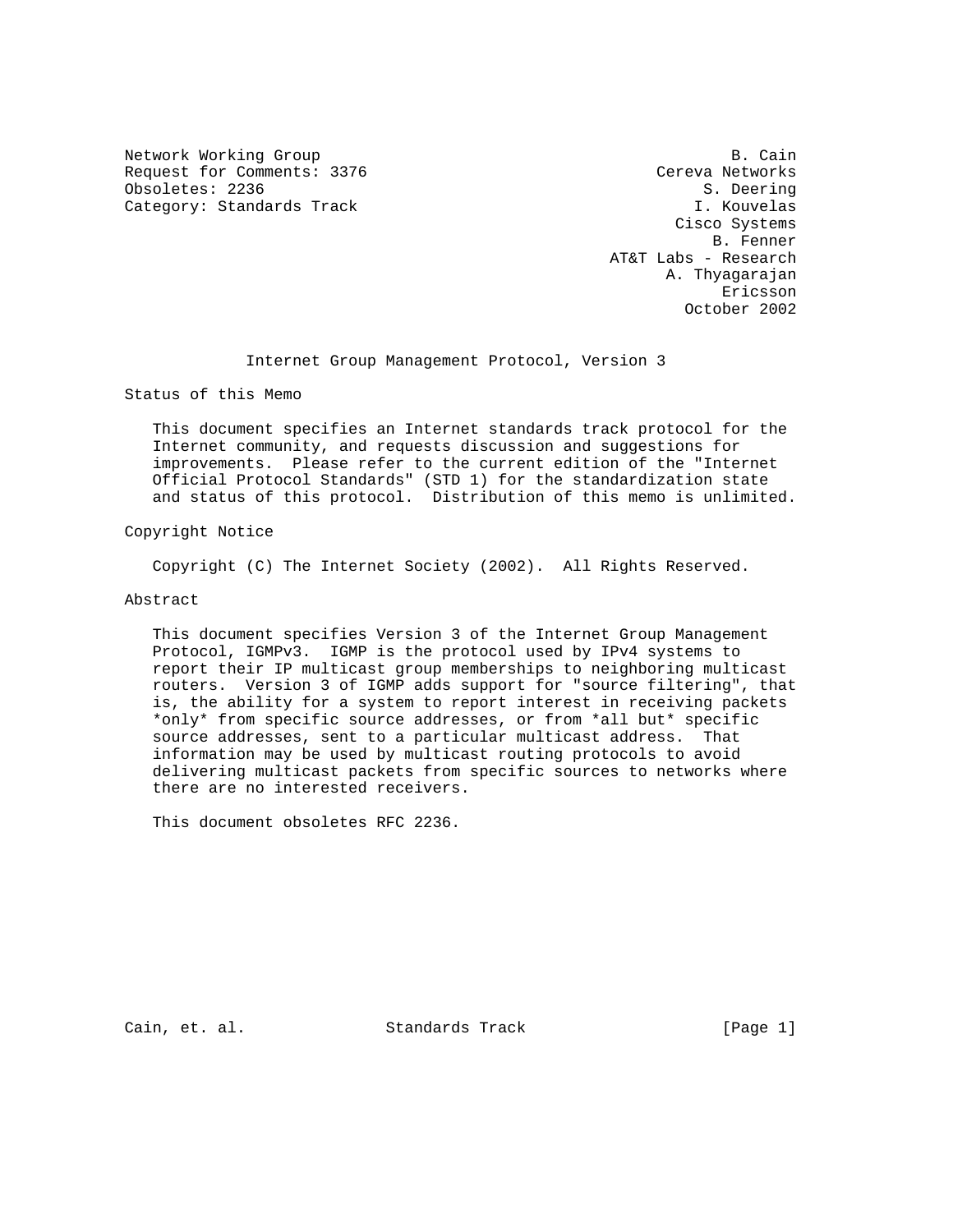Table of Contents

| 2.             | The Service Interface for Requesting IP Multicast Reception. | 3  |
|----------------|--------------------------------------------------------------|----|
| 3.             | Multicast Reception State Maintained by Systems              | 5  |
| $4$ .          |                                                              | 7  |
| 5.             | Description of the Protocol for Group Members                | 19 |
| б.             | Description of the Protocol for Multicast Routers            | 24 |
| 7 <sub>1</sub> | Interoperation with Older Versions of IGMP.                  | 35 |
| 8 <sub>1</sub> | List of Timers, Counters, and Their Default Values.          | 40 |
| 9.             |                                                              | 43 |
| 1 N            |                                                              | 47 |
|                |                                                              | 47 |
|                |                                                              | 47 |
|                |                                                              | 47 |
|                | Appendix A. Design Rationale.                                | 49 |
|                | Appendix B. Summary of changes from IGMPv2.                  | 50 |
|                |                                                              | 52 |
|                |                                                              | 53 |

## 1. Introduction

 The Internet Group Management Protocol (IGMP) is used by IPv4 systems (hosts and routers) to report their IP multicast group memberships to any neighboring multicast routers. Note that an IP multicast router may itself be a member of one or more multicast groups, in which case it performs both the "multicast router part" of the protocol (to collect the membership information needed by its multicast routing protocol) and the "group member part" of the protocol (to inform itself and other, neighboring multicast routers of its memberships).

 IGMP is also used for other IP multicast management functions, using message types other than those used for group membership reporting. This document specifies only the group membership reporting functions and messages.

 This document specifies Version 3 of IGMP. Version 1, specified in [RFC-1112], was the first widely-deployed version and the first version to become an Internet Standard. Version 2, specified in [RFC-2236], added support for "low leave latency", that is, a reduction in the time it takes for a multicast router to learn that there are no longer any members of a particular group present on an attached network. Version 3 adds support for "source filtering", that is, the ability for a system to report interest in receiving packets \*only\* from specific source addresses, as required to support Source-Specific Multicast [SSM], or from \*all but\* specific source addresses, sent to a particular multicast address. Version 3 is designed to be interoperable with Versions 1 and 2.

Cain, et. al. Standards Track [Page 2]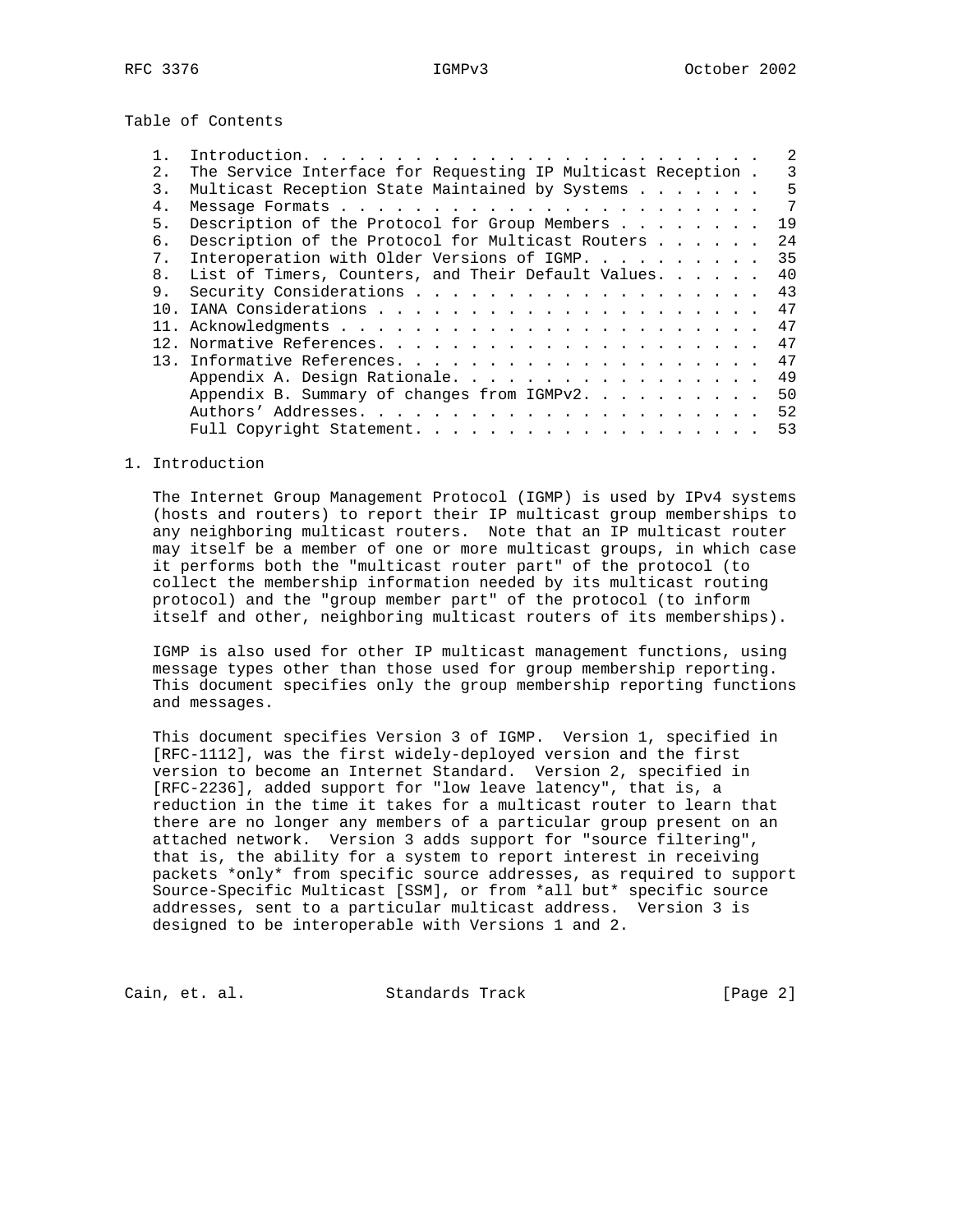Multicast Listener Discovery (MLD) is used in a similar way by IPv6 systems. MLD version 1 [MLD] implements the functionality of IGMP version 2; MLD version 2 [MLDv2] implements the functionality of IGMP version 3.

 The capitalized key words "MUST", "MUST NOT", "REQUIRED", "SHALL", "SHALL NOT", "SHOULD", "SHOULD NOT", "RECOMMENDED", "MAY", and "OPTIONAL" in this document are to be interpreted as described in [RFC-2119]. Due to the lack of italics, emphasis is indicated herein by bracketing a word or phrase in "\*" characters.

2. The Service Interface for Requesting IP Multicast Reception

 Within an IP system, there is (at least conceptually) a service interface used by upper-layer protocols or application programs to ask the IP layer to enable and disable reception of packets sent to specific IP multicast addresses. In order to take full advantage of the capabilities of IGMPv3, a system's IP service interface must support the following operation:

 IPMulticastListen ( socket, interface, multicast-address, filter-mode, source-list )

where:

- o "socket" is an implementation-specific parameter used to distinguish among different requesting entities (e.g., programs or processes) within the system; the socket parameter of BSD Unix system calls is a specific example.
- o "interface" is a local identifier of the network interface on which reception of the specified multicast address is to be enabled or disabled. Interfaces may be physical (e.g., an Ethernet interface) or virtual (e.g., the endpoint of a Frame Relay virtual circuit or the endpoint of an IP-in-IP "tunnel"). An implementation may allow a special "unspecified" value to be passed as the interface parameter, in which case the request would apply to the "primary" or "default" interface of the system (perhaps established by system configuration). If reception of the same multicast address is desired on more than one interface, IPMulticastListen is invoked separately for each desired interface.
- o "multicast-address" is the IP multicast address, or group, to which the request pertains. If reception of more than one multicast address on a given interface is desired, IPMulticastListen is invoked separately for each desired multicast address.

Cain, et. al. Standards Track [Page 3]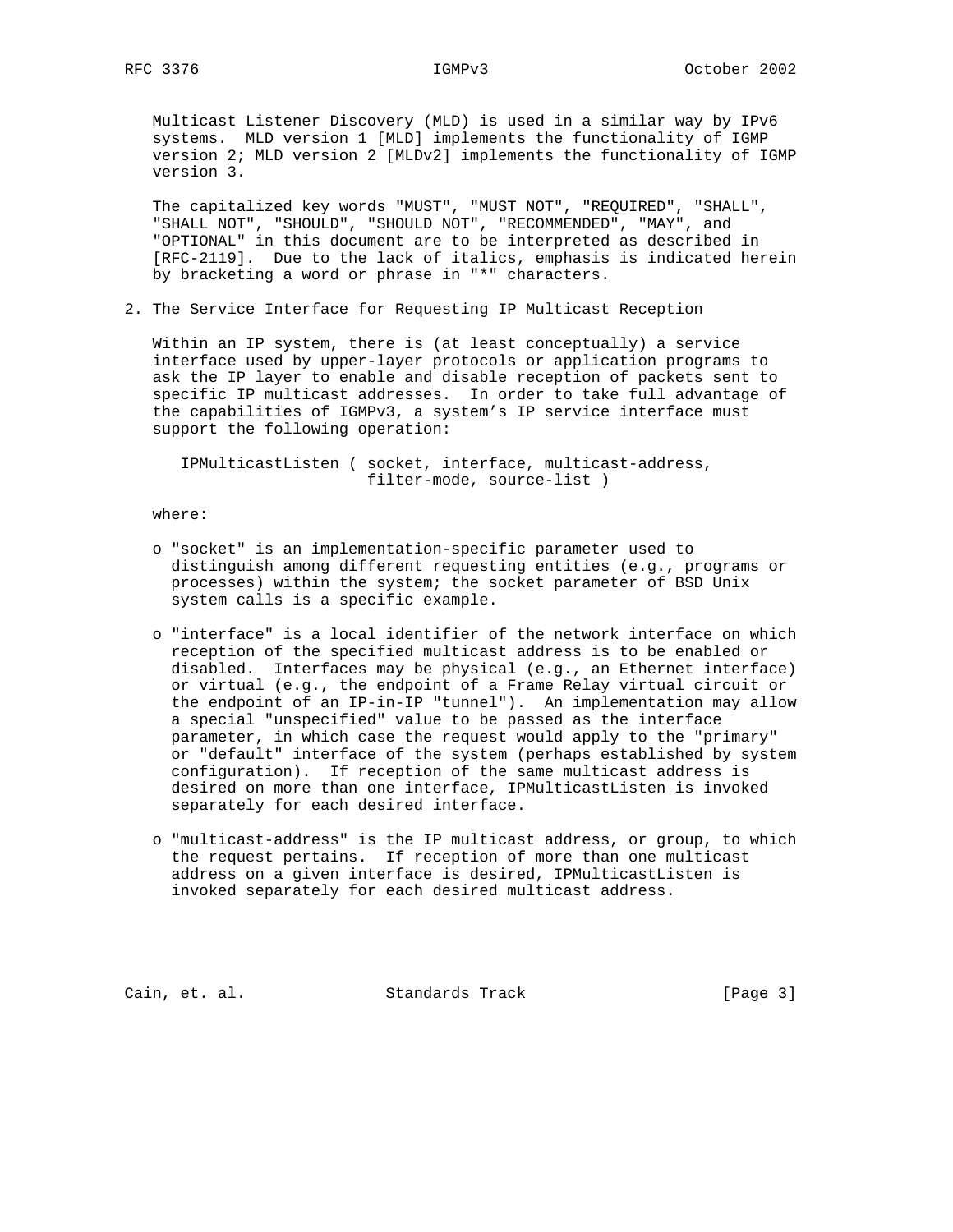- o "filter-mode" may be either INCLUDE or EXCLUDE. In INCLUDE mode, reception of packets sent to the specified multicast address is requested \*only\* from those IP source addresses listed in the source-list parameter. In EXCLUDE mode, reception of packets sent to the given multicast address is requested from all IP source addresses \*except\* those listed in the source-list parameter.
- o "source-list" is an unordered list of zero or more IP unicast addresses from which multicast reception is desired or not desired, depending on the filter mode. An implementation MAY impose a limit on the size of source lists, but that limit MUST NOT be less than 64 addresses per list. When an operation causes the source list size limit to be exceeded, the service interface MUST return an error.

 For a given combination of socket, interface, and multicast address, only a single filter mode and source list can be in effect at any one time. However, either the filter mode or the source list, or both, may be changed by subsequent IPMulticastListen requests that specify the same socket, interface, and multicast address. Each subsequent request completely replaces any earlier request for the given socket, interface and multicast address.

 Previous versions of IGMP did not support source filters and had a simpler service interface consisting of Join and Leave operations to enable and disable reception of a given multicast address (from \*all\* sources) on a given interface. The equivalent operations in the new service interface follow:

The Join operation is equivalent to

 IPMulticastListen ( socket, interface, multicast-address, EXCLUDE,  $\{\}$ )

and the Leave operation is equivalent to:

 IPMulticastListen ( socket, interface, multicast-address, INCLUDE,  $\{\}$  )

where  $\{\}$  is an empty source list.

 An example of an API providing the capabilities outlined in this service interface is in [FILTER-API].

Cain, et. al. Standards Track [Page 4]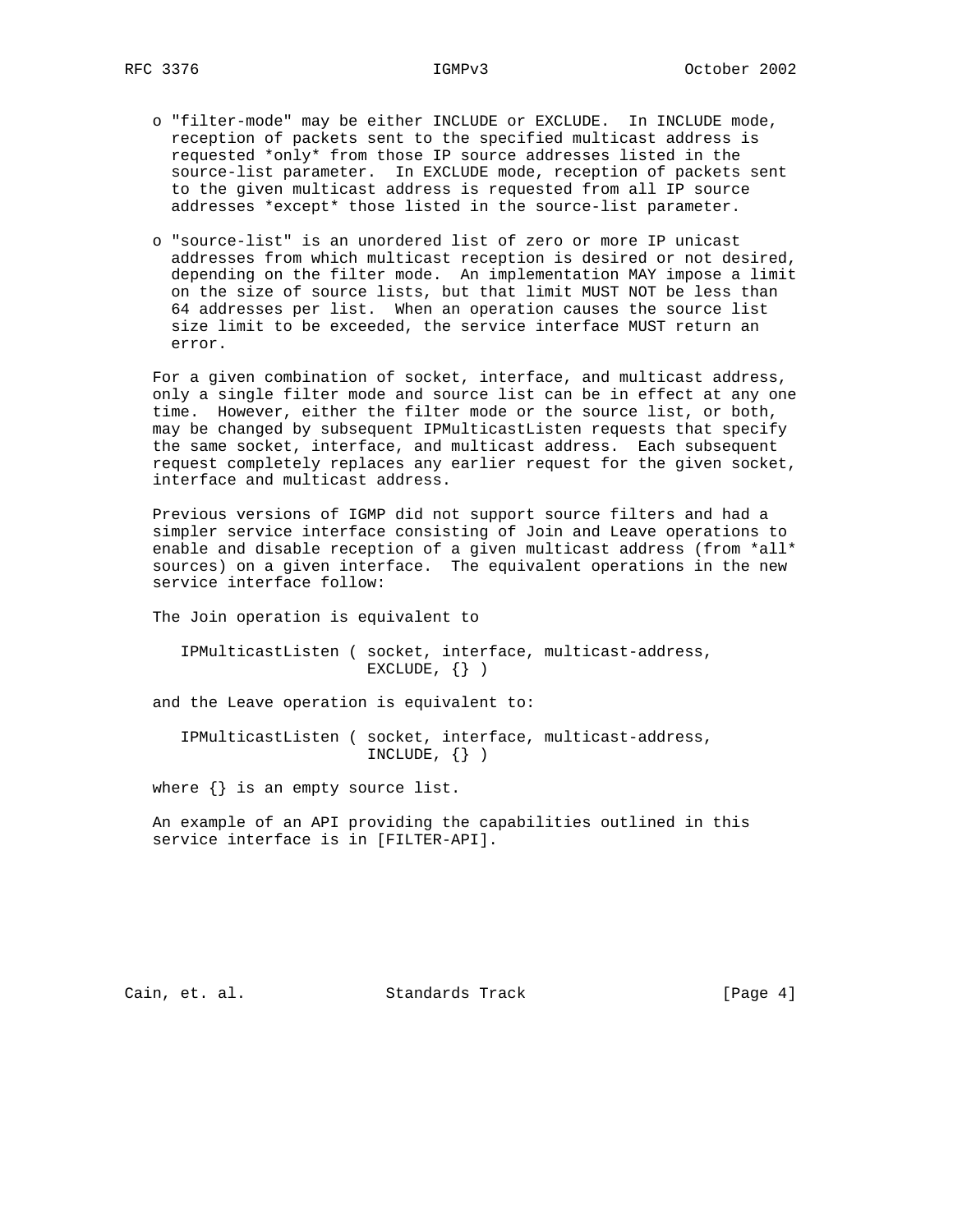- 3. Multicast Reception State Maintained by Systems
- 3.1. Socket State

 For each socket on which IPMulticastListen has been invoked, the system records the desired multicast reception state for that socket. That state conceptually consists of a set of records of the form:

(interface, multicast-address, filter-mode, source-list)

 The socket state evolves in response to each invocation of IPMulticastListen on the socket, as follows:

- o If the requested filter mode is INCLUDE \*and\* the requested source list is empty, then the entry corresponding to the requested interface and multicast address is deleted if present. If no such entry is present, the request is ignored.
- o If the requested filter mode is EXCLUDE \*or\* the requested source list is non-empty, then the entry corresponding to the requested interface and multicast address, if present, is changed to contain the requested filter mode and source list. If no such entry is present, a new entry is created, using the parameters specified in the request.
- 3.2. Interface State

 In addition to the per-socket multicast reception state, a system must also maintain or compute multicast reception state for each of its interfaces. That state conceptually consists of a set of records of the form:

(multicast-address, filter-mode, source-list)

 At most one record per multicast-address exists for a given interface. This per-interface state is derived from the per-socket state, but may differ from the per-socket state when different sockets have differing filter modes and/or source lists for the same multicast address and interface. For example, suppose one application or process invokes the following operation on socket s1:

```
 IPMulticastListen ( s1, i, m, INCLUDE, {a, b, c} )
```
 requesting reception on interface i of packets sent to multicast address m, \*only\* if they come from source a, b, or c. Suppose another application or process invokes the following operation on socket s2:

Cain, et. al. Standards Track [Page 5]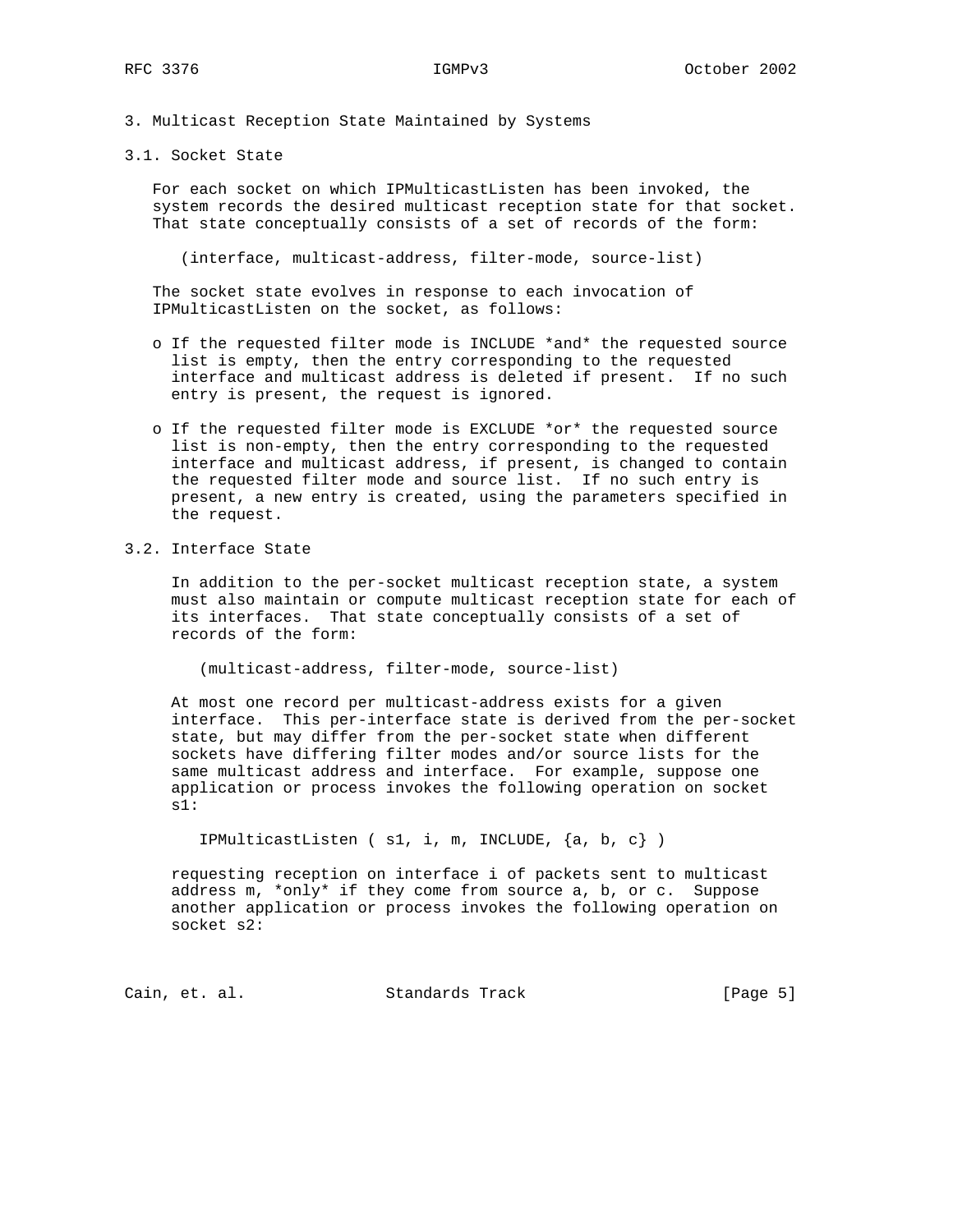IPMulticastListen ( s2, i, m, INCLUDE, {b, c, d} )

 requesting reception on the same interface i of packets sent to the same multicast address m, \*only\* if they come from sources b, c, or d. In order to satisfy the reception requirements of both sockets, it is necessary for interface i to receive packets sent to m from any one of the sources a, b, c, or d. Thus, in this example, the reception state of interface i for multicast address m has filter mode INCLUDE and source list  $\{a, b, c, d\}$ .

 After a multicast packet has been accepted from an interface by the IP layer, its subsequent delivery to the application or process listening on a particular socket depends on the multicast reception state of that socket [and possibly also on other conditions, such as what transport-layer port the socket is bound to]. So, in the above example, if a packet arrives on interface i, destined to multicast address m, with source address a, it will be delivered on socket s1 but not on socket s2. Note that IGMP Queries and Reports are not subject to source filtering and must always be processed by hosts and routers.

 Filtering of packets based upon a socket's multicast reception state is a new feature of this service interface. The previous service interface [RFC1112] described no filtering based upon multicast join state; rather, a join on a socket simply caused the host to join a group on the given interface, and packets destined for that group could be delivered to all sockets whether they had joined or not.

 The general rules for deriving the per-interface state from the per-socket state are as follows: For each distinct (interface, multicast-address) pair that appears in any socket state, a per interface record is created for that multicast address on that interface. Considering all socket records containing the same (interface, multicast-address) pair,

 o if \*any\* such record has a filter mode of EXCLUDE, then the filter mode of the interface record is EXCLUDE, and the source list of the interface record is the intersection of the source lists of all socket records in EXCLUDE mode, minus those source addresses that appear in any socket record in INCLUDE mode. For example, if the socket records for multicast address m on interface i are:

|  |  |  | from socket s1: $(i, m, EXCLUDE, {a, b, c, d})$   |  |  |  |
|--|--|--|---------------------------------------------------|--|--|--|
|  |  |  | from socket s2: $(i, m, EXCLUDE, \{b, c, d, e\})$ |  |  |  |
|  |  |  | from socket s3: $(i, m, INCLUDE, {d, e, f})$      |  |  |  |

Cain, et. al. Standards Track [Page 6]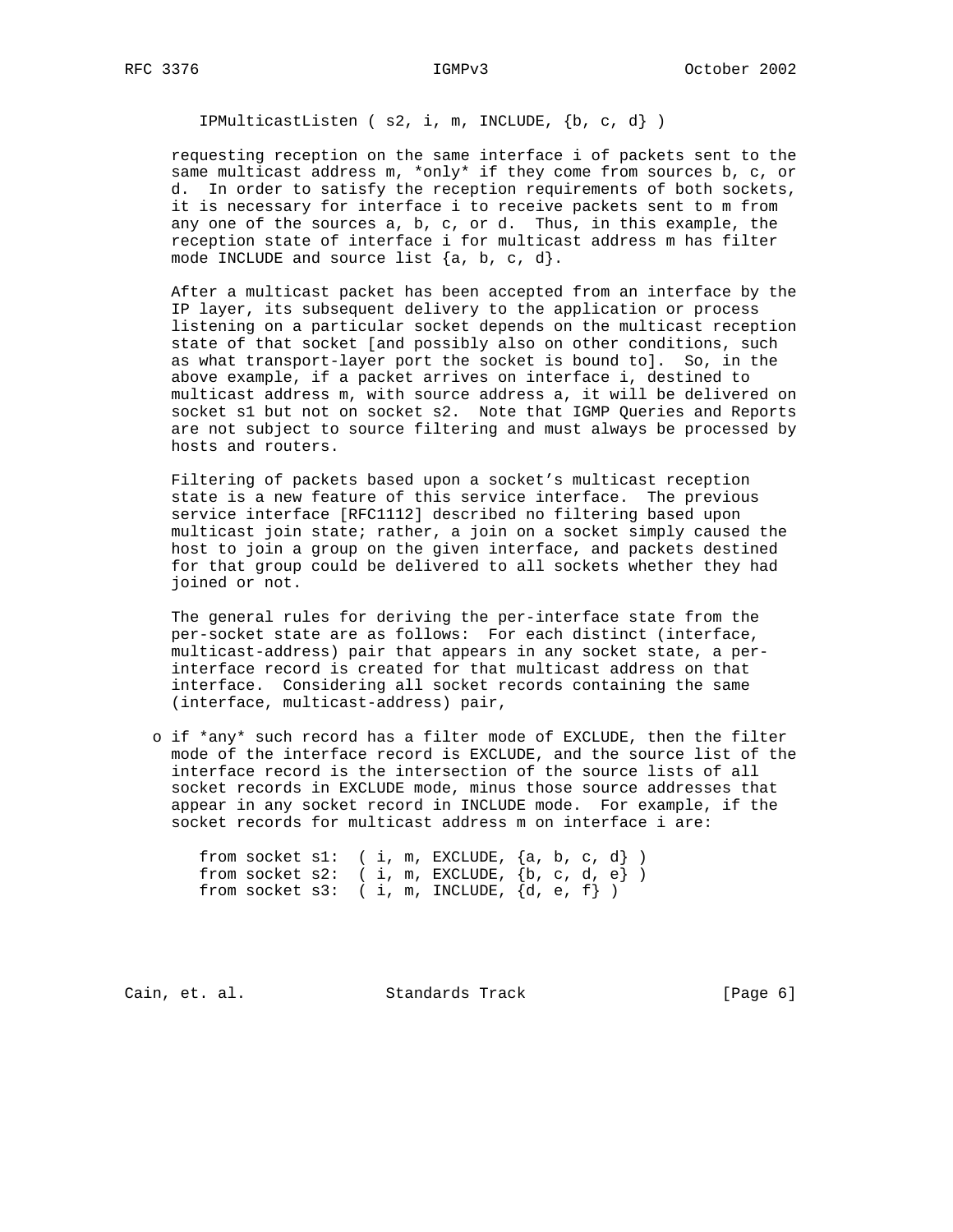then the corresponding interface record on interface i is:

 $(m, EXCLUDE, \{b, c\})$ 

If a fourth socket is added, such as:

from socket  $s4:$  ( i, m, EXCLUDE,  $\{\}\)$ 

then the interface record becomes:

 $(m, EXCLUDE, \{\})$ 

 o if \*all\* such records have a filter mode of INCLUDE, then the filter mode of the interface record is INCLUDE, and the source list of the interface record is the union of the source lists of all the socket records. For example, if the socket records for multicast address m on interface i are:

from socket s1:  $(i, m, INCLUDE, {a, b, c})$ from socket  $s2:$  ( i, m, INCLUDE,  $\{b, c, d\}$  ) from socket  $s3:$  ( i, m, INCLUDE,  $\{e, f\}$  )

then the corresponding interface record on interface i is:

( m, INCLUDE, {a, b, c, d, e, f} )

 An implementation MUST NOT use an EXCLUDE interface record to represent a group when all sockets for this group are in INCLUDE state. If system resource limits are reached when an interface state source list is calculated, an error MUST be returned to the application which requested the operation.

 The above rules for deriving the interface state are (re-)evaluated whenever an IPMulticastListen invocation modifies the socket state by adding, deleting, or modifying a per-socket state record. Note that a change of socket state does not necessarily result in a change of interface state.

4. Message Formats

 IGMP messages are encapsulated in IPv4 datagrams, with an IP protocol number of 2. Every IGMP message described in this document is sent with an IP Time-to-Live of 1, IP Precedence of Internetwork Control (e.g., Type of Service 0xc0), and carries an IP Router Alert option [RFC-2113] in its IP header. IGMP message types are registered by the IANA [IANA-REG] as described by [RFC-3228].

Cain, et. al. Standards Track [Page 7]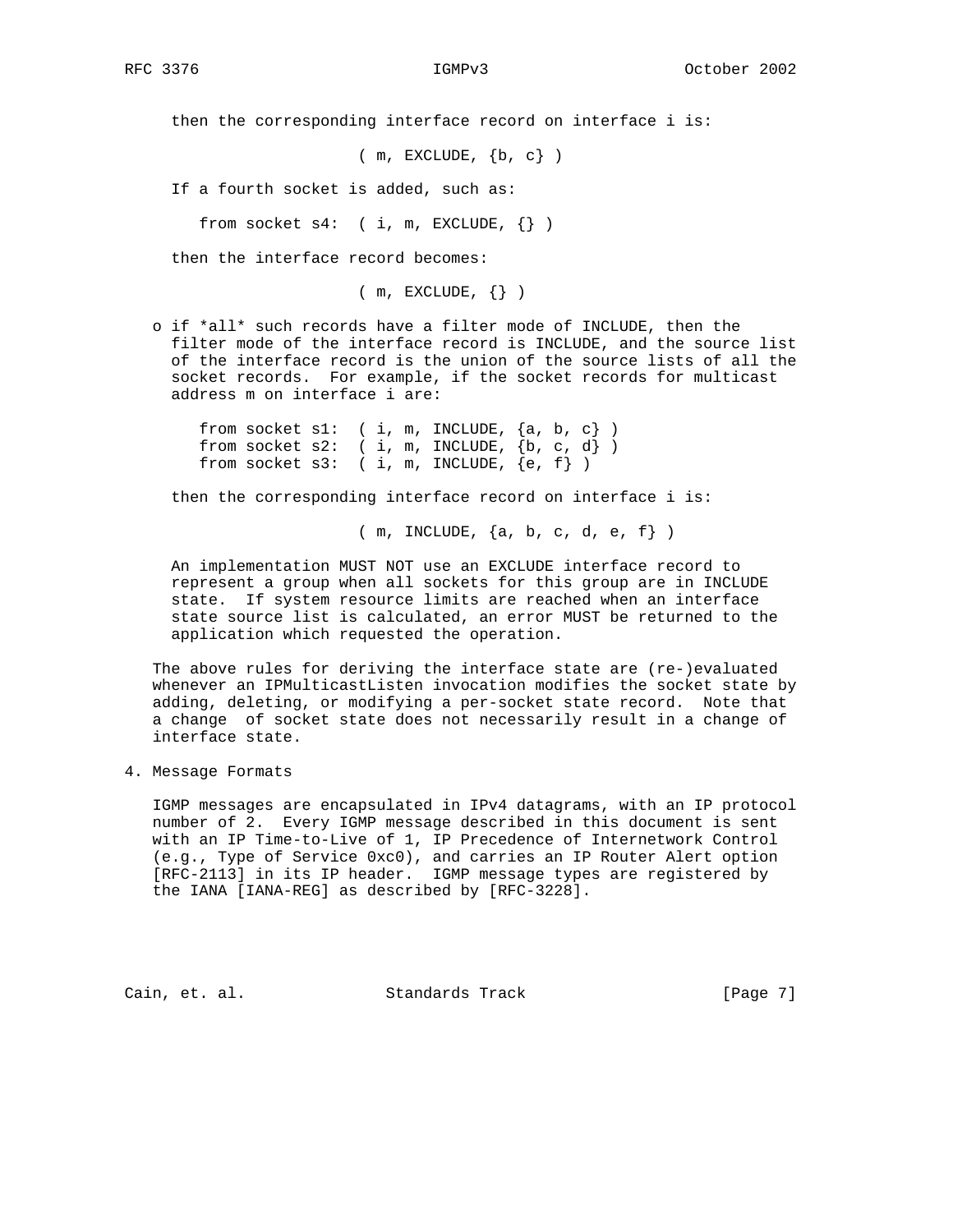There are two IGMP message types of concern to the IGMPv3 protocol described in this document:

 Type Number (hex) Message Name ----------------- ------------

- 0x11 Membership Query
- 0x22 Version 3 Membership Report

 An implementation of IGMPv3 MUST also support the following three message types, for interoperation with previous versions of IGMP (see section 7):

- 0x12 Version 1 Membership Report [RFC-1112]
- 0x16 Version 2 Membership Report [RFC-2236]
- 0x17 Version 2 Leave Group [RFC-2236]

 Unrecognized message types MUST be silently ignored. Other message types may be used by newer versions or extensions of IGMP, by multicast routing protocols, or for other uses.

 In this document, unless otherwise qualified, the capitalized words "Query" and "Report" refer to IGMP Membership Queries and IGMP Version 3 Membership Reports, respectively.

4.1. Membership Query Message

 Membership Queries are sent by IP multicast routers to query the multicast reception state of neighboring interfaces. Queries have the following format:

Cain, et. al. Standards Track [Page 8]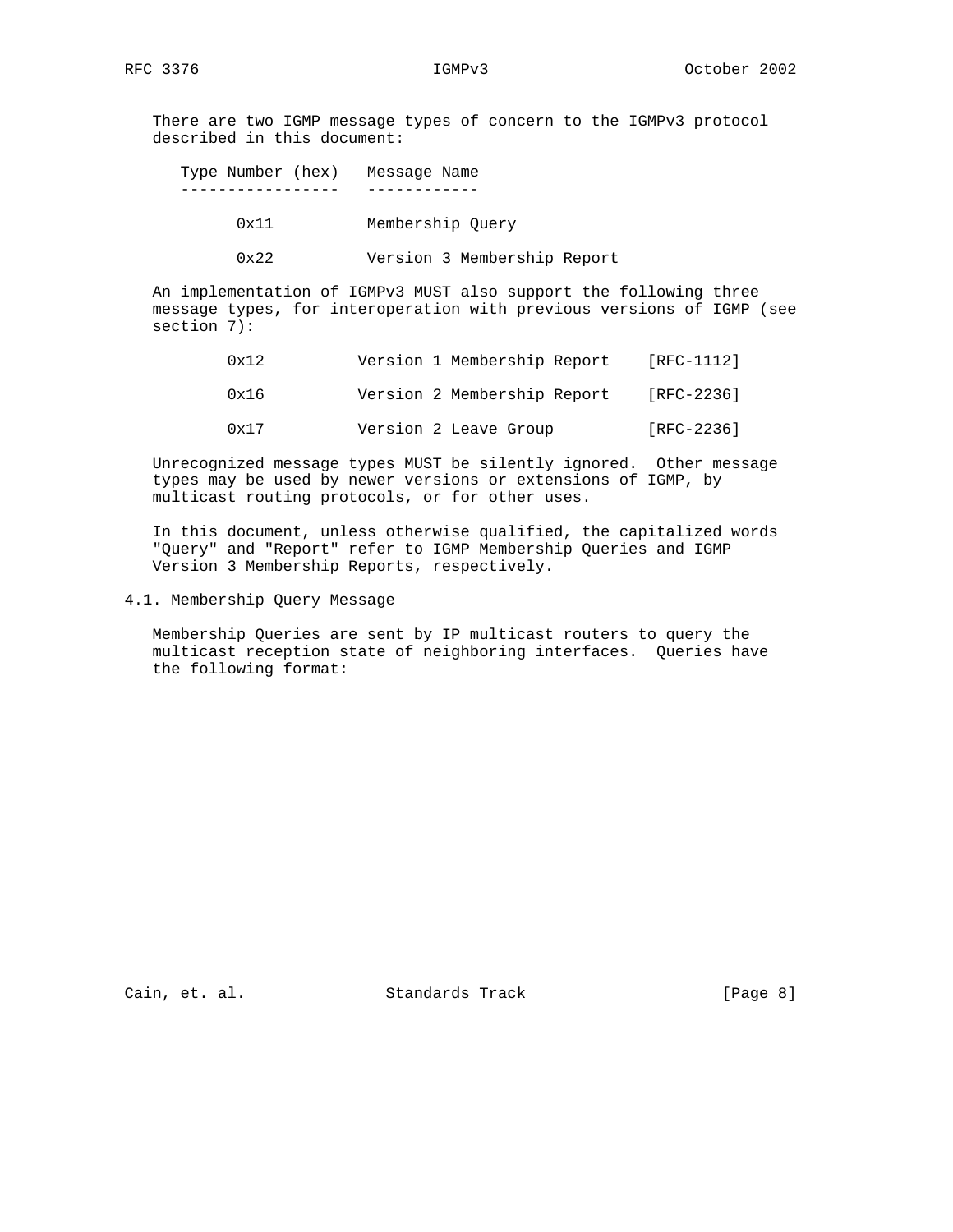$\begin{array}{ccc} 0 & 1 & 2 & 3 \end{array}$  0 1 2 3 4 5 6 7 8 9 0 1 2 3 4 5 6 7 8 9 0 1 2 3 4 5 6 7 8 9 0 1 +-+-+-+-+-+-+-+-+-+-+-+-+-+-+-+-+-+-+-+-+-+-+-+-+-+-+-+-+-+-+-+-+ | Type = 0x11 | Max Resp Code | Checksum | +-+-+-+-+-+-+-+-+-+-+-+-+-+-+-+-+-+-+-+-+-+-+-+-+-+-+-+-+-+-+-+-+ | Group Address | +-+-+-+-+-+-+-+-+-+-+-+-+-+-+-+-+-+-+-+-+-+-+-+-+-+-+-+-+-+-+-+-+ | Resv |S| QRV | QQIC | Number of Sources (N) +-+-+-+-+-+-+-+-+-+-+-+-+-+-+-+-+-+-+-+-+-+-+-+-+-+-+-+-+-+-+-+-+ | Source Address [1] | +- -+ | Source Address [2] | +- . -+ . . . . . . +- -+ | Source Address [N] | +-+-+-+-+-+-+-+-+-+-+-+-+-+-+-+-+-+-+-+-+-+-+-+-+-+-+-+-+-+-+-+-+

### 4.1.1. Max Resp Code

 The Max Resp Code field specifies the maximum time allowed before sending a responding report. The actual time allowed, called the Max Resp Time, is represented in units of 1/10 second and is derived from the Max Resp Code as follows:

If Max Resp Code < 128, Max Resp Time = Max Resp Code

 If Max Resp Code >= 128, Max Resp Code represents a floating-point value as follows:

 0 1 2 3 4 5 6 7 +-+-+-+-+-+-+-+-+  $|1|$  exp | mant | +-+-+-+-+-+-+-+-+

Max Resp Time =  $(\text{mant} | 0x10)$  <<  $(\text{exp} + 3)$ 

 Small values of Max Resp Time allow IGMPv3 routers to tune the "leave latency" (the time between the moment the last host leaves a group and the moment the routing protocol is notified that there are no more members). Larger values, especially in the exponential range, allow tuning of the burstiness of IGMP traffic on a network.

Cain, et. al. Standards Track [Page 9]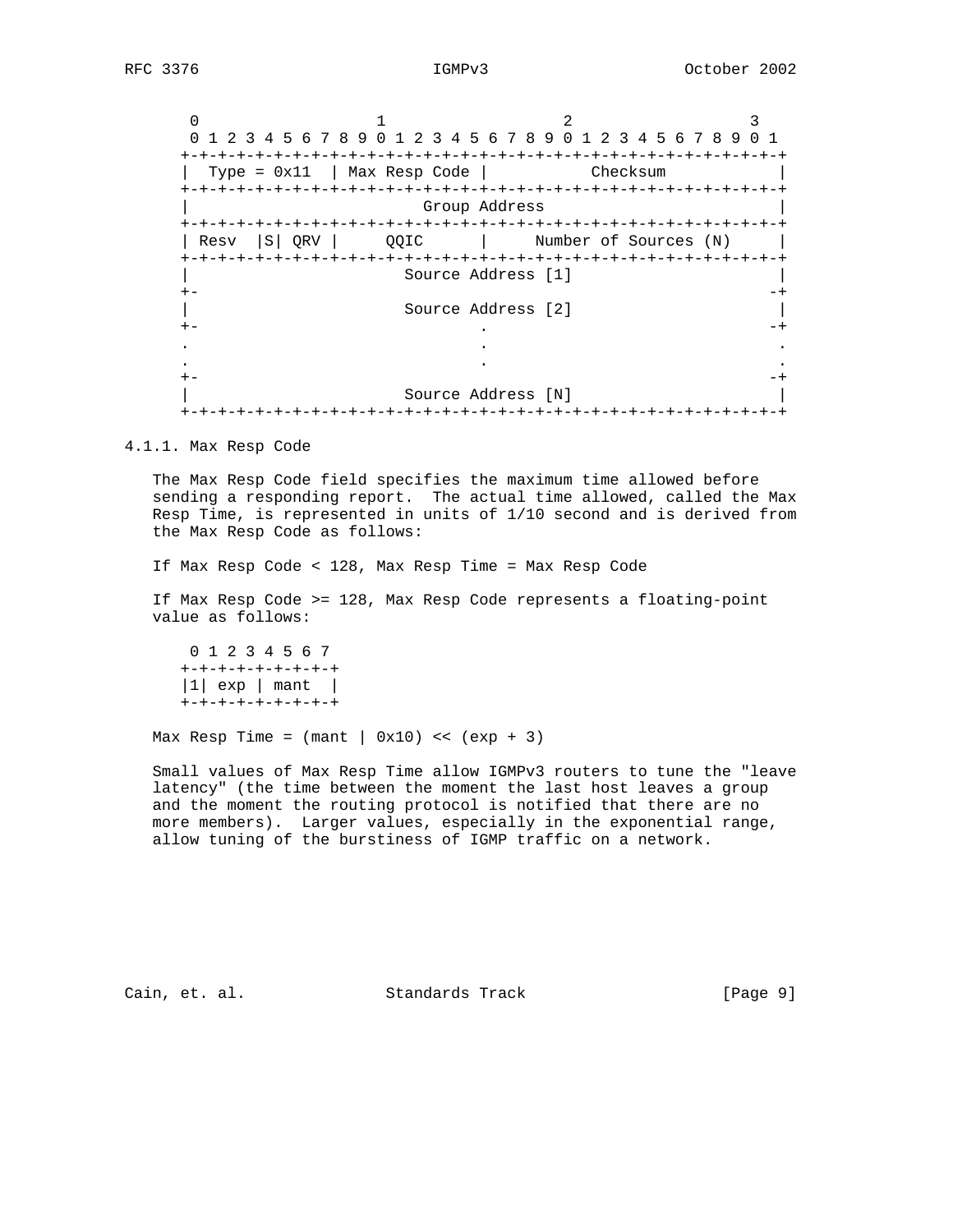4.1.2. Checksum

 The Checksum is the 16-bit one's complement of the one's complement sum of the whole IGMP message (the entire IP payload). For computing the checksum, the Checksum field is set to zero. When receiving packets, the checksum MUST be verified before processing a packet. [RFC-1071]

4.1.3. Group Address

 The Group Address field is set to zero when sending a General Query, and set to the IP multicast address being queried when sending a Group-Specific Query or Group-and-Source-Specific Query (see section 4.1.9, below).

4.1.4. Resv (Reserved)

 The Resv field is set to zero on transmission, and ignored on reception.

4.1.5. S Flag (Suppress Router-Side Processing)

 When set to one, the S Flag indicates to any receiving multicast routers that they are to suppress the normal timer updates they perform upon hearing a Query. It does not, however, suppress the querier election or the normal "host-side" processing of a Query that a router may be required to perform as a consequence of itself being a group member.

4.1.6. QRV (Querier's Robustness Variable)

 If non-zero, the QRV field contains the [Robustness Variable] value used by the querier, i.e., the sender of the Query. If the querier's [Robustness Variable] exceeds 7, the maximum value of the QRV field, the QRV is set to zero. Routers adopt the QRV value from the most recently received Query as their own [Robustness Variable] value, unless that most recently received QRV was zero, in which case the receivers use the default [Robustness Variable] value specified in section 8.1 or a statically configured value.

4.1.7. QQIC (Querier's Query Interval Code)

 The Querier's Query Interval Code field specifies the [Query Interval] used by the querier. The actual interval, called the Querier's Query Interval (QQI), is represented in units of seconds and is derived from the Querier's Query Interval Code as follows:

Cain, et. al. Standards Track [Page 10]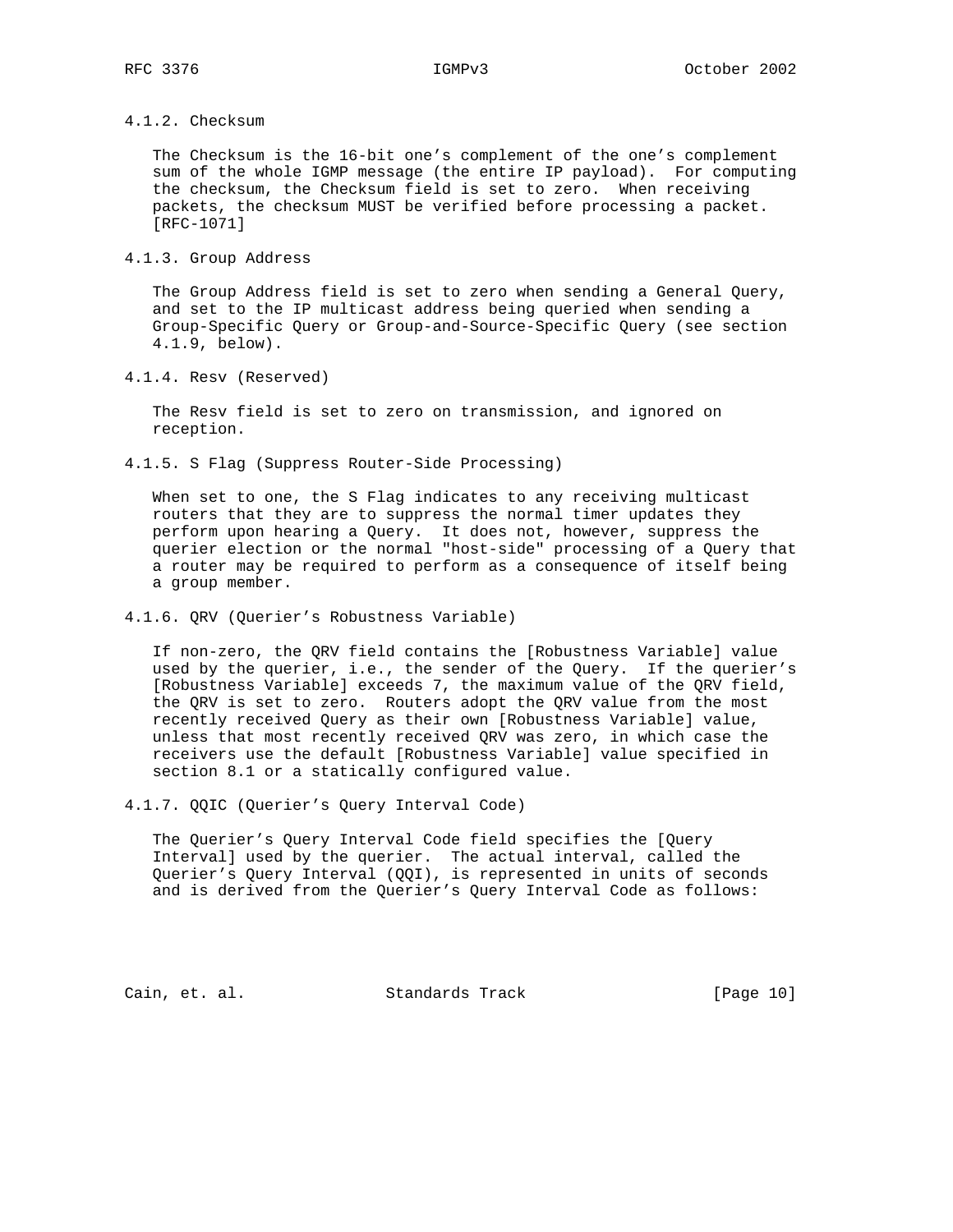If QQIC < 128, QQI = QQIC If QQIC >= 128, QQIC represents a floating-point value as follows: 0 1 2 3 4 5 6 7 +-+-+-+-+-+-+-+-+

 $|1|$  exp | mant | +-+-+-+-+-+-+-+-+

 $QQI = (mant | 0x10) << (exp + 3)$ 

 Multicast routers that are not the current querier adopt the QQI value from the most recently received Query as their own [Query Interval] value, unless that most recently received QQI was zero, in which case the receiving routers use the default [Query Interval] value specified in section 8.2.

4.1.8. Number of Sources (N)

 The Number of Sources (N) field specifies how many source addresses are present in the Query. This number is zero in a General Query or a Group-Specific Query, and non-zero in a Group-and-Source-Specific Query. This number is limited by the MTU of the network over which the Query is transmitted. For example, on an Ethernet with an MTU of 1500 octets, the IP header including the Router Alert option consumes 24 octets, and the IGMP fields up to including the Number of Sources (N) field consume 12 octets, leaving 1464 octets for source addresses, which limits the number of source addresses to 366  $(1464/4)$ .

4.1.9. Source Address [i]

 The Source Address [i] fields are a vector of n IP unicast addresses, where n is the value in the Number of Sources (N) field.

4.1.10. Additional Data

 If the Packet Length field in the IP header of a received Query indicates that there are additional octets of data present, beyond the fields described here, IGMPv3 implementations MUST include those octets in the computation to verify the received IGMP Checksum, but MUST otherwise ignore those additional octets. When sending a Query, an IGMPv3 implementation MUST NOT include additional octets beyond the fields described here.

Cain, et. al. Standards Track [Page 11]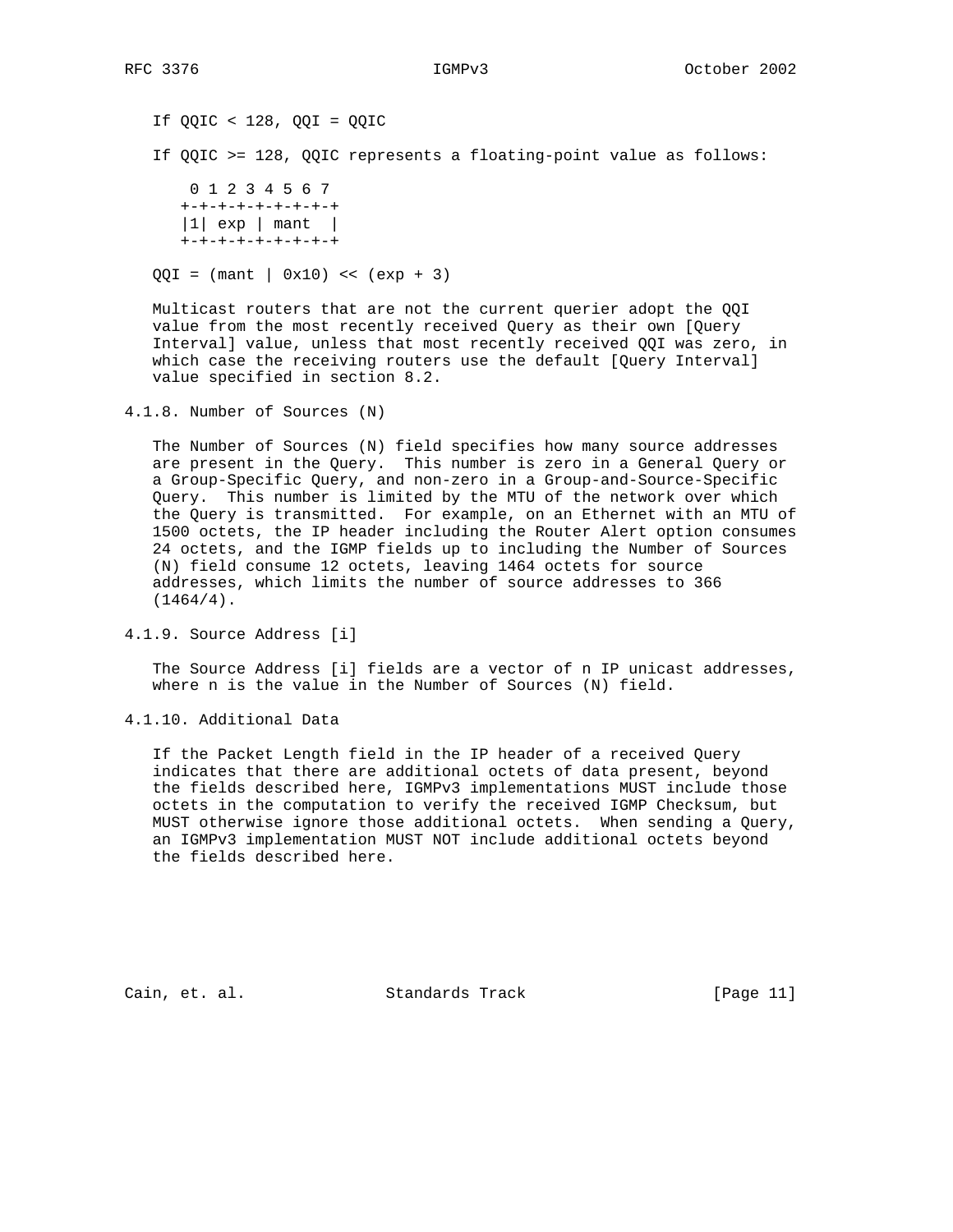## 4.1.11. Query Variants

There are three variants of the Query message:

- 1. A "General Query" is sent by a multicast router to learn the complete multicast reception state of the neighboring interfaces (that is, the interfaces attached to the network on which the Query is transmitted). In a General Query, both the Group Address field and the Number of Sources (N) field are zero.
- 2. A "Group-Specific Query" is sent by a multicast router to learn the reception state, with respect to a \*single\* multicast address, of the neighboring interfaces. In a Group-Specific Query, the Group Address field contains the multicast address of interest, and the Number of Sources (N) field contains zero.
- 3. A "Group-and-Source-Specific Query" is sent by a multicast router to learn if any neighboring interface desires reception of packets sent to a specified multicast address, from any of a specified list of sources. In a Group-and-Source-Specific Query, the Group Address field contains the multicast address of interest, and the Source Address [i] fields contain the source address(es) of interest.
- 4.1.12. IP Destination Addresses for Queries

 In IGMPv3, General Queries are sent with an IP destination address of 224.0.0.1, the all-systems multicast address. Group-Specific and Group-and-Source-Specific Queries are sent with an IP destination address equal to the multicast address of interest. \*However\*, a system MUST accept and process any Query whose IP Destination Address field contains \*any\* of the addresses (unicast or multicast) assigned to the interface on which the Query arrives.

4.2. Version 3 Membership Report Message

 Version 3 Membership Reports are sent by IP systems to report (to neighboring routers) the current multicast reception state, or changes in the multicast reception state, of their interfaces. Reports have the following format:

Cain, et. al. Standards Track [Page 12]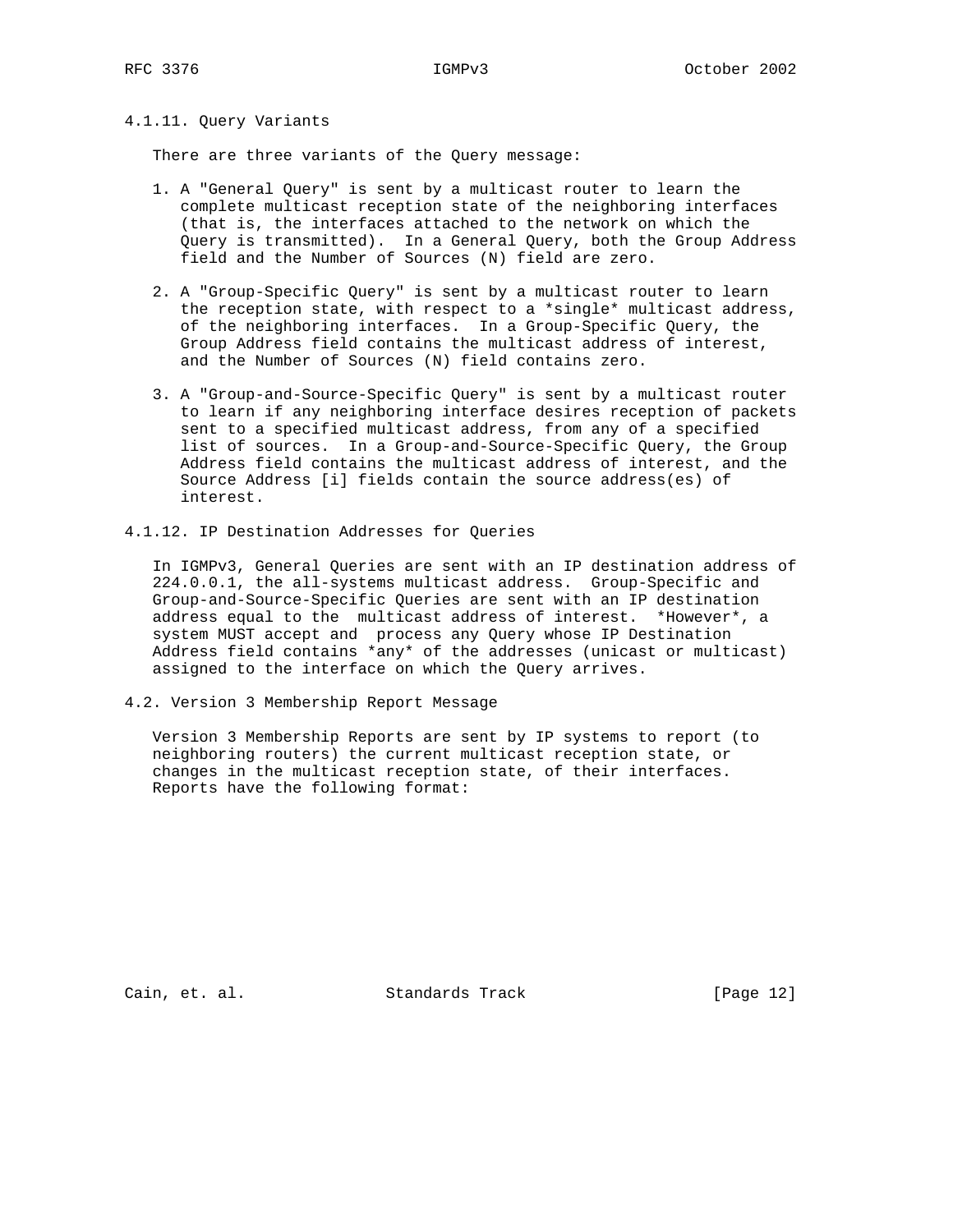$\overline{0}$  $\overline{1}$  $\mathfrak{D}$  $\mathbf{3}$ 0 1 2 3 4 5 6 7 8 9 0 1 2 3 4 5 6 7 8 9 0 1 2 3 4 5 6 7 8 9 0 1  $|$  Type = 0x22 | Reserved | Checksum Reserved | Number of Group Records (M) | Group Record [1] Group Record [2]  $\overline{a}$ Group Record [M] 

Cain, et. al. Standards Track

[Page 13]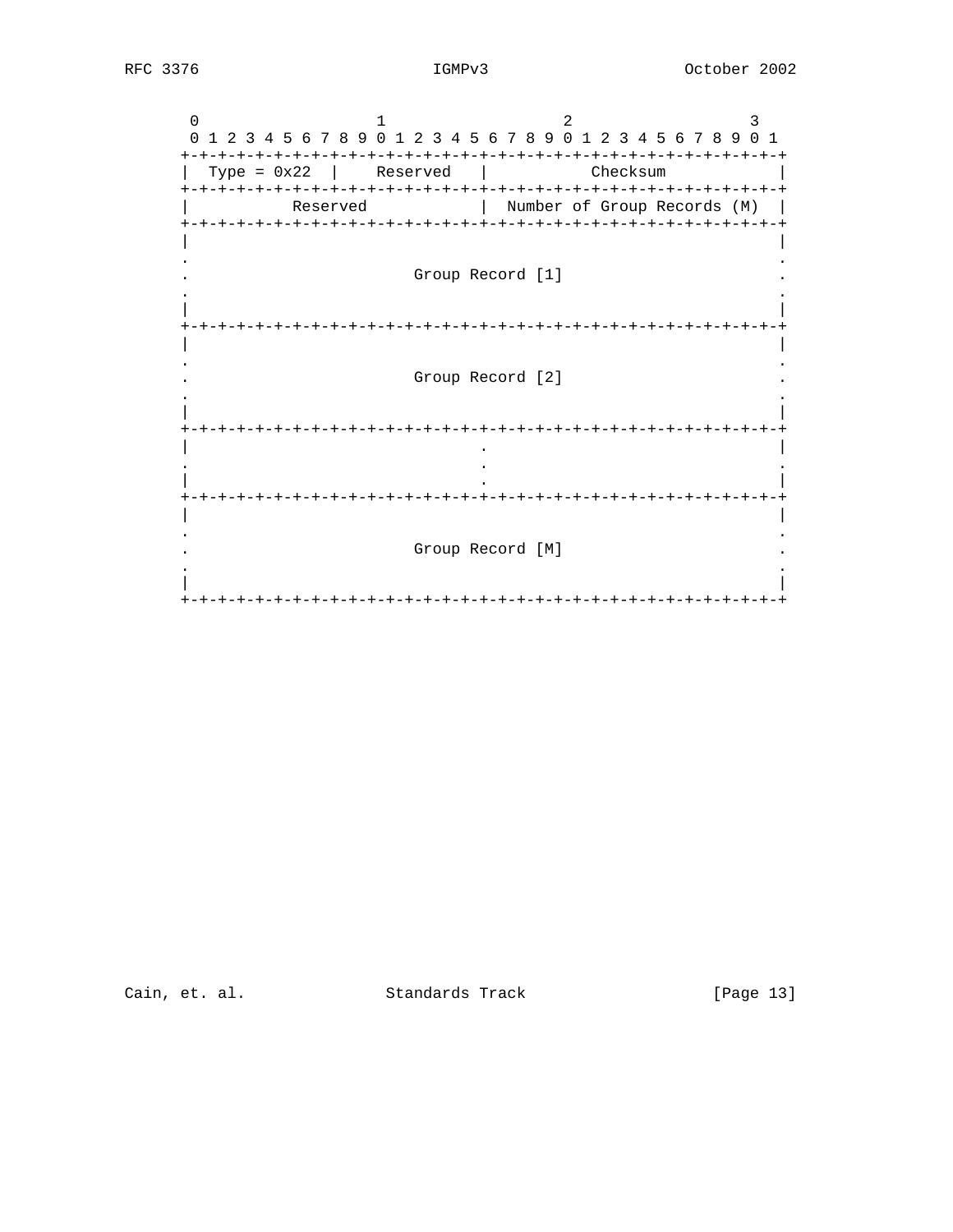where each Group Record has the following internal format:

 +-+-+-+-+-+-+-+-+-+-+-+-+-+-+-+-+-+-+-+-+-+-+-+-+-+-+-+-+-+-+-+-+ | Record Type | Aux Data Len | Number of Sources (N) | +-+-+-+-+-+-+-+-+-+-+-+-+-+-+-+-+-+-+-+-+-+-+-+-+-+-+-+-+-+-+-+-+ | Multicast Address | +-+-+-+-+-+-+-+-+-+-+-+-+-+-+-+-+-+-+-+-+-+-+-+-+-+-+-+-+-+-+-+-+ | Source Address [1] | +- -+ | Source Address [2] | +- -+ . . . . . . . . . +- -+ | Source Address [N] | +-+-+-+-+-+-+-+-+-+-+-+-+-+-+-+-+-+-+-+-+-+-+-+-+-+-+-+-+-+-+-+-+ | | . . . Auxiliary Data . . . | | +-+-+-+-+-+-+-+-+-+-+-+-+-+-+-+-+-+-+-+-+-+-+-+-+-+-+-+-+-+-+-+-+

## 4.2.1. Reserved

 The Reserved fields are set to zero on transmission, and ignored on reception.

4.2.2. Checksum

 The Checksum is the 16-bit one's complement of the one's complement sum of the whole IGMP message (the entire IP payload). For computing the checksum, the Checksum field is set to zero. When receiving packets, the checksum MUST be verified before processing a message.

4.2.3. Number of Group Records (M)

 The Number of Group Records (M) field specifies how many Group Records are present in this Report.

4.2.4. Group Record

 Each Group Record is a block of fields containing information pertaining to the sender's membership in a single multicast group on the interface from which the Report is sent.

Cain, et. al. Standards Track [Page 14]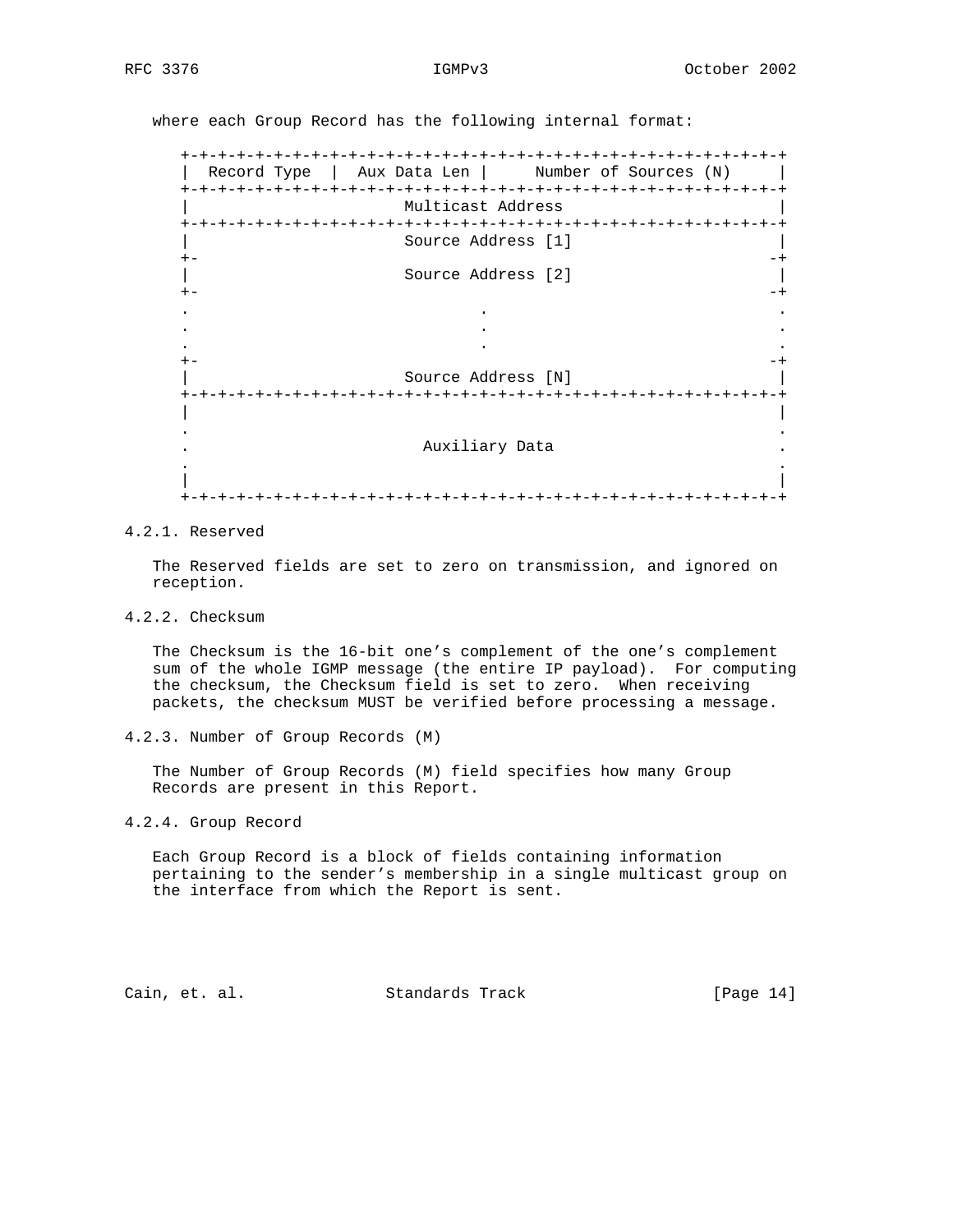4.2.5. Record Type

See section 4.2.12, below.

4.2.6. Aux Data Len

 The Aux Data Len field contains the length of the Auxiliary Data field in this Group Record, in units of 32-bit words. It may contain zero, to indicate the absence of any auxiliary data.

4.2.7. Number of Sources (N)

 The Number of Sources (N) field specifies how many source addresses are present in this Group Record.

4.2.8. Multicast Address

 The Multicast Address field contains the IP multicast address to which this Group Record pertains.

4.2.9. Source Address [i]

 The Source Address [i] fields are a vector of n IP unicast addresses, where n is the value in this record's Number of Sources (N) field.

4.2.10. Auxiliary Data

 The Auxiliary Data field, if present, contains additional information pertaining to this Group Record. The protocol specified in this document, IGMPv3, does not define any auxiliary data. Therefore, implementations of IGMPv3 MUST NOT include any auxiliary data (i.e., MUST set the Aux Data Len field to zero) in any transmitted Group Record, and MUST ignore any auxiliary data present in any received Group Record. The semantics and internal encoding of the Auxiliary Data field are to be defined by any future version or extension of IGMP that uses this field.

4.2.11. Additional Data

 If the Packet Length field in the IP header of a received Report indicates that there are additional octets of data present, beyond the last Group Record, IGMPv3 implementations MUST include those octets in the computation to verify the received IGMP Checksum, but MUST otherwise ignore those additional octets. When sending a Report, an IGMPv3 implementation MUST NOT include additional octets beyond the last Group Record.

Cain, et. al. Standards Track [Page 15]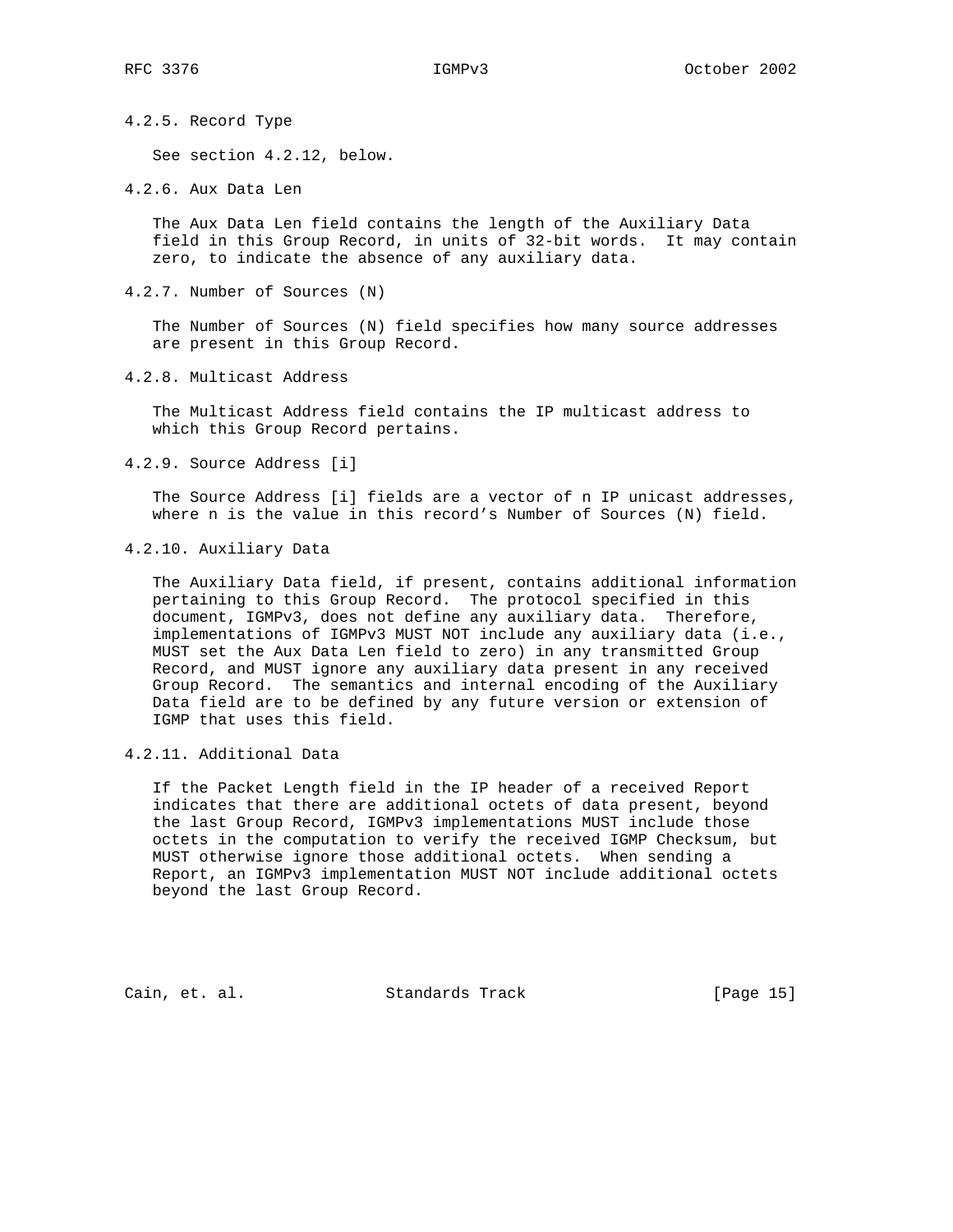4.2.12. Group Record Types

 There are a number of different types of Group Records that may be included in a Report message:

 o A "Current-State Record" is sent by a system in response to a Query received on an interface. It reports the current reception state of that interface, with respect to a single multicast address. The Record Type of a Current-State Record may be one of the following two values:

```
 Value Name and Meaning
 ----- ----------------
```
- 1 MODE\_IS\_INCLUDE indicates that the interface has a filter mode of INCLUDE for the specified multicast address. The Source Address [i] fields in this Group Record contain the interface's source list for the specified multicast address, if it is non-empty.
- 2 MODE\_IS\_EXCLUDE indicates that the interface has a filter mode of EXCLUDE for the specified multicast address. The Source Address [i] fields in this Group Record contain the interface's source list for the specified multicast address, if it is non-empty.
- o A "Filter-Mode-Change Record" is sent by a system whenever a local invocation of IPMulticastListen causes a change of the filter mode (i.e., a change from INCLUDE to EXCLUDE, or from EXCLUDE to INCLUDE), of the interface-level state entry for a particular multicast address. The Record is included in a Report sent from the interface on which the change occurred. The Record Type of a Filter-Mode-Change Record may be one of the following two values:
	- 3 CHANGE\_TO\_INCLUDE\_MODE indicates that the interface has changed to INCLUDE filter mode for the specified multicast address. The Source Address [i] fields in this Group Record contain the interface's new source list for the specified multicast address, if it is non-empty.
	- 4 CHANGE\_TO\_EXCLUDE\_MODE indicates that the interface has changed to EXCLUDE filter mode for the specified multicast address. The Source Address [i] fields in this Group Record contain the interface's new source list for the specified multicast address, if it is non-empty.

Cain, et. al. Standards Track [Page 16]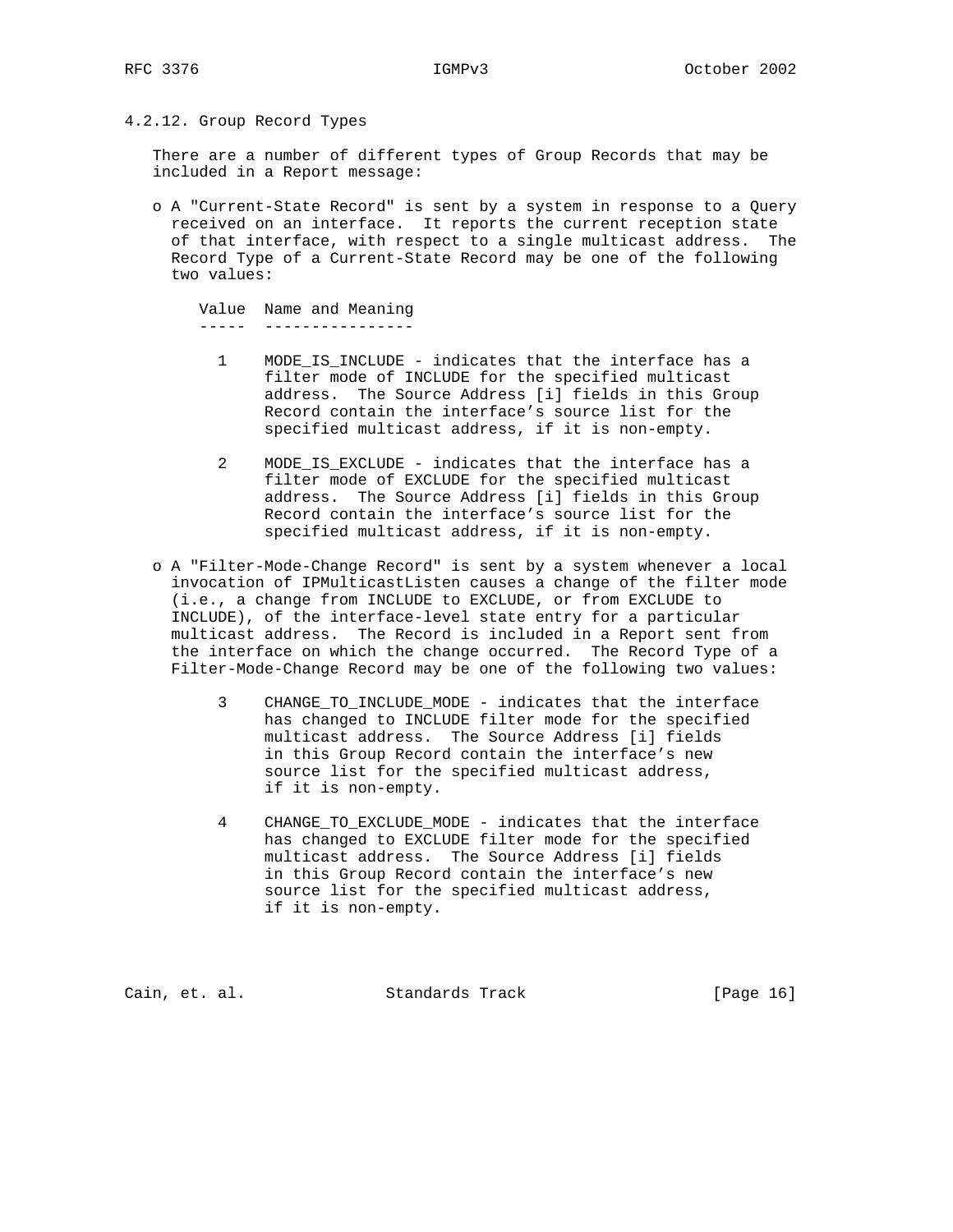- o A "Source-List-Change Record" is sent by a system whenever a local invocation of IPMulticastListen causes a change of source list that is \*not\* coincident with a change of filter mode, of the interface-level state entry for a particular multicast address. The Record is included in a Report sent from the interface on which the change occurred. The Record Type of a Source-List-Change Record may be one of the following two values:
	- 5 ALLOW\_NEW\_SOURCES indicates that the Source Address [i] fields in this Group Record contain a list of the additional sources that the system wishes to hear from, for packets sent to the specified multicast address. If the change was to an INCLUDE source list, these are the addresses that were added to the list; if the change was to an EXCLUDE source list, these are the addresses that were deleted from the list.
	- 6 BLOCK\_OLD\_SOURCES indicates that the Source Address [i] fields in this Group Record contain a list of the sources that the system no longer wishes to hear from, for packets sent to the specified multicast address. If the change was to an INCLUDE source list, these are the addresses that were deleted from the list; if the change was to an EXCLUDE source list, these are the addresses that were added to the list.

 If a change of source list results in both allowing new sources and blocking old sources, then two Group Records are sent for the same multicast address, one of type ALLOW\_NEW\_SOURCES and one of type BLOCK\_OLD\_SOURCES.

 We use the term "State-Change Record" to refer to either a Filter- Mode-Change Record or a Source-List-Change Record.

Unrecognized Record Type values MUST be silently ignored.

4.2.13. IP Source Addresses for Reports

 An IGMP report is sent with a valid IP source address for the destination subnet. The 0.0.0.0 source address may be used by a system that has not yet acquired an IP address. Note that the 0.0.0.0 source address may simultaneously be used by multiple systems on a LAN. Routers MUST accept a report with a source address of 0.0.0.0.

Cain, et. al. Standards Track [Page 17]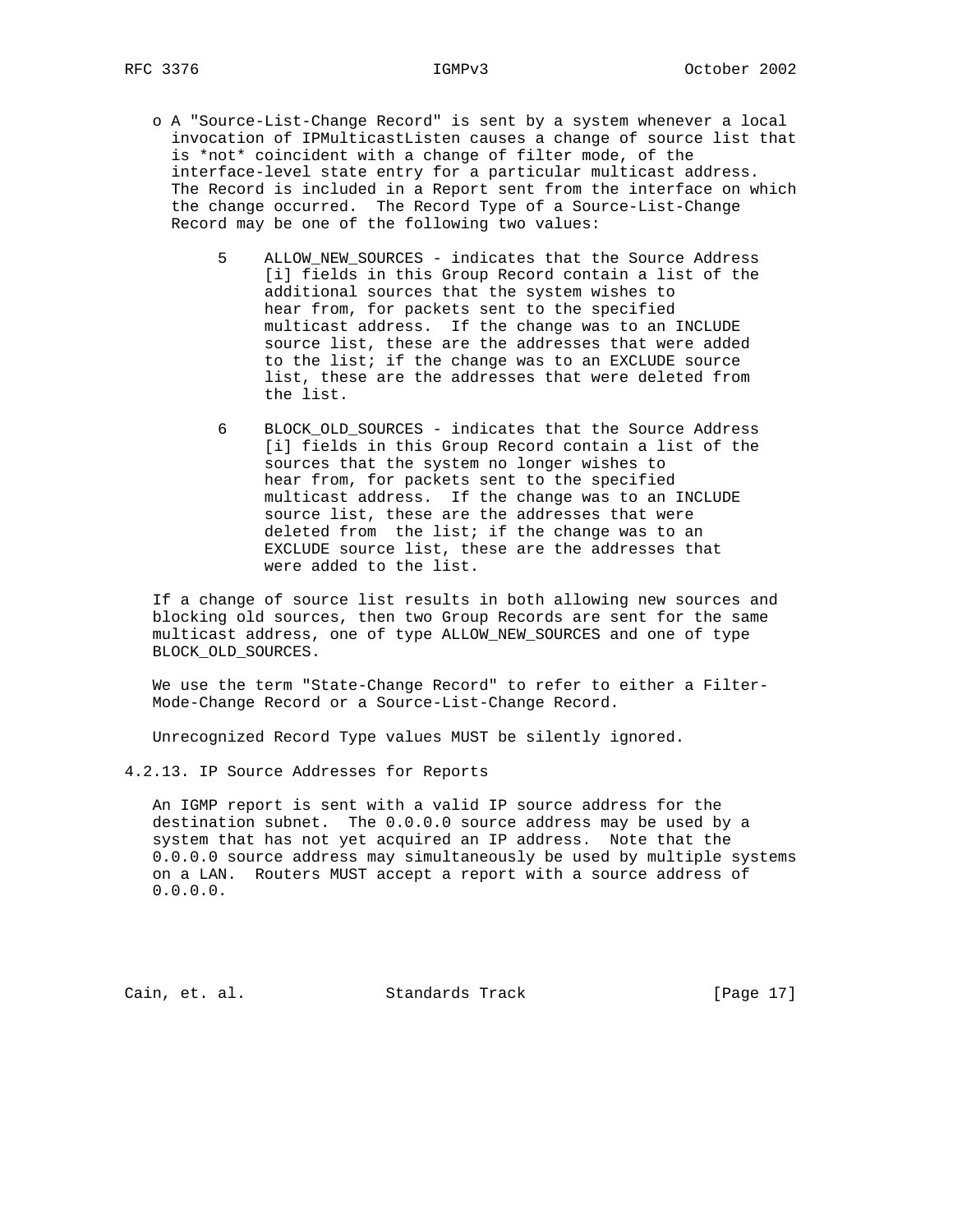### 4.2.14. IP Destination Addresses for Reports

 Version 3 Reports are sent with an IP destination address of 224.0.0.22, to which all IGMPv3-capable multicast routers listen. A system that is operating in version 1 or version 2 compatibility modes sends version 1 or version 2 Reports to the multicast group specified in the Group Address field of the Report. In addition, a system MUST accept and process any version 1 or version 2 Report whose IP Destination Address field contains \*any\* of the addresses (unicast or multicast) assigned to the interface on which the Report arrives.

## 4.2.15. Notation for Group Records

 In the rest of this document, we use the following notation to describe the contents of a Group Record pertaining to a particular multicast address:

 IS\_IN ( x ) - Type MODE\_IS\_INCLUDE, source addresses x IS\_EX ( x ) - Type MODE\_IS\_EXCLUDE, source addresses x TO\_IN ( x ) - Type CHANGE\_TO\_INCLUDE\_MODE, source addresses x TO\_EX ( x ) - Type CHANGE\_TO\_EXCLUDE\_MODE, source addresses x ALLOW ( x ) - Type ALLOW\_NEW\_SOURCES, source addresses x BLOCK ( x ) - Type BLOCK\_OLD\_SOURCES, source addresses x

where x is either:

- o a capital letter (e.g., "A") to represent the set of source addresses, or
- o a set expression (e.g., "A+B"), where "A+B" means the union of sets A and B, "A\*B" means the intersection of sets A and B, and "A-B" means the removal of all elements of set B from set A.

4.2.16. Membership Report Size

 If the set of Group Records required in a Report does not fit within the size limit of a single Report message (as determined by the MTU of the network on which it will be sent), the Group Records are sent in as many Report messages as needed to report the entire set.

 If a single Group Record contains so many source addresses that it does not fit within the size limit of a single Report message, if its Type is not MODE\_IS\_EXCLUDE or CHANGE\_TO\_EXCLUDE\_MODE, it is split into multiple Group Records, each containing a different subset of the source addresses and each sent in a separate Report message. If its Type is MODE\_IS\_EXCLUDE or CHANGE\_TO\_EXCLUDE\_MODE, a single Group Record is sent, containing as many source addresses as can fit, and

Cain, et. al. Standards Track [Page 18]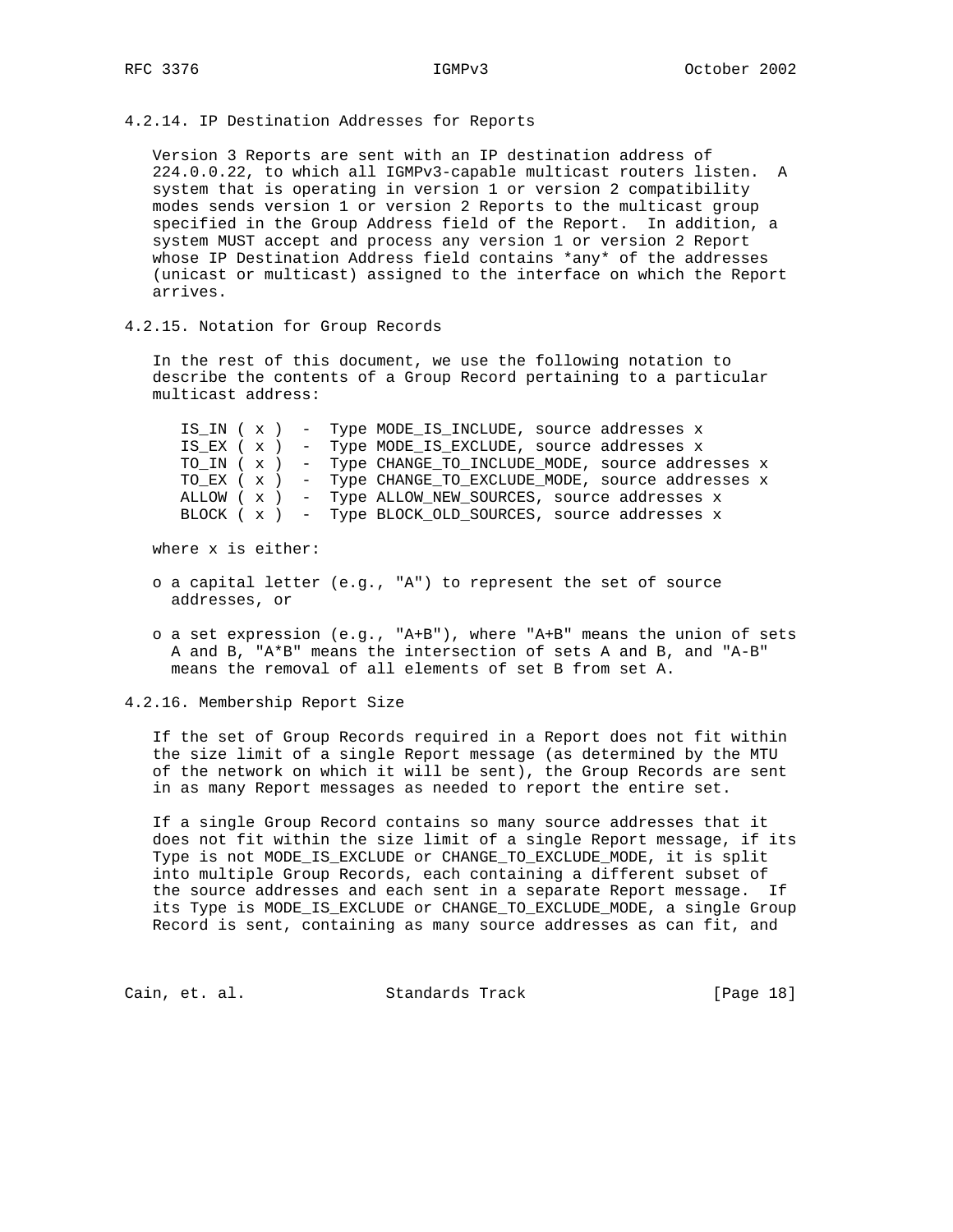the remaining source addresses are not reported; though the choice of which sources to report is arbitrary, it is preferable to report the same set of sources in each subsequent report, rather than reporting different sources each time.

5. Description of the Protocol for Group Members

 IGMP is an asymmetric protocol, specifying separate behaviors for group members -- that is, hosts or routers that wish to receive multicast packets -- and multicast routers. This section describes the part of IGMPv3 that applies to all group members. (Note that a multicast router that is also a group member performs both parts of IGMPv3, receiving and responding to its own IGMP message transmissions as well as those of its neighbors. The multicast router part of IGMPv3 is described in section 6.)

 A system performs the protocol described in this section over all interfaces on which multicast reception is supported, even if more than one of those interfaces is connected to the same network.

 For interoperability with multicast routers running older versions of IGMP, systems maintain a MulticastRouterVersion variable for each interface on which multicast reception is supported. This section describes the behavior of group member systems on interfaces for which MulticastRouterVersion = 3. The algorithm for determining MulticastRouterVersion, and the behavior for versions other than 3, are described in section 7.

 The all-systems multicast address, 224.0.0.1, is handled as a special case. On all systems -- that is all hosts and routers, including multicast routers -- reception of packets destined to the all-systems multicast address, from all sources, is permanently enabled on all interfaces on which multicast reception is supported. No IGMP messages are ever sent regarding the all-systems multicast address.

 There are two types of events that trigger IGMPv3 protocol actions on an interface:

 o a change of the interface reception state, caused by a local invocation of IPMulticastListen.

o reception of a Query.

 (Received IGMP messages of types other than Query are silently ignored, except as required for interoperation with earlier versions of IGMP.)

Cain, et. al. Standards Track [Page 19]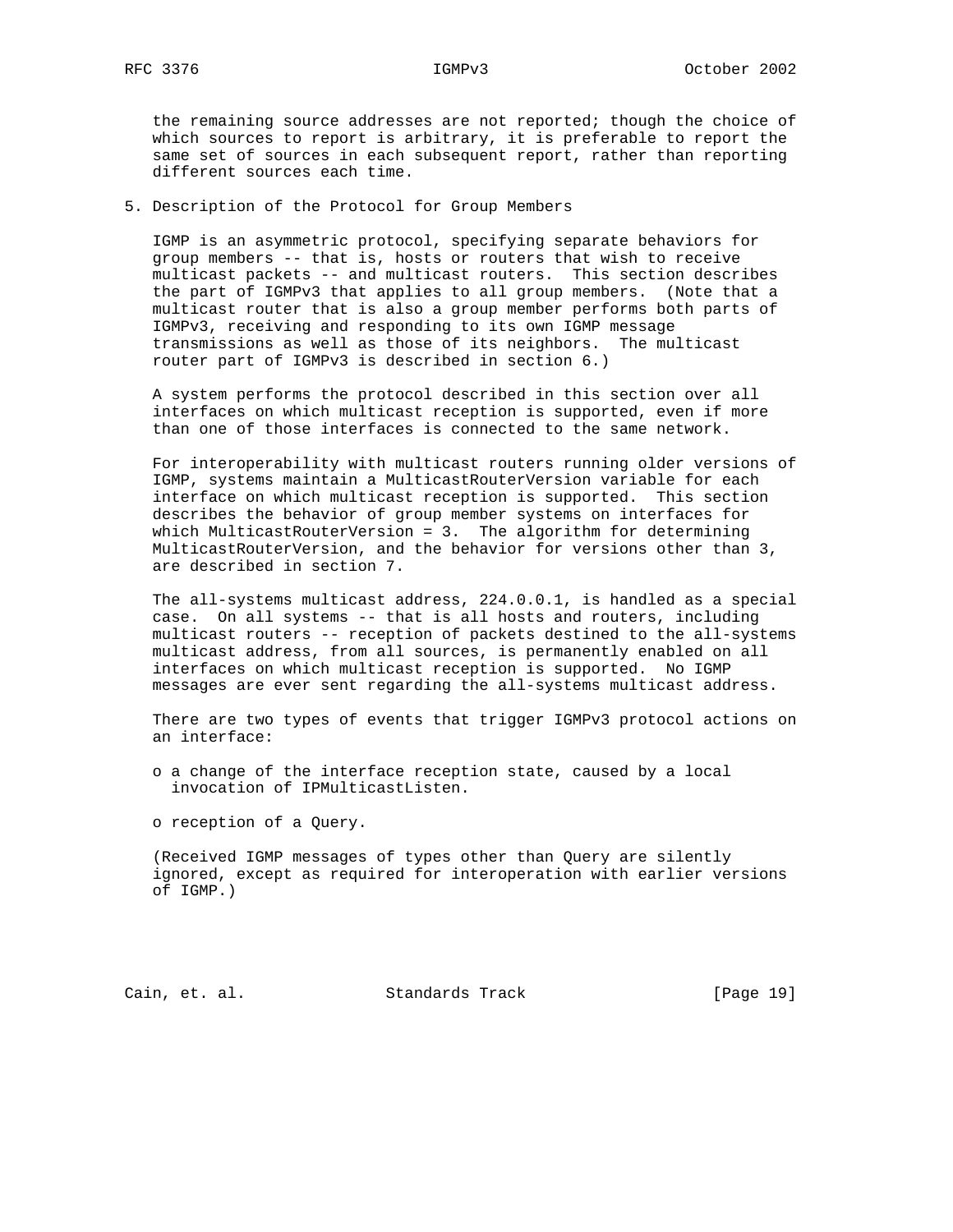The following subsections describe the actions to be taken for each of these two cases. In those descriptions, timer and counter names appear in square brackets. The default values for those timers and counters are specified in section 8.

5.1. Action on Change of Interface State

 An invocation of IPMulticastListen may cause the multicast reception state of an interface to change, according to the rules in section 3.2. Each such change affects the per-interface entry for a single multicast address.

 A change of interface state causes the system to immediately transmit a State-Change Report from that interface. The type and contents of the Group Record(s) in that Report are determined by comparing the filter mode and source list for the affected multicast address before and after the change, according to the table below. If no interface state existed for that multicast address before the change (i.e., the change consisted of creating a new per-interface record), or if no state exists after the change (i.e., the change consisted of deleting a per-interface record), then the "non-existent" state is considered to have a filter mode of INCLUDE and an empty source list.

| Old State   | New State   | State-Change Record Sent |
|-------------|-------------|--------------------------|
| INCLUDE (A) | INCLUDE (B) | ALLOW (B-A), BLOCK (A-B) |
| EXCLUDE (A) | EXCLUDE (B) | ALLOW (A-B), BLOCK (B-A) |
| INCLUDE (A) | EXCLUDE (B) | TO EX (B)                |
| EXCLUDE (A) | INCLUDE (B) | TO IN (B)                |

 If the computed source list for either an ALLOW or a BLOCK State- Change Record is empty, that record is omitted from the Report message.

 To cover the possibility of the State-Change Report being missed by one or more multicast routers, it is retransmitted [Robustness Variable] - 1 more times, at intervals chosen at random from the range (0, [Unsolicited Report Interval]).

 If more changes to the same interface state entry occur before all the retransmissions of the State-Change Report for the first change have been completed, each such additional change triggers the immediate transmission of a new State-Change Report.

Cain, et. al. Standards Track [Page 20]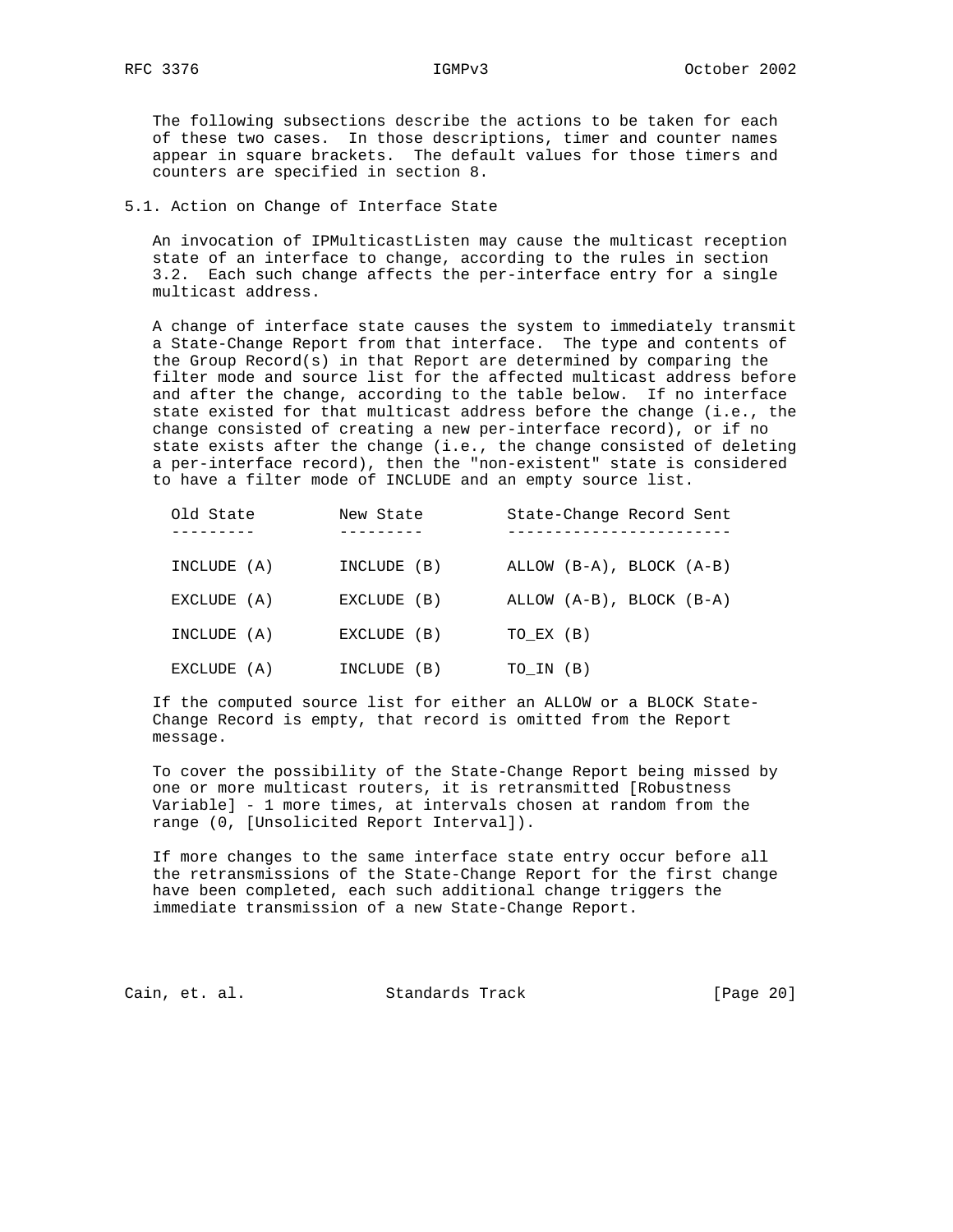The contents of the new transmitted report are calculated as follows. As was done with the first report, the interface state for the affected group before and after the latest change is compared. The report records expressing the difference are built according to the table above. However these records are not transmitted in a message but instead merged with the contents of the pending report, to create the new State-Change report. The rules for merging the difference report resulting from the state change and the pending report are described below.

 The transmission of the merged State-Change Report terminates retransmissions of the earlier State-Change Reports for the same multicast address, and becomes the first of [Robustness Variable] transmissions of State-Change Reports.

 Each time a source is included in the difference report calculated above, retransmission state for that source needs to be maintained until [Robustness Variable] State-Change reports have been sent by the host. This is done in order to ensure that a series of successive state changes do not break the protocol robustness.

 If the interface reception-state change that triggers the new report is a filter-mode change, then the next [Robustness Variable] State- Change Reports will include a Filter-Mode-Change record. This applies even if any number of source-list changes occur in that period. The host has to maintain retransmission state for the group until the [Robustness Variable] State-Change reports have been sent. When [Robustness Variable] State-Change reports with Filter-Mode- Change records have been transmitted after the last filter-mode change, and if source-list changes to the interface reception have scheduled additional reports, then the next State-Change report will include Source-List-Change records.

 Each time a State-Change Report is transmitted, the contents are determined as follows. If the report should contain a Filter-Mode- Change record, then if the current filter-mode of the interface is INCLUDE, a TO\_IN record is included in the report, otherwise a TO\_EX record is included. If instead the report should contain Source- List-Change records, an ALLOW and a BLOCK record are included. The contents of these records are built according to the table below.

 Record Sources included ------ ---------------- TO\_IN All in the current interface state that must be forwarded TO\_EX All in the current interface state that must be blocked ALLOW All with retransmission state that must be forwarded BLOCK All with retransmission state that must be blocked

Cain, et. al. Standards Track [Page 21]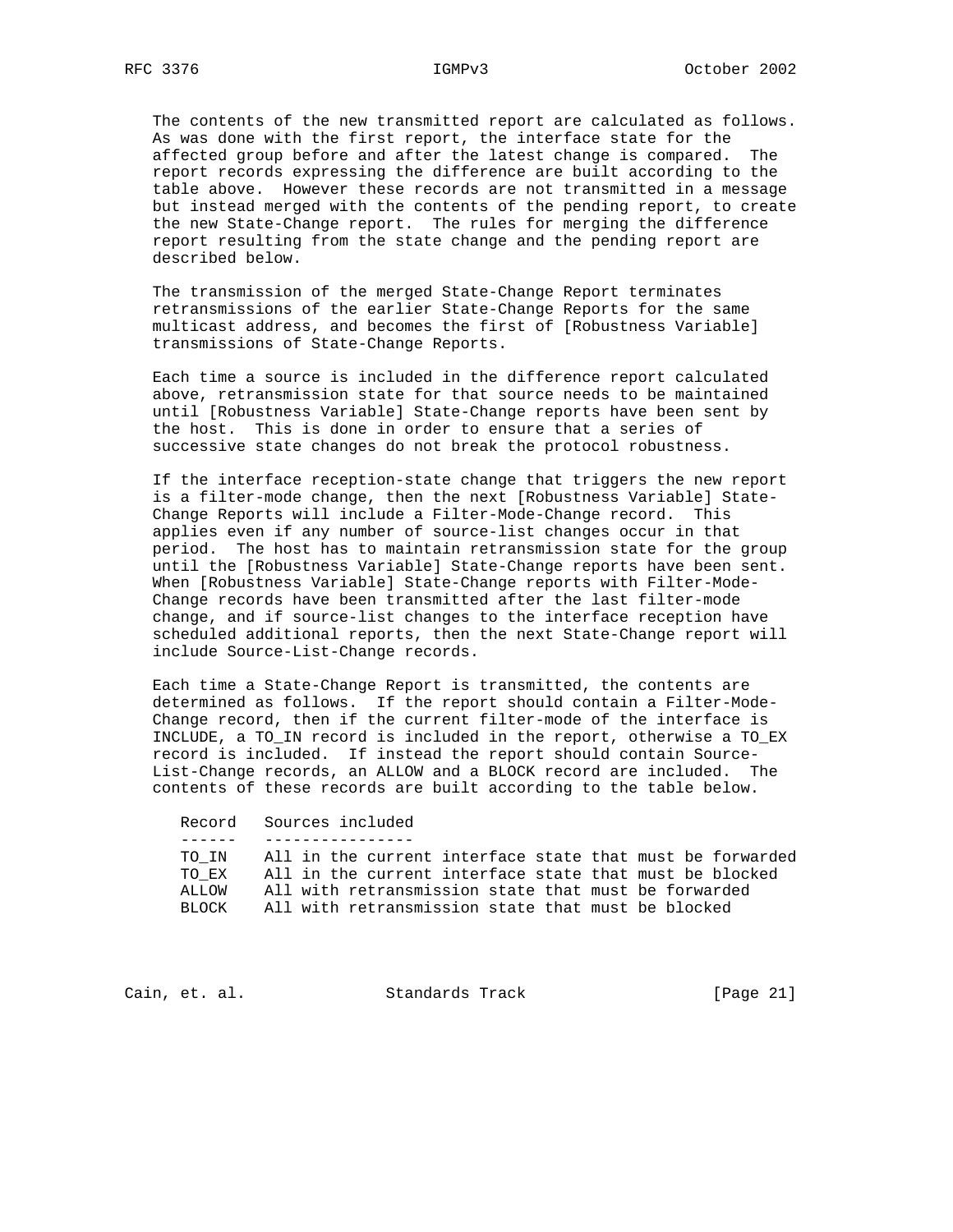If the computed source list for either an ALLOW or a BLOCK record is empty, that record is omitted from the State-Change report.

 Note: When the first State-Change report is sent, the non-existent pending report to merge with, can be treated as a source-change report with empty ALLOW and BLOCK records (no sources have retransmission state).

5.2. Action on Reception of a Query

 When a system receives a Query, it does not respond immediately. Instead, it delays its response by a random amount of time, bounded by the Max Resp Time value derived from the Max Resp Code in the received Query message. A system may receive a variety of Queries on different interfaces and of different kinds (e.g., General Queries, Group-Specific Queries, and Group-and-Source-Specific Queries), each of which may require its own delayed response.

 Before scheduling a response to a Query, the system must first consider previously scheduled pending responses and in many cases schedule a combined response. Therefore, the system must be able to maintain the following state:

- o A timer per interface for scheduling responses to General Queries.
- o A per-group and interface timer for scheduling responses to Group- Specific and Group-and-Source-Specific Queries.
- o A per-group and interface list of sources to be reported in the response to a Group-and-Source-Specific Query.

 When a new Query with the Router-Alert option arrives on an interface, provided the system has state to report, a delay for a response is randomly selected in the range (0, [Max Resp Time]) where Max Resp Time is derived from Max Resp Code in the received Query message. The following rules are then used to determine if a Report needs to be scheduled and the type of Report to schedule. The rules are considered in order and only the first matching rule is applied.

- 1. If there is a pending response to a previous General Query scheduled sooner than the selected delay, no additional response needs to be scheduled.
- 2. If the received Query is a General Query, the interface timer is used to schedule a response to the General Query after the selected delay. Any previously pending response to a General Query is canceled.

Cain, et. al. Standards Track [Page 22]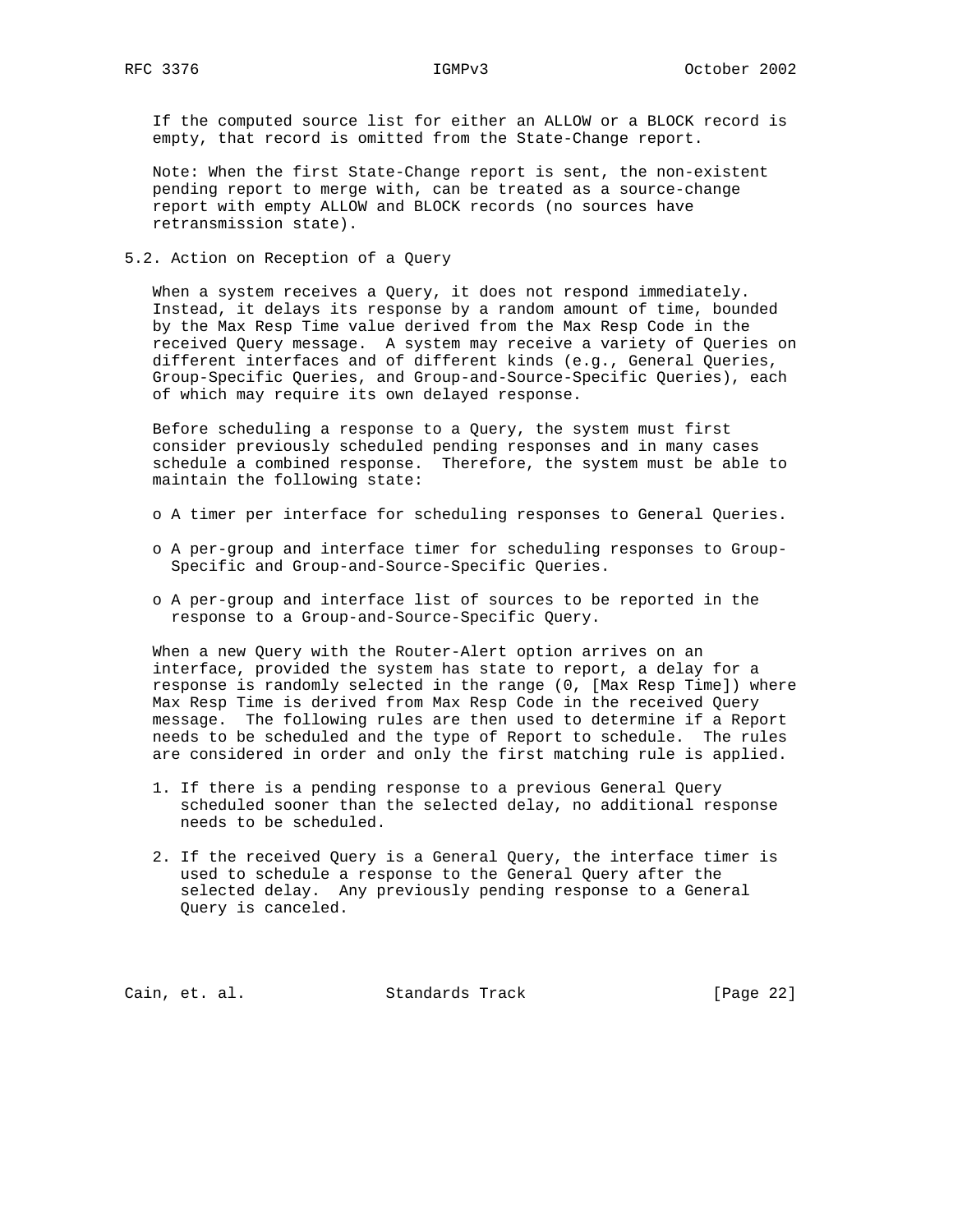- 3. If the received Query is a Group-Specific Query or a Group-and- Source-Specific Query and there is no pending response to a previous Query for this group, then the group timer is used to schedule a report. If the received Query is a Group-and-Source- Specific Query, the list of queried sources is recorded to be used when generating a response.
- 4. If there already is a pending response to a previous Query scheduled for this group, and either the new Query is a Group- Specific Query or the recorded source-list associated with the group is empty, then the group source-list is cleared and a single response is scheduled using the group timer. The new response is scheduled to be sent at the earliest of the remaining time for the pending report and the selected delay.
- 5. If the received Query is a Group-and-Source-Specific Query and there is a pending response for this group with a non-empty source-list, then the group source list is augmented to contain the list of sources in the new Query and a single response is scheduled using the group timer. The new response is scheduled to be sent at the earliest of the remaining time for the pending report and the selected delay.

 When the timer in a pending response record expires, the system transmits, on the associated interface, one or more Report messages carrying one or more Current-State Records (see section 4.2.12), as follows:

 1. If the expired timer is the interface timer (i.e., it is a pending response to a General Query), then one Current-State Record is sent for each multicast address for which the specified interface has reception state, as described in section 3.2. The Current- State Record carries the multicast address and its associated filter mode (MODE\_IS\_INCLUDE or MODE\_IS\_EXCLUDE) and source list. Multiple Current-State Records are packed into individual Report messages, to the extent possible.

 This naive algorithm may result in bursts of packets when a system is a member of a large number of groups. Instead of using a single interface timer, implementations are recommended to spread transmission of such Report messages over the interval (0, [Max Resp Time]). Note that any such implementation MUST avoid the "ack-implosion" problem, i.e., MUST NOT send a Report immediately on reception of a General Query.

Cain, et. al. Standards Track [Page 23]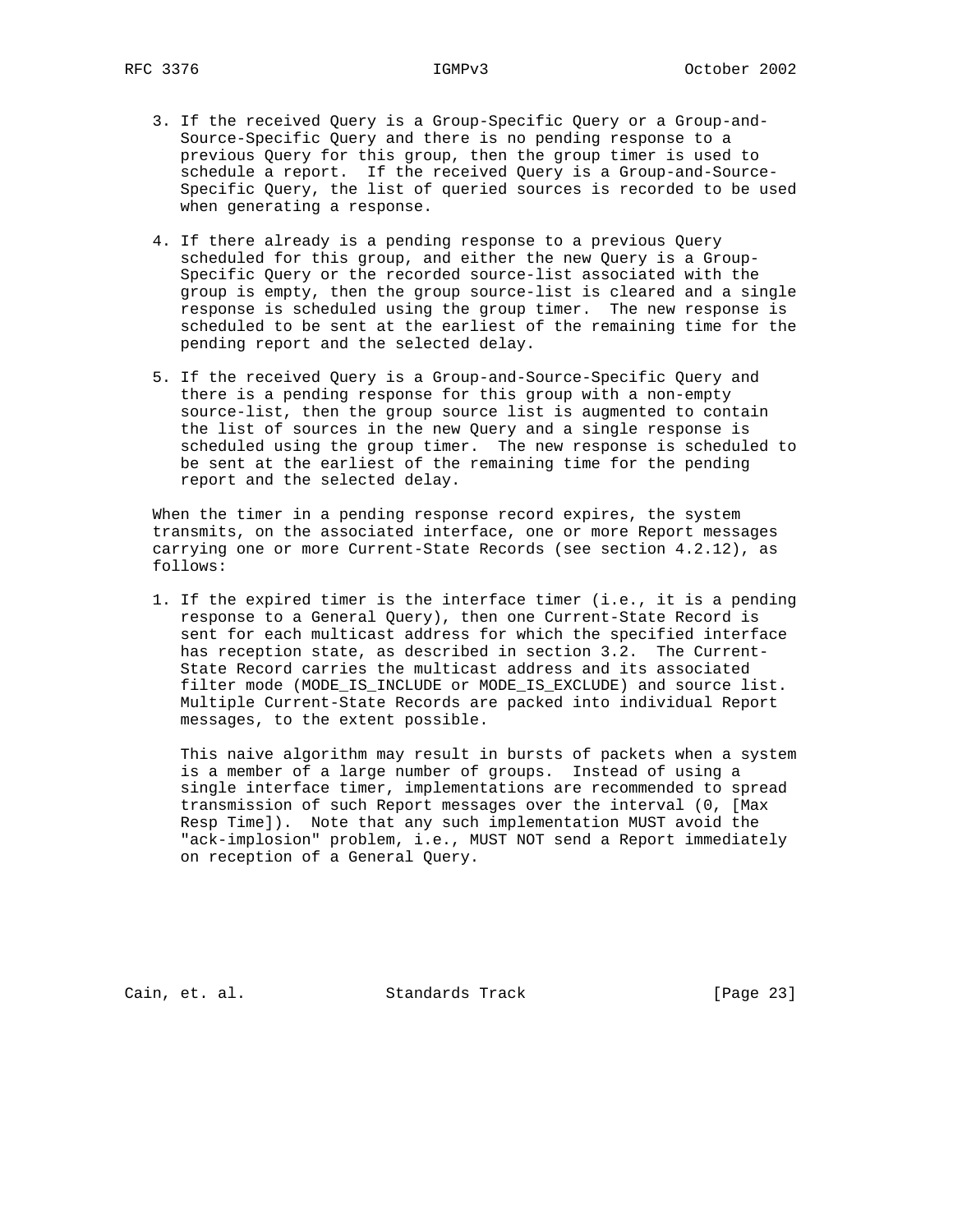- 2. If the expired timer is a group timer and the list of recorded sources for the that group is empty (i.e., it is a pending response to a Group-Specific Query), then if and only if the interface has reception state for that group address, a single Current-State Record is sent for that address. The Current-State Record carries the multicast address and its associated filter mode (MODE\_IS\_INCLUDE or MODE\_IS\_EXCLUDE) and source list.
- 3. If the expired timer is a group timer and the list of recorded sources for that group is non-empty (i.e., it is a pending response to a Group-and-Source-Specific Query), then if and only if the interface has reception state for that group address, the contents of the responding Current-State Record is determined from the interface state and the pending response record, as specified in the following table:

| interface state | set of sources in the<br>pending response record | Current-State Record |
|-----------------|--------------------------------------------------|----------------------|
| INCLUDE (A)     | B                                                | IS IN (A*B)          |
| EXCLUDE (A)     | В                                                | IS IN (B-A)          |

 If the resulting Current-State Record has an empty set of source addresses, then no response is sent.

 Finally, after any required Report messages have been generated, the source lists associated with any reported groups are cleared.

6. Description of the Protocol for Multicast Routers

 The purpose of IGMP is to enable each multicast router to learn, for each of its directly attached networks, which multicast addresses are of interest to the systems attached to those networks. IGMP version 3 adds the capability for a multicast router to also learn which \*sources\* are of interest to neighboring systems, for packets sent to any particular multicast address. The information gathered by IGMP is provided to whichever multicast routing protocol is being used by the router, in order to ensure that multicast packets are delivered to all networks where there are interested receivers.

 This section describes the part of IGMPv3 that is performed by multicast routers. Multicast routers may also themselves become members of multicast groups, and therefore also perform the group member part of IGMPv3, described in section 5.

Cain, et. al. Standards Track [Page 24]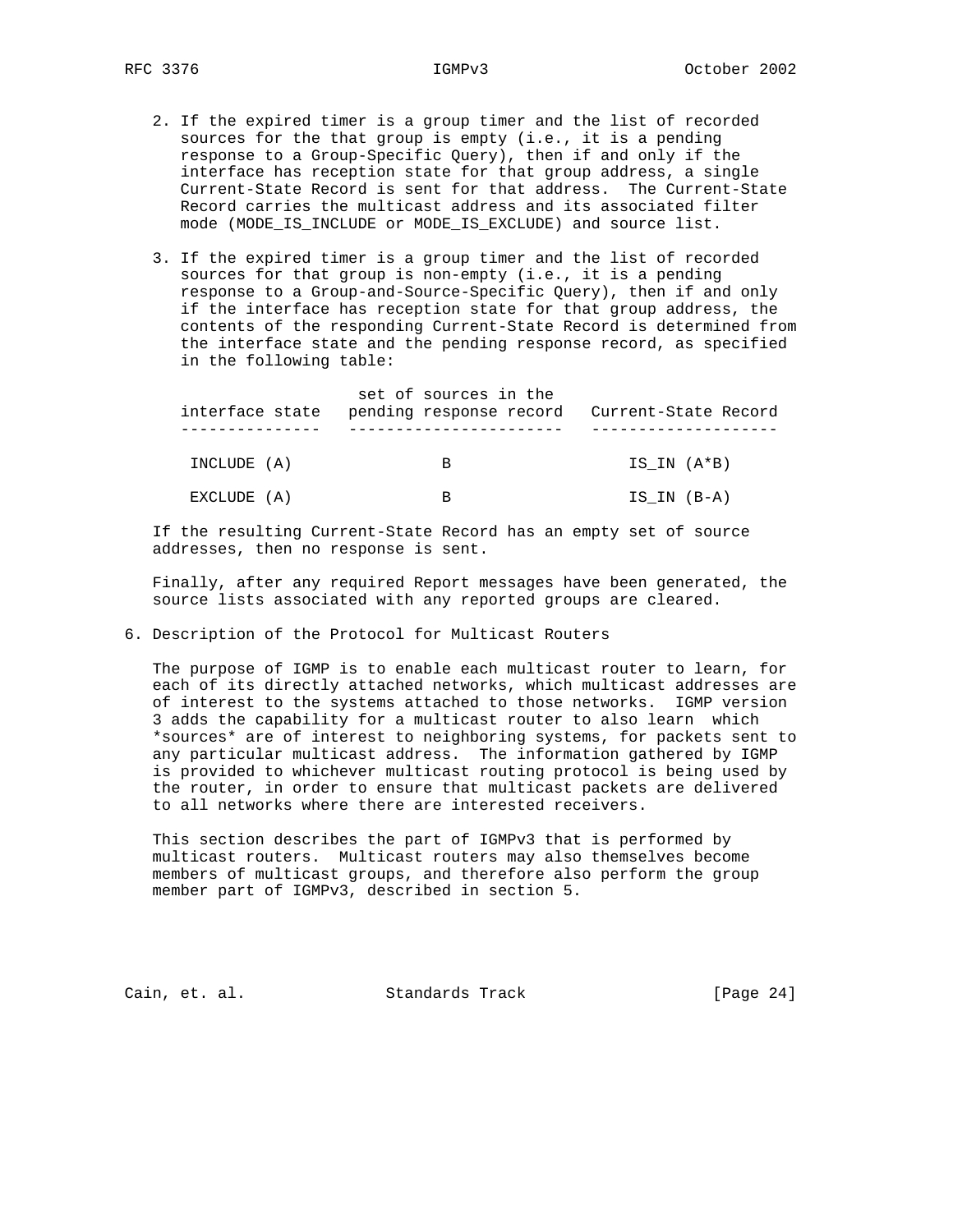A multicast router performs the protocol described in this section over each of its directly-attached networks. If a multicast router has more than one interface to the same network, it only needs to operate this protocol over one of those interfaces. On each interface over which this protocol is being run, the router MUST enable reception of multicast address 224.0.0.22, from all sources (and MUST perform the group member part of IGMPv3 for that address on that interface).

 Multicast routers need to know only that \*at least one\* system on an attached network is interested in packets to a particular multicast address from a particular source; a multicast router is not required to keep track of the interests of each individual neighboring system. (However, see Appendix A.2 point 1 for discussion.)

 IGMPv3 is backward compatible with previous versions of the IGMP protocol. In order to remain backward compatible with older IGMP systems, IGMPv3 multicast routers MUST also implement versions 1 and 2 of the protocol (see section 7).

### 6.1. Conditions for IGMP Queries

 Multicast routers send General Queries periodically to request group membership information from an attached network. These queries are used to build and refresh the group membership state of systems on attached networks. Systems respond to these queries by reporting their group membership state (and their desired set of sources) with Current-State Group Records in IGMPv3 Membership Reports.

 As a member of a multicast group, a system may express interest in receiving or not receiving traffic from particular sources. As the desired reception state of a system changes, it reports these changes using Filter-Mode-Change Records or Source-List-Change Records. These records indicate an explicit state change in a group at a system in either the group record's source list or its filter-mode. When a group membership is terminated at a system or traffic from a particular source is no longer desired, a multicast router must query for other members of the group or listeners of the source before deleting the group (or source) and pruning its traffic.

 To enable all systems on a network to respond to changes in group membership, multicast routers send specific queries. A Group- Specific Query is sent to verify there are no systems that desire reception of the specified group or to "rebuild" the desired reception state for a particular group. Group-Specific Queries are sent when a router receives a State-Change record indicating a system is leaving a group.

Cain, et. al. Standards Track [Page 25]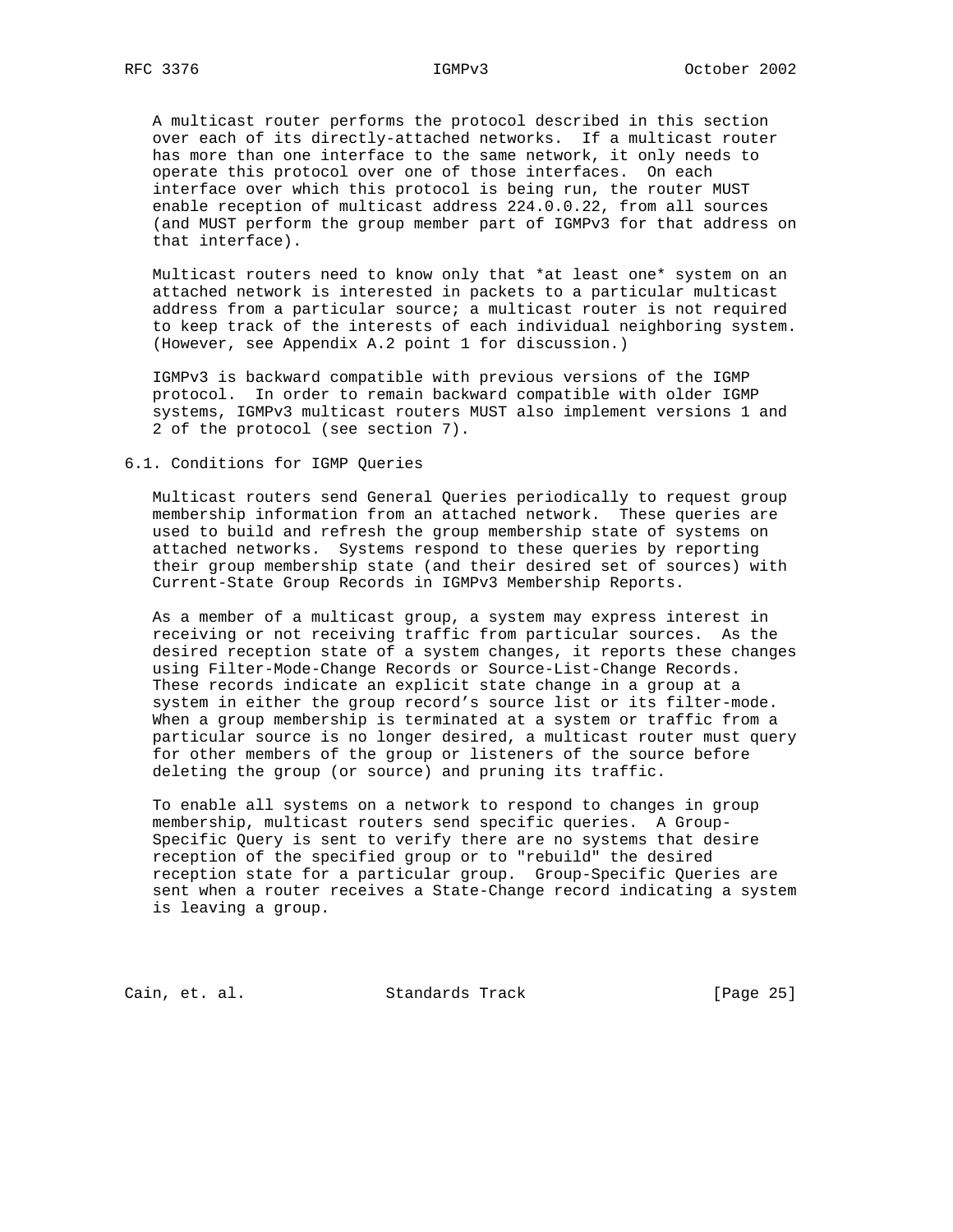A Group-and-Source Specific Query is used to verify there are no systems on a network which desire to receive traffic from a set of sources. Group-and-Source Specific Queries list sources for a particular group which have been requested to no longer be forwarded. This query is sent by a multicast router to learn if any systems desire reception of packets to the specified group address from the specified source addresses. Group-and-Source Specific Queries are only sent in response to State-Change Records and never in response to Current-State Records. Section 4.1.11 describes each query in more detail.

6.2. IGMP State Maintained by Multicast Routers

 Multicast routers implementing IGMPv3 keep state per group per attached network. This group state consists of a filter-mode, a list of sources, and various timers. For each attached network running IGMP, a multicast router records the desired reception state for that network. That state conceptually consists of a set of records of the form:

(multicast address, group timer, filter-mode, (source records))

Each source record is of the form:

(source address, source timer)

 If all sources within a given group are desired, an empty source record list is kept with filter-mode set to EXCLUDE. This means hosts on this network want all sources for this group to be forwarded. This is the IGMPv3 equivalent to a IGMPv1 or IGMPv2 group join.

6.2.1. Definition of Router Filter-Mode

 To reduce internal state, IGMPv3 routers keep a filter-mode per group per attached network. This filter-mode is used to condense the total desired reception state of a group to a minimum set such that all systems' memberships are satisfied. This filter-mode may change in response to the reception of particular types of group records or when certain timer conditions occur. In the following sections, we use the term "router filter-mode" to refer to the filter-mode of a particular group within a router. Section 6.4 describes the changes of a router filter-mode per group record received.

Cain, et. al. Standards Track [Page 26]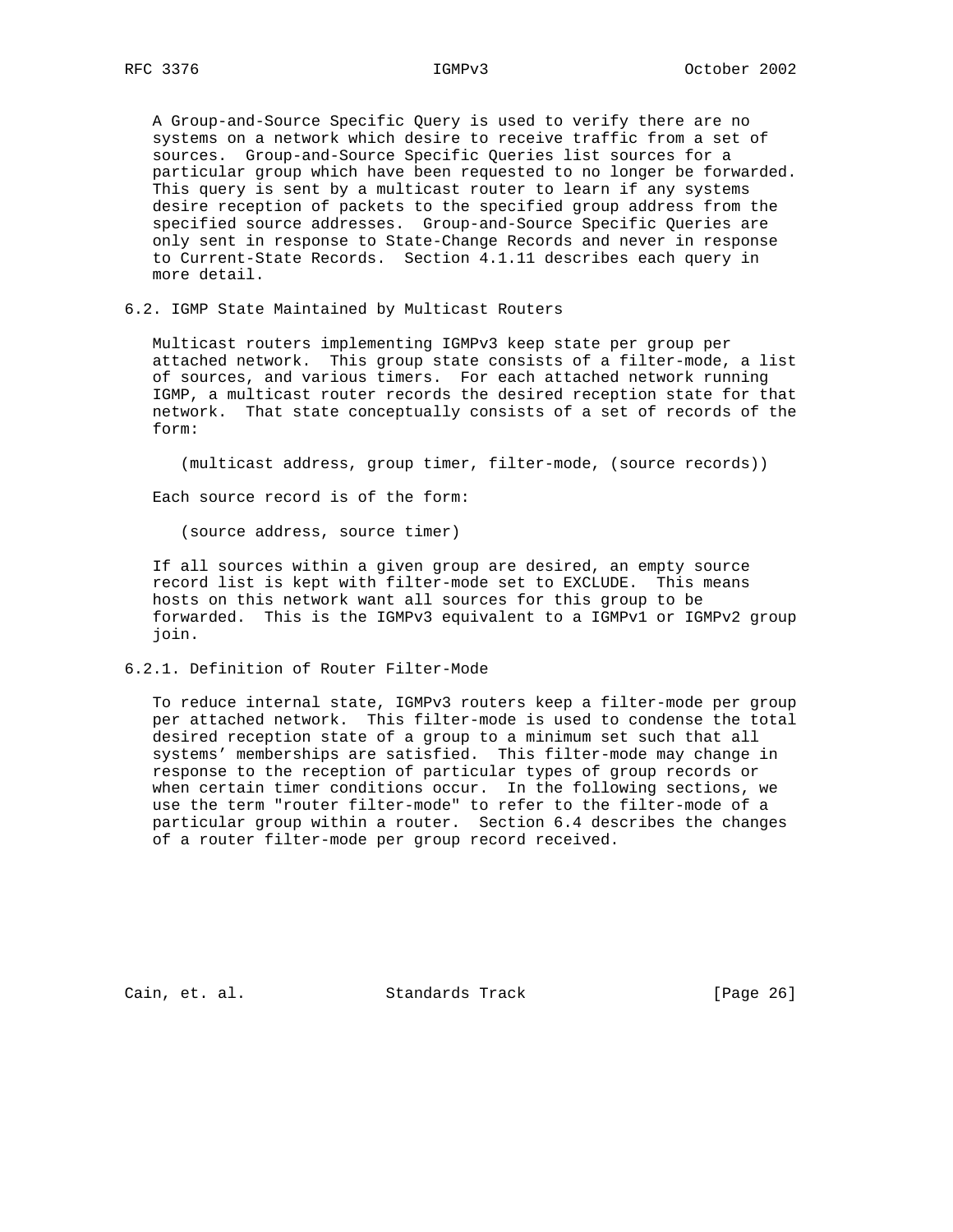Conceptually, when a group record is received, the router filter-mode for that group is updated to cover all the requested sources using the least amount of state. As a rule, once a group record with a filter-mode of EXCLUDE is received, the router filter-mode for that group will be EXCLUDE.

 When a router filter-mode for a group is EXCLUDE, the source record list contains two types of sources. The first type is the set which represents conflicts in the desired reception state; this set must be forwarded by some router on the network. The second type is the set of sources which hosts have requested to not be forwarded. Appendix A describes the reasons for keeping this second set when in EXCLUDE mode.

 When a router filter-mode for a group is INCLUDE, the source record list is the list of sources desired for the group. This is the total desired set of sources for that group. Each source in the source record list must be forwarded by some router on the network.

 Because a reported group record with a filter-mode of EXCLUDE will cause a router to transition its filter-mode for that group to EXCLUDE, a mechanism for transitioning a router's filter-mode back to INCLUDE must exist. If all systems with a group record in EXCLUDE filter-mode cease reporting, it is desirable for the router filter mode for that group to transition back to INCLUDE mode. This transition occurs when the group timer expires and is explained in detail in section 6.5.

6.2.2. Definition of Group Timers

 The group timer is only used when a group is in EXCLUDE mode and it represents the time for the \*filter-mode\* of the group to expire and switch to INCLUDE mode. We define a group timer as a decrementing timer with a lower bound of zero kept per group per attached network. Group timers are updated according to the types of group records received.

 A group timer expiring when a router filter-mode for the group is EXCLUDE means there are no listeners on the attached network in EXCLUDE mode. At this point, a router will transition to INCLUDE filter-mode. Section 6.5 describes the actions taken when a group timer expires while in EXCLUDE mode.

 The following table summarizes the role of the group timer. Section 6.4 describes the details of setting the group timer per type of group record received.

Cain, et. al. Standards Track [Page 27]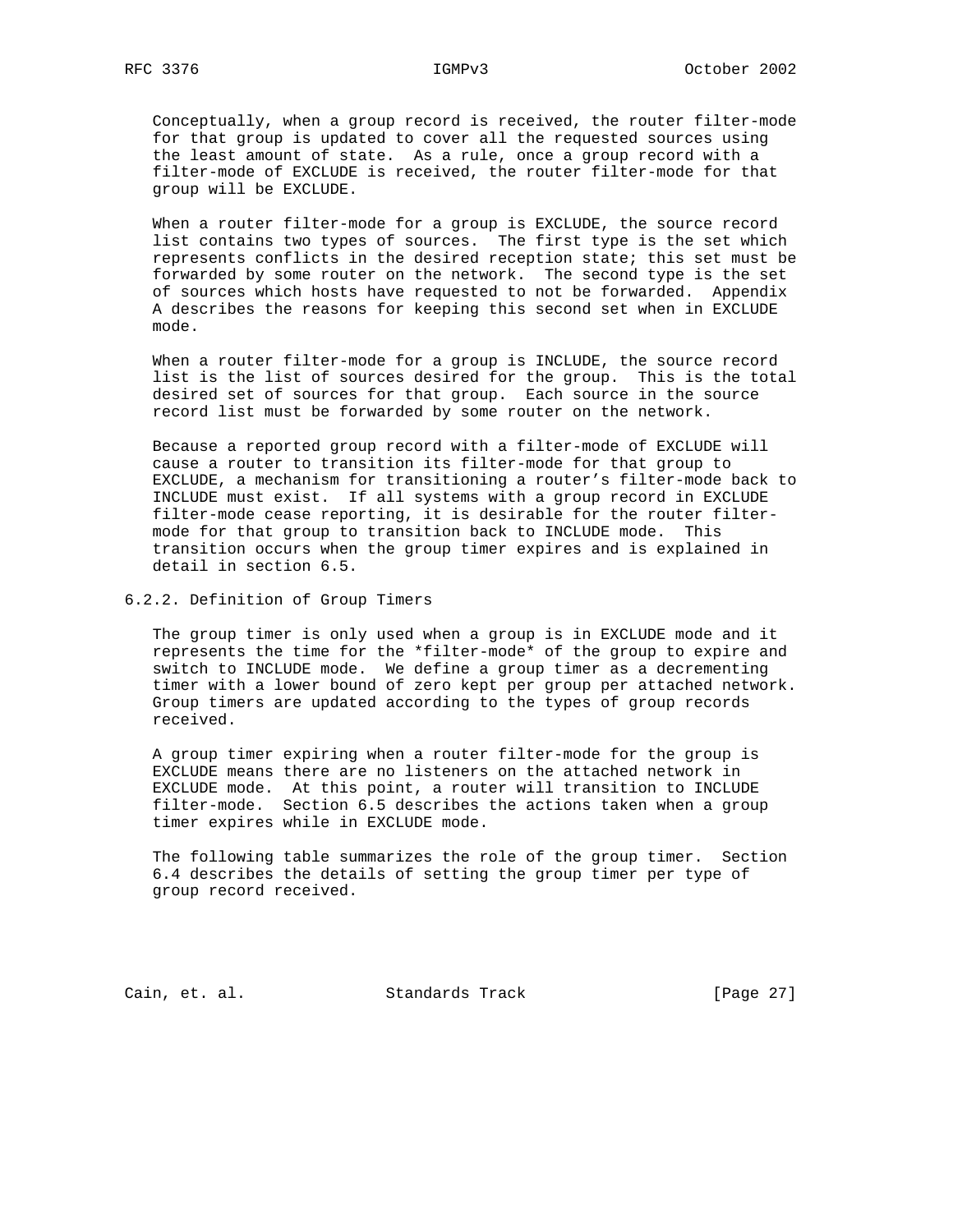| Group<br>Filter-Mode | Group Timer Value Actions/Comments |                                                                                                                                                                                                                                                                                            |
|----------------------|------------------------------------|--------------------------------------------------------------------------------------------------------------------------------------------------------------------------------------------------------------------------------------------------------------------------------------------|
| INCLUDE              | Timer $>= 0$                       | All members in INCLUDE<br>mode.                                                                                                                                                                                                                                                            |
| EXCLUDE              | Timer $> 0$                        | At least one member in<br>EXCLUDE mode.                                                                                                                                                                                                                                                    |
| EXCLUDE              | Timer $== 0$                       | No more listeners to<br>group. If all source<br>timers have expired then<br>delete Group Record.<br>If there are still<br>source record timers<br>running, switch to<br>INCLUDE filter-mode<br>using those source records<br>with running timers as the<br>INCLUDE source record<br>state. |

## 6.2.3. Definition of Source Timers

 A source timer is kept per source record and is a decrementing timer with a lower bound of zero. Source timers are updated according to the type and filter-mode of the group record received. Source timers are always updated (for a particular group) whenever the source is present in a received record for that group. Section 6.4 describes the setting of source timers per type of group records received.

 A source record with a running timer with a router filter-mode for the group of INCLUDE means that there is currently one or more systems (in INCLUDE filter-mode) which desire to receive that source. If a source timer expires with a router filter-mode for the group of INCLUDE, the router concludes that traffic from this particular source is no longer desired on the attached network, and deletes the associated source record.

 Source timers are treated differently when a router filter-mode for a group is EXCLUDE. If a source record has a running timer with a router filter-mode for the group of EXCLUDE, it means that at least one system desires the source. It should therefore be forwarded by a router on the network. Appendix A describes the reasons for keeping state for sources that have been requested to be forwarded while in EXCLUDE state.

Cain, et. al. Standards Track [Page 28]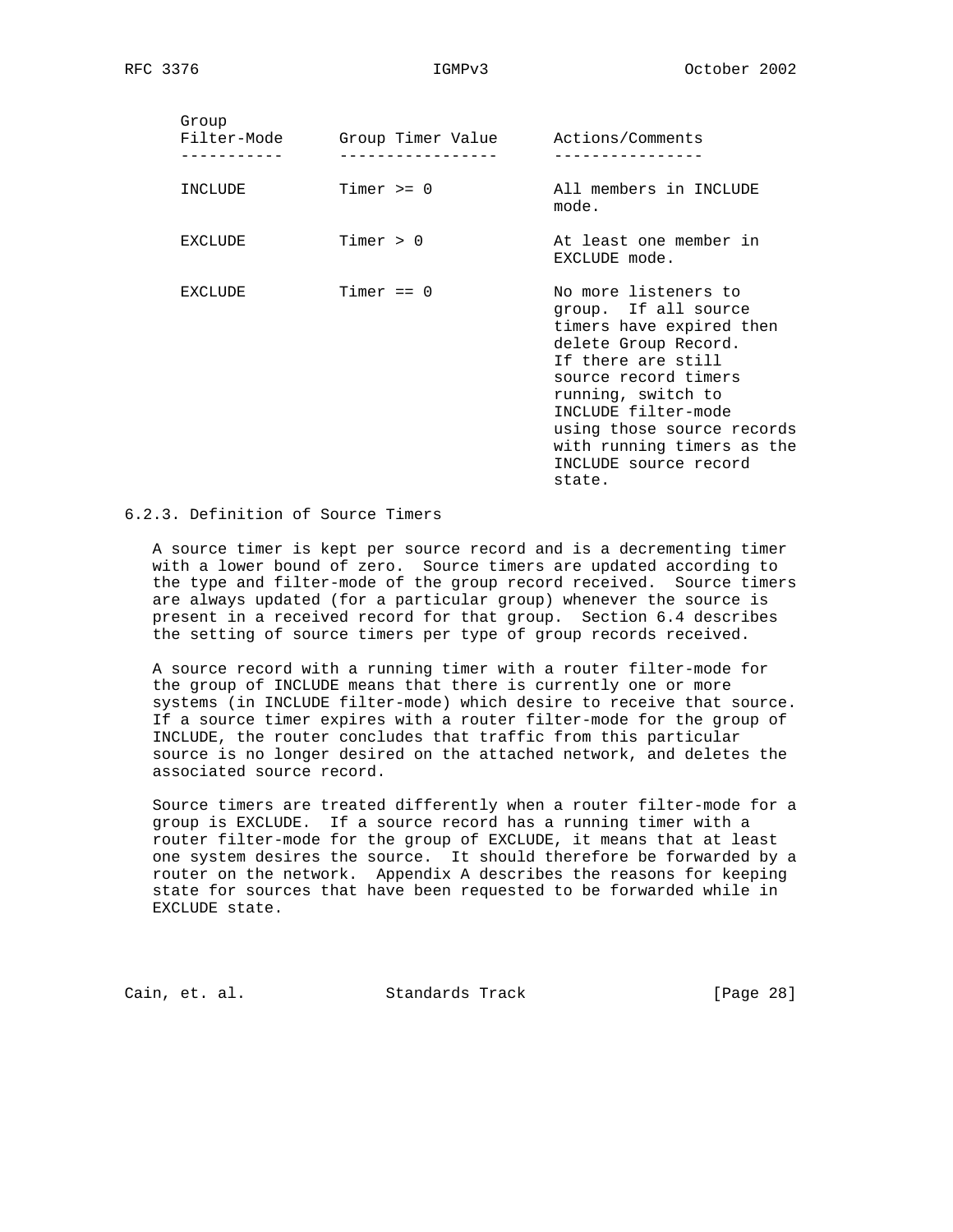If a source timer expires with a router filter-mode for the group of EXCLUDE, the router informs the routing protocol that there is no longer a receiver on the network interested in traffic from this source.

When a router filter-mode for a group is EXCLUDE, source records are only deleted when the group timer expires. Section 6.3 describes the actions that should be taken dependent upon the value of a source timer.

### 6.3. IGMPv3 Source-Specific Forwarding Rules

 When a multicast router receives a datagram from a source destined to a particular group, a decision has to be made whether to forward the datagram onto an attached network or not. The multicast routing protocol in use is in charge of this decision, and should use the IGMPv3 information to ensure that all sources/groups desired on a subnetwork are forwarded to that subnetwork. IGMPv3 information does not override multicast routing information; for example, if the IGMPv3 filter-mode group for G is EXCLUDE, a router may still forward packets for excluded sources to a transit subnet.

 To summarize, the following table describes the forwarding suggestions made by IGMP to the routing protocol for traffic originating from a source destined to a group. It also summarizes the actions taken upon the expiration of a source timer based on the router filter-mode of the group.

| Group<br>Filter-Mode | Source Timer Value | Action                                                                                                                                                          |
|----------------------|--------------------|-----------------------------------------------------------------------------------------------------------------------------------------------------------------|
| INCLUDE              | TTMFR > 0          | Suggest to forward traffic<br>from source                                                                                                                       |
| INCLUDE              | $TIMER == 0$       | Suggest to stop forwarding<br>traffic from source and<br>remove source record. If<br>there are no more source<br>records for the group, delete<br>group record. |
| INCLUDE              | No Source Elements | Suggest to not forward source                                                                                                                                   |
| <b>FXCLUDE</b>       | TIMER > 0          | Suggest to forward traffic<br>from source                                                                                                                       |

| Cain, et. al. |  | Standards Track | [Page 29] |  |
|---------------|--|-----------------|-----------|--|
|               |  |                 |           |  |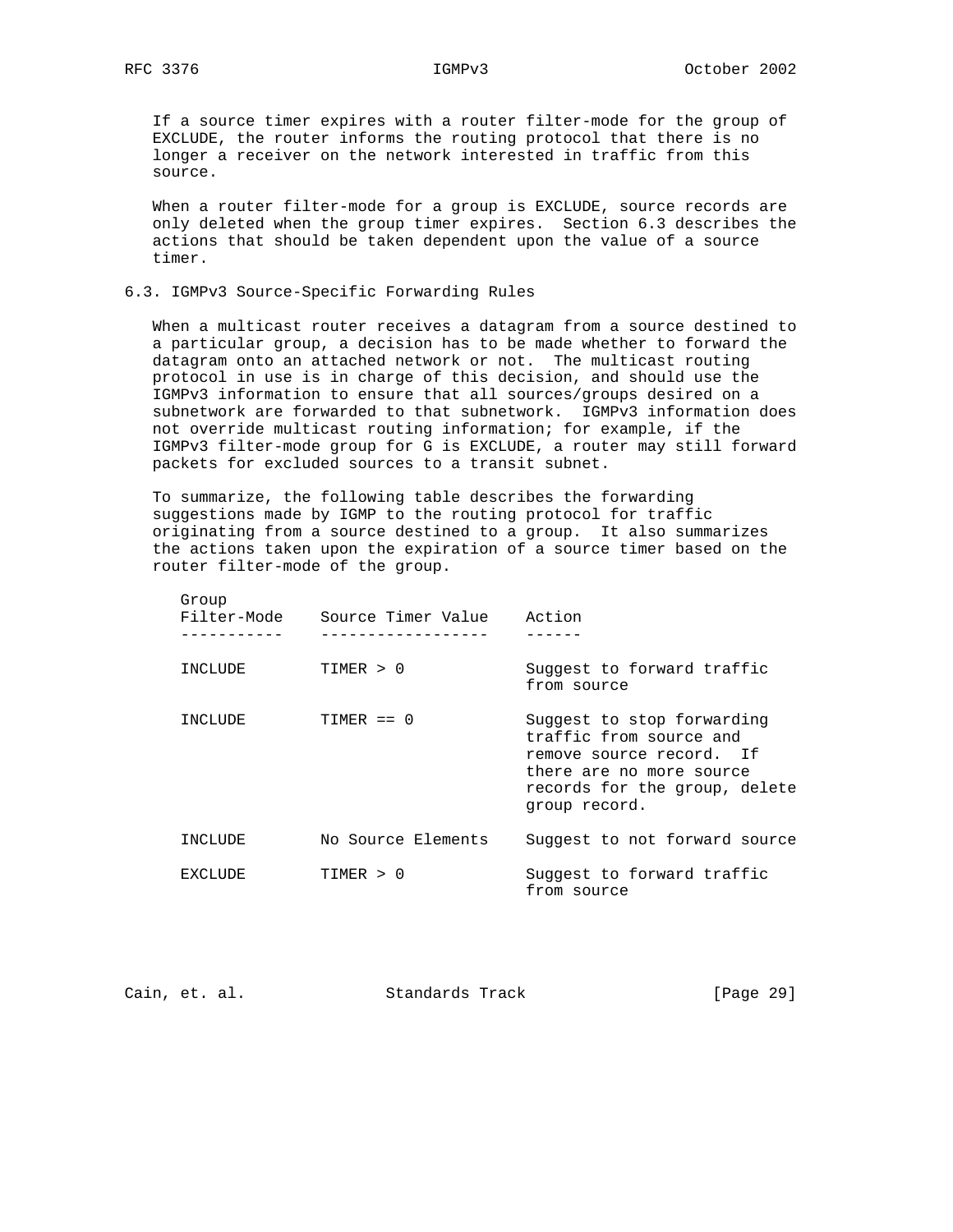| EXCLUDE | $TIMER == 0$       | Suggest to not forward<br>traffic from source<br>(DO NOT remove record) |
|---------|--------------------|-------------------------------------------------------------------------|
| EXCLUDE | No Source Elements | Suggest to forward traffic<br>from source                               |

- 6.4. Action on Reception of Reports
- 6.4.1. Reception of Current-State Records

 When receiving Current-State Records, a router updates both its group and source timers. In some circumstances, the reception of a type of group record will cause the router filter-mode for that group to change. The table below describes the actions, with respect to state and timers that occur to a router's state upon reception of Current- State Records.

 The following notation is used to describe the updating of source timers. The notation ( A, B ) will be used to represent the total number of sources for a particular group, where

- A = set of source records whose source timers > 0 (Sources that at least one host has requested to be forwarded)
- B = set of source records whose source timers = 0 (Sources that IGMP will suggest to the routing protocol not to forward)

 Note that there will only be two sets when a router's filter-mode for a group is EXCLUDE. When a router's filter-mode for a group is INCLUDE, a single set is used to describe the set of sources requested to be forwarded (e.g., simply (A)).

 In the following tables, abbreviations are used for several variables (all of which are described in detail in section 8). The variable GMI is an abbreviation for the Group Membership Interval, which is the time in which group memberships will time out. The variable LMQT is an abbreviation for the Last Member Query Time, which is the total time spent after Last Member Query Count retransmissions. LMQT represents the "leave latency", or the difference between the transmission of a membership change and the change in the information given to the routing protocol.

 Within the "Actions" section of the router state tables, we use the notation 'A=J', which means that the set A of source records should have their source timers set to value J. 'Delete A' means that the set A of source records should be deleted. 'Group Timer=J' means that the Group Timer for the group should be set to value J.

Cain, et. al. Standards Track [Page 30]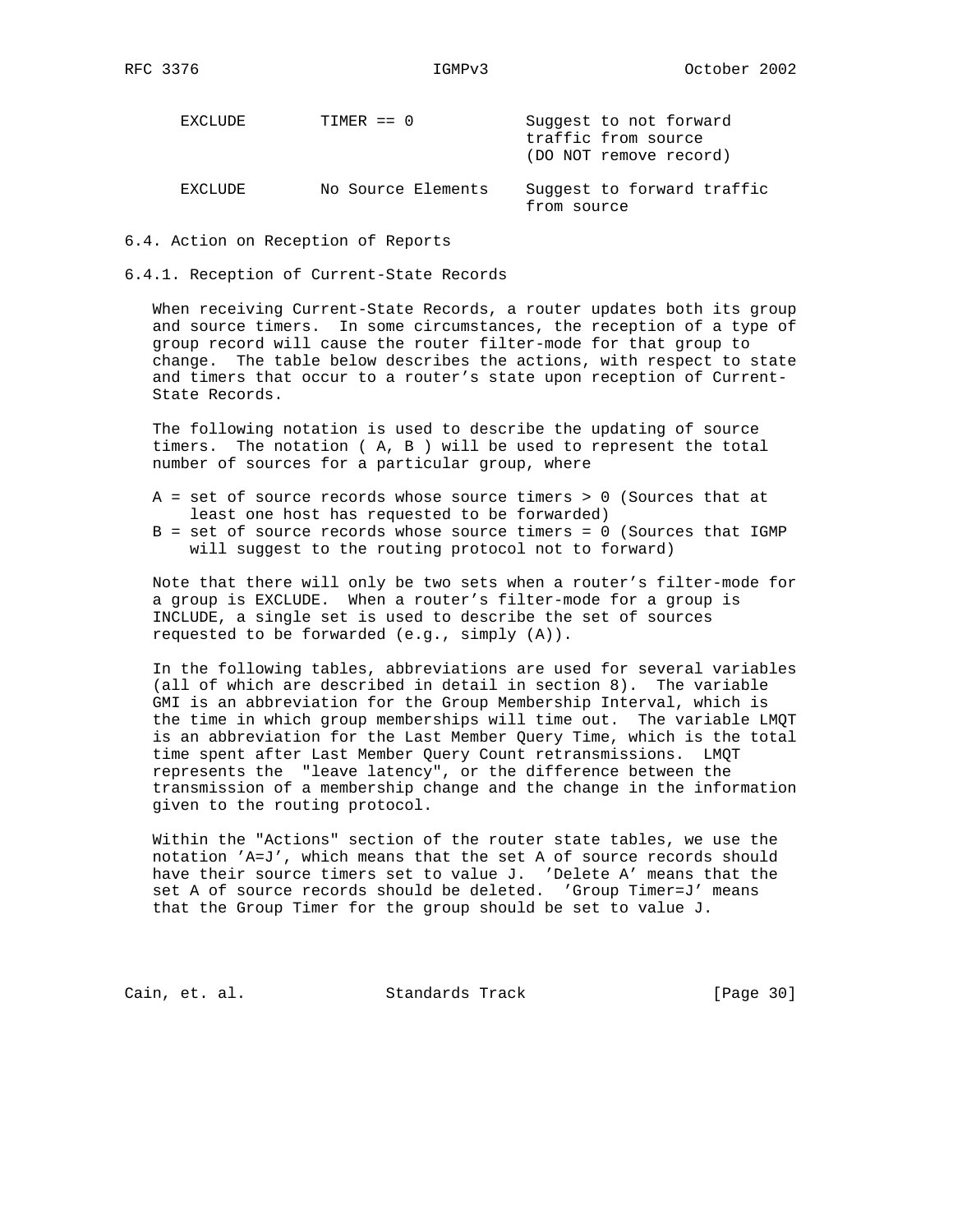| Router State   |           | Report Rec'd New Router State | Actions                                                            |
|----------------|-----------|-------------------------------|--------------------------------------------------------------------|
| INCLUDE (A)    | IS IN (B) | $INCLUDE (A+B)$               | $(B) = GMI$                                                        |
| INCLUDE (A)    | IS EX (B) | EXCLUDE $(A*B,B-A)$           | $(B-A)=0$<br>Delete (A-B)<br>Group Timer=GMI                       |
| EXCLUDE (X, Y) | IS IN (A) | EXCLUDE $(X+A, Y-A)$          | $(A) = GMI$                                                        |
| EXCLUDE (X,Y)  | IS EX (A) | EXCLUDE $(A-Y,Y*A)$           | $(A-X-Y)=GMT$<br>Delete $(X-A)$<br>Delete (Y-A)<br>Group Timer=GMI |

6.4.2. Reception of Filter-Mode-Change and Source-List-Change Records

 When a change in the global state of a group occurs in a system, the system sends either a Source-List-Change Record or a Filter-Mode- Change Record for that group. As with Current-State Records, routers must act upon these records and possibly change their own state to reflect the new desired membership state of the network.

 Routers must query sources that are requested to be no longer forwarded to a group. When a router queries or receives a query for a specific set of sources, it lowers its source timers for those sources to a small interval of Last Member Query Time seconds. If group records are received in response to the queries which express interest in receiving traffic from the queried sources, the corresponding timers are updated.

 Similarly, when a router queries a specific group, it lowers its group timer for that group to a small interval of Last Member Query Time seconds. If any group records expressing EXCLUDE mode interest in the group are received within the interval, the group timer for the group is updated and the suggestion to the routing protocol to forward the group stands without any interruption.

 During a query period (i.e., Last Member Query Time seconds), the IGMP component in the router continues to suggest to the routing protocol that it forwards traffic from the groups or sources that it is querying. It is not until after Last Member Query Time seconds without receiving a record expressing interest in the queried group or sources that the router may prune the group or sources from the network.

Cain, et. al. Standards Track [Page 31]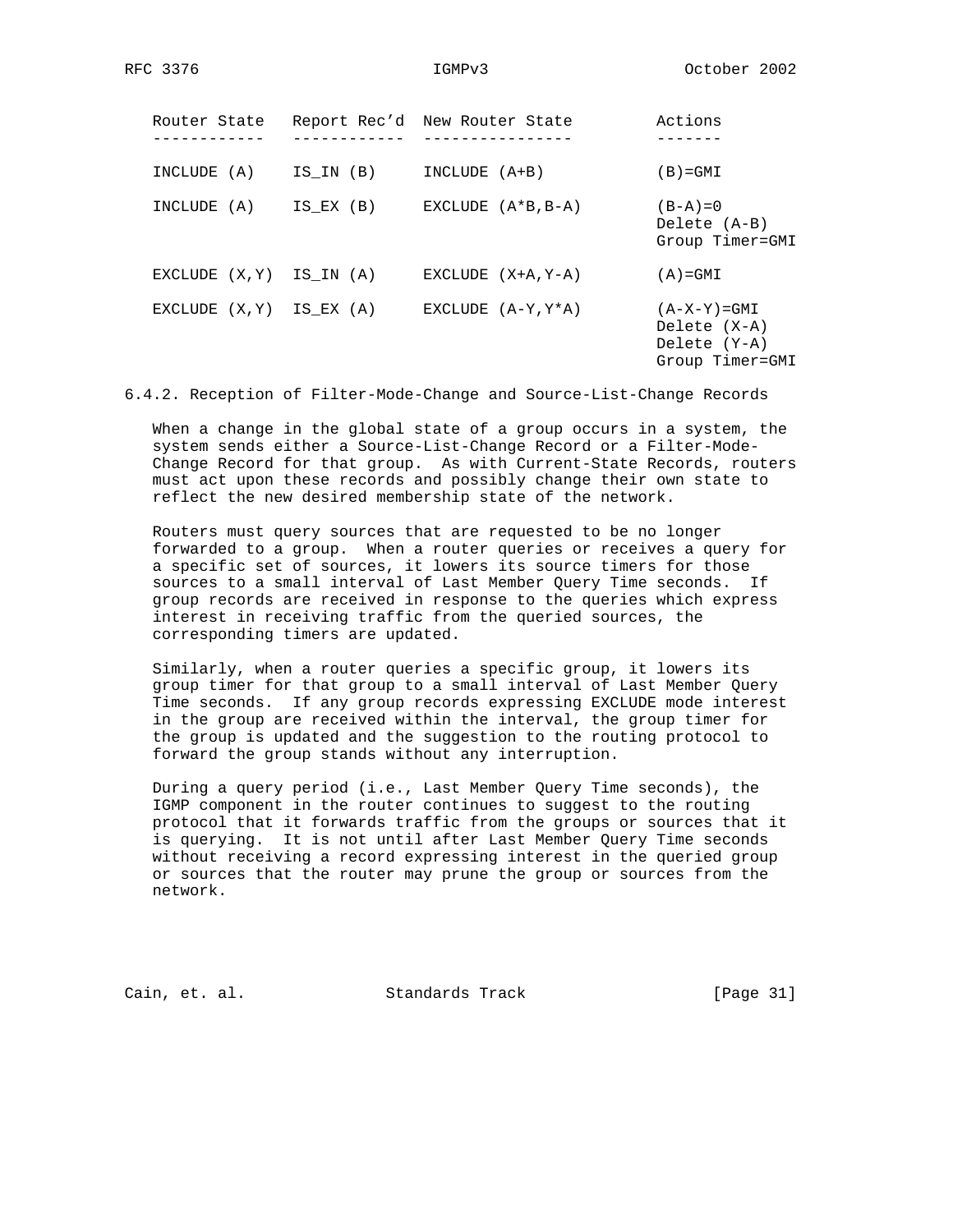The following table describes the changes in group state and the action(s) taken when receiving either Filter-Mode-Change or Source- List-Change Records. This table also describes the queries which are sent by the querier when a particular report is received.

 We use the following notation for describing the queries which are sent. We use the notation  $'Q(G)'$  to describe a Group-Specific Query to G. We use the notation  $'Q(G,A)'$  to describe a Group-and-Source Specific Query to G with source-list A. If source-list A is null as a result of the action (e.g., A\*B) then no query is sent as a result of the operation.

 In order to maintain protocol robustness, queries sent by actions in the table below need to be transmitted [Last Member Query Count] times, once every [Last Member Query Interval].

 If while scheduling new queries, there are already pending queries to be retransmitted for the same group, the new and pending queries have to be merged. In addition, received host reports for a group with pending queries may affect the contents of those queries. Section 6.6.3 describes the process of building and maintaining the state of pending queries.

| - - - - - - - - - - - <sup>-</sup> -      |  |  | Router State Report Rec'd New Router State Actions<br>_________________________________ |                                                                                                                                                    |
|-------------------------------------------|--|--|-----------------------------------------------------------------------------------------|----------------------------------------------------------------------------------------------------------------------------------------------------|
|                                           |  |  | $INCLUDE (A)$ $ALLOW (B)$ $INCLUDE (A+B)$                                               | $(B) = GMI$                                                                                                                                        |
|                                           |  |  | INCLUDE (A) BLOCK (B) INCLUDE (A)                                                       | Send $Q(G, A*B)$                                                                                                                                   |
|                                           |  |  | INCLUDE (A) $TO$ EX (B) EXCLUDE $(A*B,B-A)$ $(B-A)=0$                                   | Delete (A-B)<br>Send $Q(G, A*B)$<br>Group Timer=GMI                                                                                                |
| INCLUDE $(A)$ TO_IN $(B)$ INCLUDE $(A+B)$ |  |  |                                                                                         | $(B) = GMI$<br>Send $Q(G, A-B)$                                                                                                                    |
|                                           |  |  | EXCLUDE $(X, Y)$ ALLOW $(A)$ EXCLUDE $(X+A, Y-A)$ $(A)=GMI$                             |                                                                                                                                                    |
|                                           |  |  |                                                                                         | EXCLUDE $(X, Y)$ BLOCK $(A)$ EXCLUDE $(X+(A-Y), Y)$ $(A-X-Y)=Group$ Timer<br>Send $O(G, A-Y)$                                                      |
|                                           |  |  |                                                                                         | EXCLUDE $(X, Y)$ TO_EX $(A)$ EXCLUDE $(A-Y, Y^*A)$ $(A-X-Y)$ =Group Timer<br>Delete $(X-A)$<br>Delete (Y-A)<br>Send $Q(G, A-Y)$<br>Group Timer=GMI |

| Cain, et. al. |  |  | Standards Track |  | [Page 32] |  |
|---------------|--|--|-----------------|--|-----------|--|
|---------------|--|--|-----------------|--|-----------|--|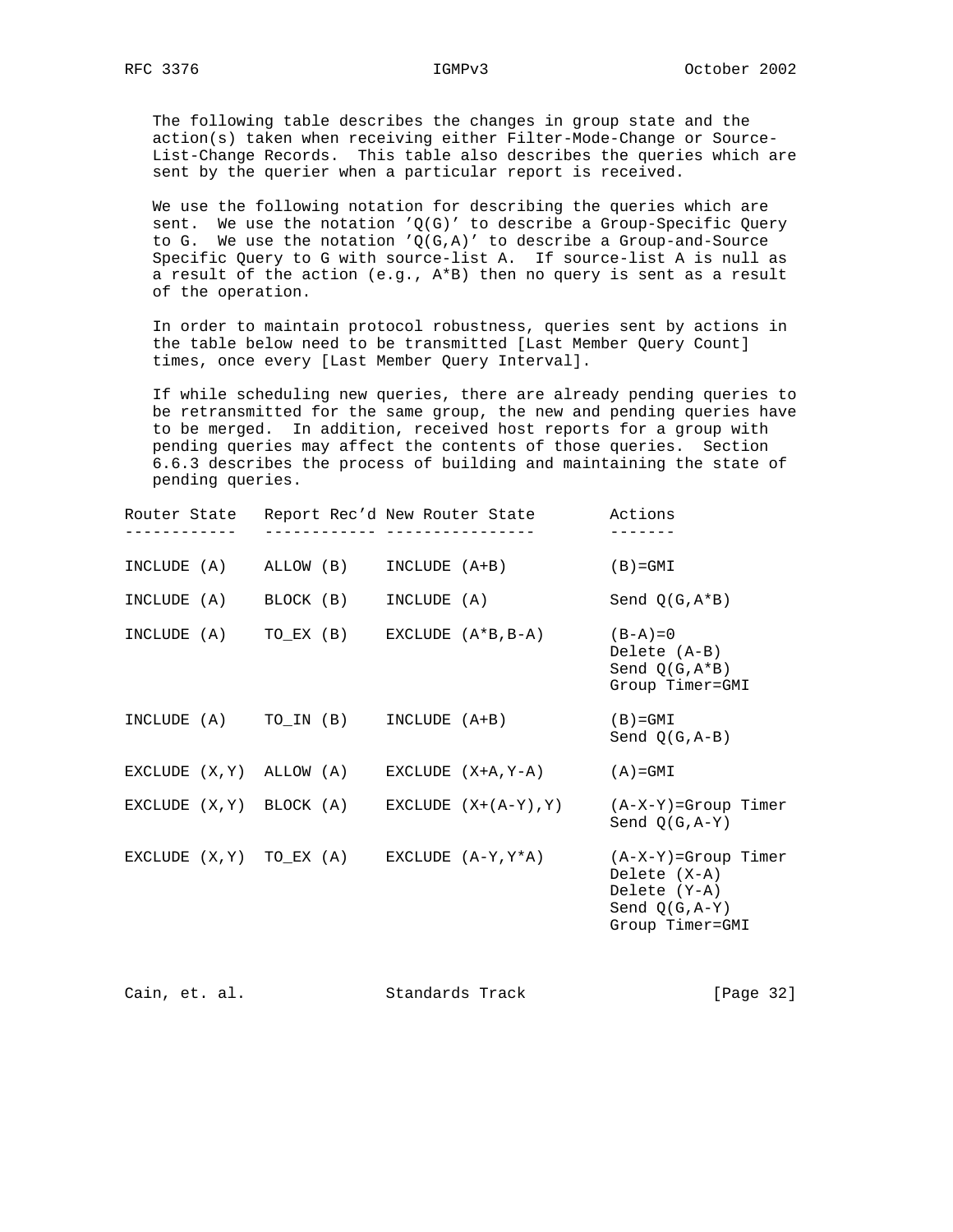EXCLUDE  $(X,Y)$  TO\_IN  $(A)$  EXCLUDE  $(X+A, Y-A)$   $(A)=GMI$  Send Q(G,X-A) Send Q(G)

6.5. Switching Router Filter-Modes

 The group timer is used as a mechanism for transitioning the router filter-mode from EXCLUDE to INCLUDE.

 When a group timer expires with a router filter-mode of EXCLUDE, a router assumes that there are no systems with a \*filter-mode\* of EXCLUDE present on the attached network. When a router's filter-mode for a group is EXCLUDE and the group timer expires, the router filter-mode for the group transitions to INCLUDE.

 A router uses source records with running source timers as its state for the switch to a filter-mode of INCLUDE. If there are any source records with source timers greater than zero (i.e., requested to be forwarded), a router switches to filter-mode of INCLUDE using those source records. Source records whose timers are zero (from the previous EXCLUDE mode) are deleted.

For example, if a router's state for a group is  $EXCLUDE(X, Y)$  and the group timer expires for that group, the router switches to filter mode of INCLUDE with state INCLUDE(X).

- 6.6. Action on Reception of Queries
- 6.6.1. Timer Updates

 When a router sends or receives a query with a clear Suppress Router-Side Processing flag, it must update its timers to reflect the correct timeout values for the group or sources being queried. The following table describes the timer actions when sending or receiving a Group-Specific or Group-and-Source Specific Query with the Suppress Router-Side Processing flag not set.

| Ouerv          | Action                                                                              |
|----------------|-------------------------------------------------------------------------------------|
|                |                                                                                     |
| O(G.A)<br>O(G) | Source Timer for sources in A are lowered to LMOT<br>Group Timer is lowered to LMOT |

 When a router sends or receives a query with the Suppress Router-Side Processing flag set, it will not update its timers.

Cain, et. al. Standards Track [Page 33]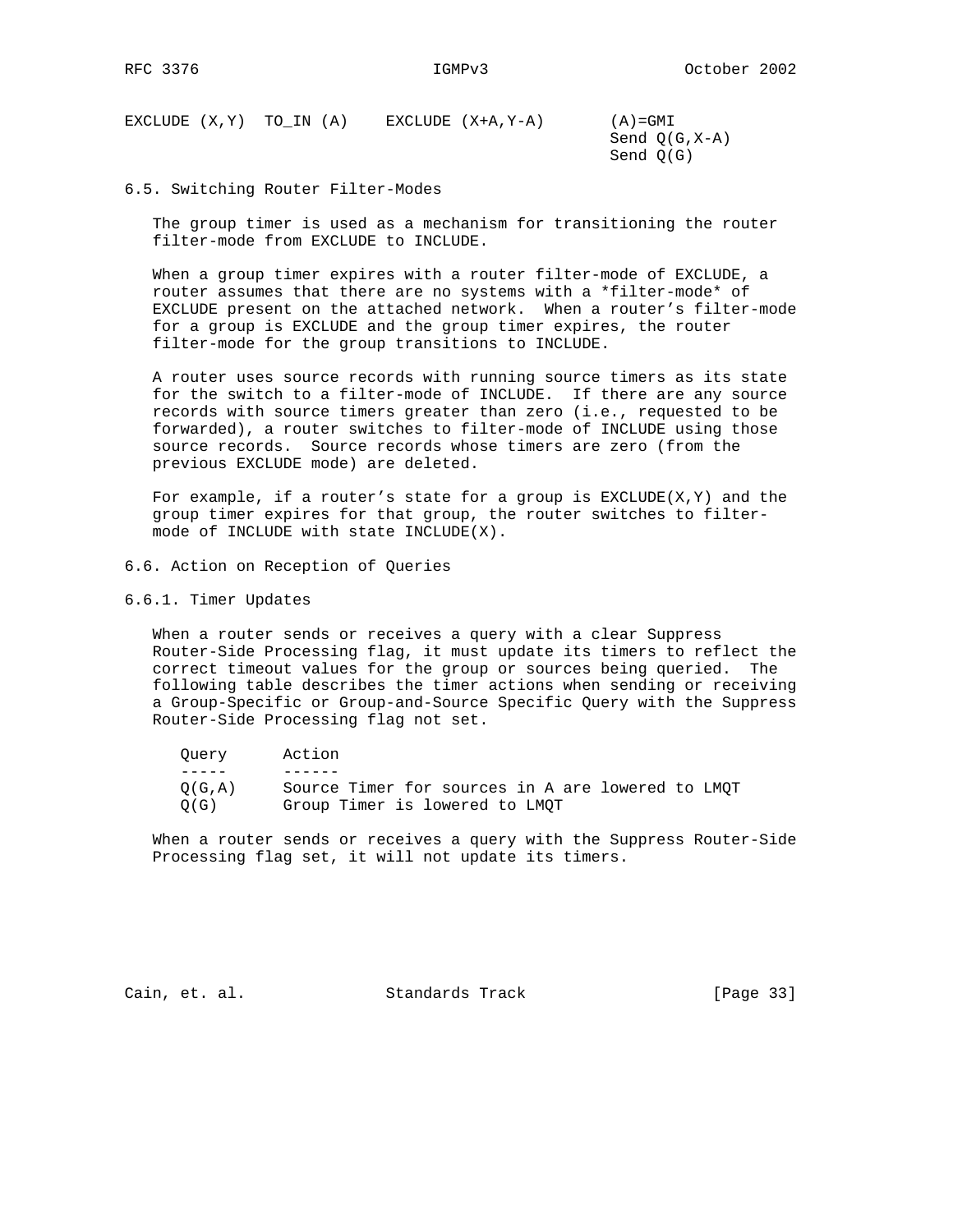6.6.2. Querier Election

 IGMPv3 elects a single querier per subnet using the same querier election mechanism as IGMPv2, namely by IP address. When a router receives a query with a lower IP address, it sets the Other-Querier- Present timer to Other Querier Present Interval and ceases to send queries on the network if it was the previously elected querier. After its Other-Querier Present timer expires, it should begin sending General Queries.

 If a router receives an older version query, it MUST use the oldest version of IGMP on the network. For a detailed description of compatibility issues between IGMP versions see section 7.

- 6.6.3. Building and Sending Specific Queries
- 6.6.3.1. Building and Sending Group Specific Queries

When a table action "Send  $Q(G)$ " is encountered, then the group timer must be lowered to LMQT. The router must then immediately send a group specific query as well as schedule [Last Member Query Count - 1] query retransmissions to be sent every [Last Member Query Interval] over [Last Member Query Time].

 When transmitting a group specific query, if the group timer is larger than LMQT, the "Suppress Router-Side Processing" bit is set in the query message.

6.6.3.2. Building and Sending Group and Source Specific Queries

When a table action "Send  $Q(G,X)$ " is encountered by a querier in the table in section 6.4.2, the following actions must be performed for each of the sources in X of group G, with source timer larger than LMQT:

- o Set number of retransmissions for each source to [Last Member Query Count].
- o Lower source timer to LMQT.

 The router must then immediately send a group and source specific query as well as schedule [Last Member Query Count - 1] query retransmissions to be sent every [Last Member Query Interval] over [Last Member Query Time]. The contents of these queries are calculated as follows.

Cain, et. al. Standards Track [Page 34]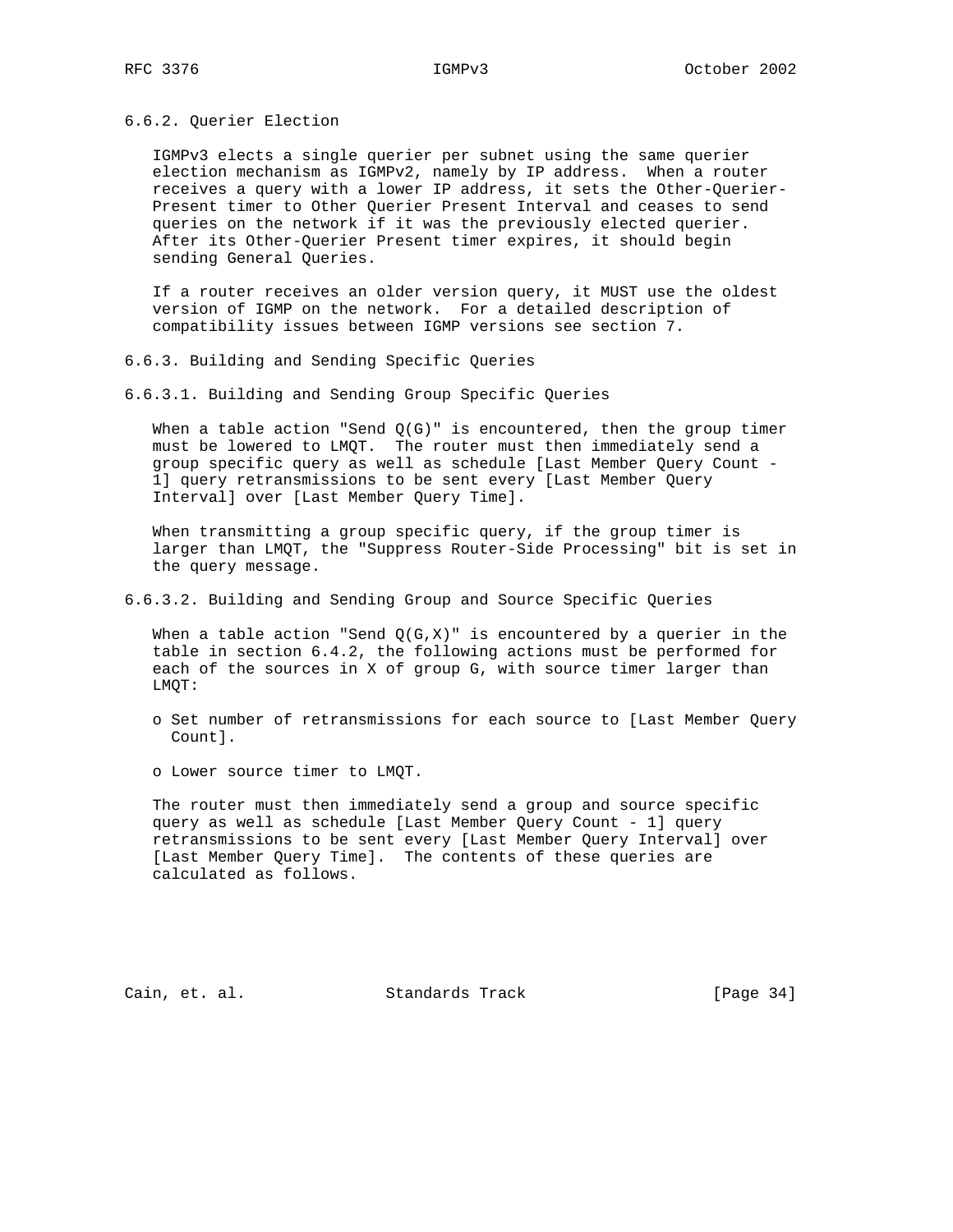When building a group and source specific query for a group G, two separate query messages are sent for the group. The first one has the "Suppress Router-Side Processing" bit set and contains all the sources with retransmission state and timers greater than LMQT. The second has the "Suppress Router-Side Processing" bit clear and contains all the sources with retransmission state and timers lower or equal to LMQT. If either of the two calculated messages does not contain any sources, then its transmission is suppressed.

 Note: If a group specific query is scheduled to be transmitted at the same time as a group and source specific query for the same group, then transmission of the group and source specific message with the "Suppress Router-Side Processing" bit set may be suppressed.

7. Interoperation With Older Versions of IGMP

 IGMP version 3 hosts and routers interoperate with hosts and routers that have not yet been upgraded to IGMPv3. This compatibility is maintained by hosts and routers taking appropriate actions depending on the versions of IGMP operating on hosts and routers within a network.

7.1. Query Version Distinctions

 The IGMP version of a Membership Query message is determined as follows:

IGMPv1 Query: length = 8 octets AND Max Resp Code field is zero

 IGMPv2 Query: length = 8 octets AND Max Resp Code field is non-zero

IGMPv3 Query: length >= 12 octets

 Query messages that do not match any of the above conditions (e.g., a Query of length 10 octets) MUST be silently ignored.

7.2. Group Member Behavior

7.2.1. In the Presence of Older Version Queriers

 In order to be compatible with older version routers, IGMPv3 hosts MUST operate in version 1 and version 2 compatibility modes. IGMPv3 hosts MUST keep state per local interface regarding the compatibility mode of each attached network. A host's compatibility mode is

Cain, et. al. Standards Track [Page 35]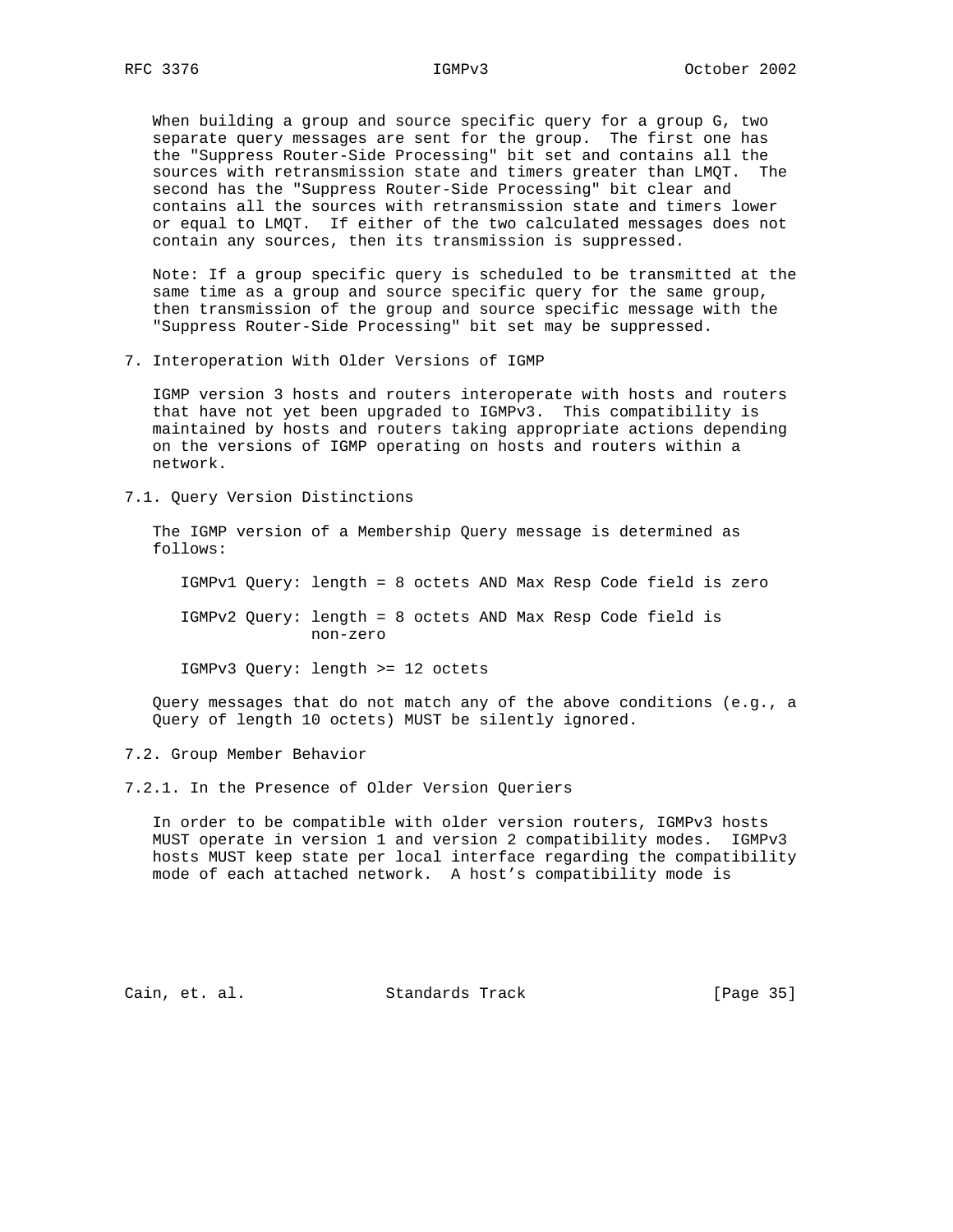determined from the Host Compatibility Mode variable which can be in one of three states: IGMPv1, IGMPv2 or IGMPv3. This variable is kept per interface and is dependent on the version of General Queries heard on that interface as well as the Older Version Querier Present timers for the interface.

 In order to switch gracefully between versions of IGMP, hosts keep both an IGMPv1 Querier Present timer and an IGMPv2 Querier Present timer per interface. IGMPv1 Querier Present is set to Older Version Querier Present Timeout seconds whenever an IGMPv1 Membership Query is received. IGMPv2 Querier Present is set to Older Version Querier Present Timeout seconds whenever an IGMPv2 General Query is received.

 The Host Compatibility Mode of an interface changes whenever an older version query (than the current compatibility mode) is heard or when certain timer conditions occur. When the IGMPv1 Querier Present timer expires, a host switches to Host Compatibility mode of IGMPv2 if it has a running IGMPv2 Querier Present timer. If it does not have a running IGMPv2 Querier Present timer then it switches to Host Compatibility of IGMPv3. When the IGMPv2 Querier Present timer expires, a host switches to Host Compatibility mode of IGMPv3.

 The Host Compatibility Mode variable is based on whether an older version General query was heard in the last Older Version Querier Present Timeout seconds. The Host Compatibility Mode is set depending on the following:

| Host Compatibility Mode | Timer State                                                                  |  |
|-------------------------|------------------------------------------------------------------------------|--|
| IGMPv3 (default)        | IGMPv2 Ouerier Present not running<br>and IGMPv1 Querier Present not running |  |
| IGMPv2                  | IGMPv2 Querier Present running<br>and IGMPv1 Ouerier Present not running     |  |
| IGMPv1                  | IGMPv1 Ouerier Present running                                               |  |

 If a host receives a query which causes its Querier Present timers to be updated and correspondingly its compatibility mode, it should switch compatibility modes immediately.

 When Host Compatibility Mode is IGMPv3, a host acts using the IGMPv3 protocol on that interface. When Host Compatibility Mode is IGMPv2, a host acts in IGMPv2 compatibility mode, using only the IGMPv2 protocol, on that interface. When Host Compatibility Mode is IGMPv1, a host acts in IGMPv1 compatibility mode, using only the IGMPv1 protocol on that interface.

Cain, et. al. Standards Track [Page 36]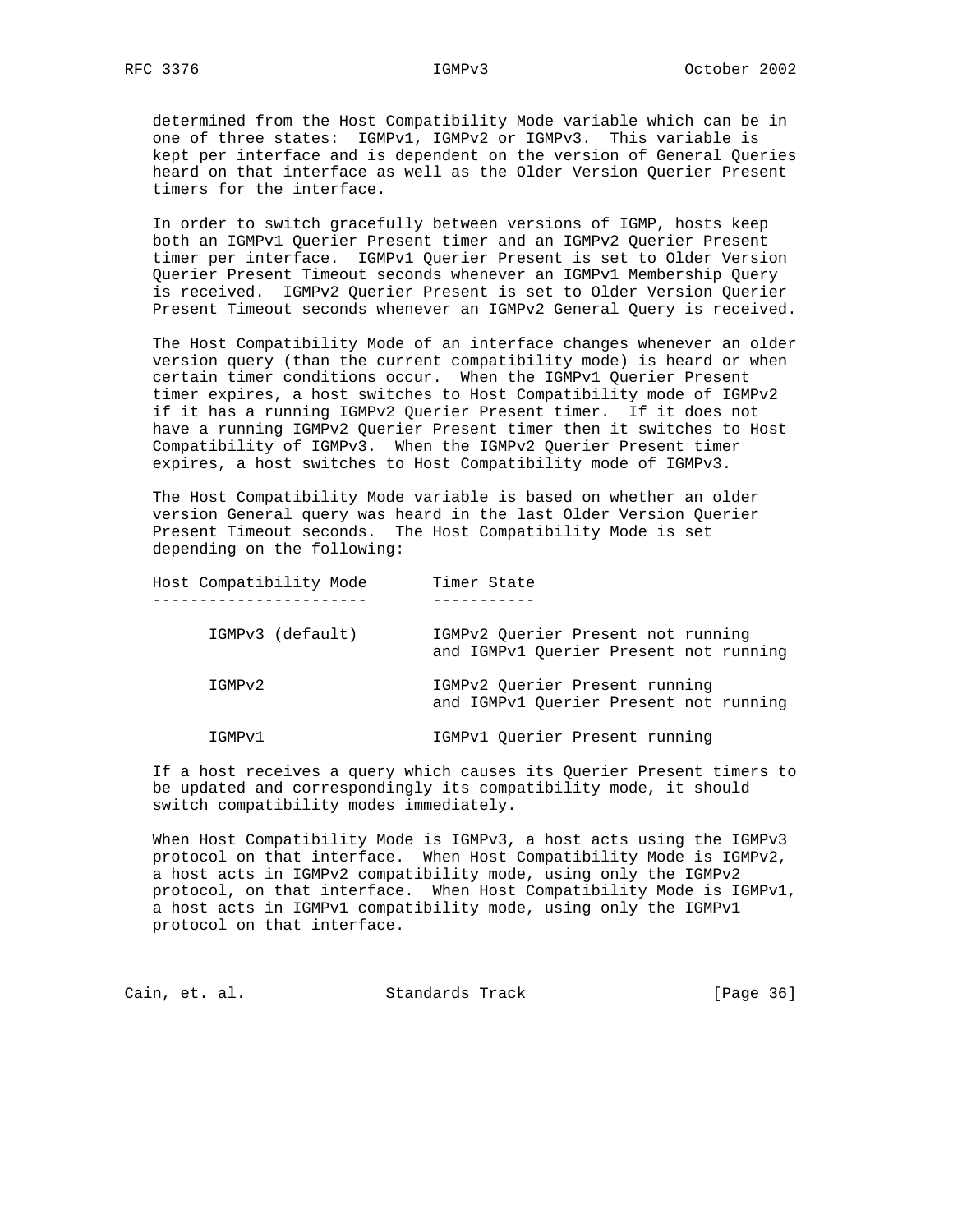An IGMPv1 router will send General Queries with the Max Resp Code set to 0. This MUST be interpreted as a value of 100 (10 seconds).

 An IGMPv2 router will send General Queries with the Max Resp Code set to the desired Max Resp Time, i.e., the full range of this field is linear and the exponential algorithm described in section 4.1.1 is not used.

 Whenever a host changes its compatibility mode, it cancels all its pending response and retransmission timers.

7.2.2. In the Presence of Older Version Group Members

 An IGMPv3 host may be placed on a network where there are hosts that have not yet been upgraded to IGMPv3. A host MAY allow its IGMPv3 Membership Record to be suppressed by either a Version 1 Membership Report, or a Version 2 Membership Report.

- 7.3. Multicast Router Behavior
- 7.3.1. In the Presence of Older Version Queriers

 IGMPv3 routers may be placed on a network where at least one router on the network has not yet been upgraded to IGMPv3. The following requirements apply:

- o If any older versions of IGMP are present on routers, the querier MUST use the lowest version of IGMP present on the network. This must be administratively assured; routers that desire to be compatible with IGMPv1 and IGMPv2 MUST have a configuration option to act in IGMPv1 or IGMPv2 compatibility modes. When in IGMPv1 mode, routers MUST send Periodic Queries with a Max Resp Code of 0 and truncated at the Group Address field (i.e., 8 bytes long), and MUST ignore Leave Group messages. They SHOULD also warn about receiving an IGMPv2 or IGMPv3 query, although such warnings MUST be rate-limited. When in IGMPv2 mode, routers MUST send Periodic Queries truncated at the Group Address field (i.e., 8 bytes long), and SHOULD also warn about receiving an IGMPv3 query (such warnings MUST be rate-limited). They also MUST fill in the Max Resp Time in the Max Resp Code field, i.e., the exponential algorithm described in section 4.1.1 is not used.
- o If a router is not explicitly configured to use IGMPv1 or IGMPv2 and hears an IGMPv1 Query or IGMPv2 General Query, it SHOULD log a warning. These warnings MUST be rate-limited.

Cain, et. al. Standards Track [Page 37]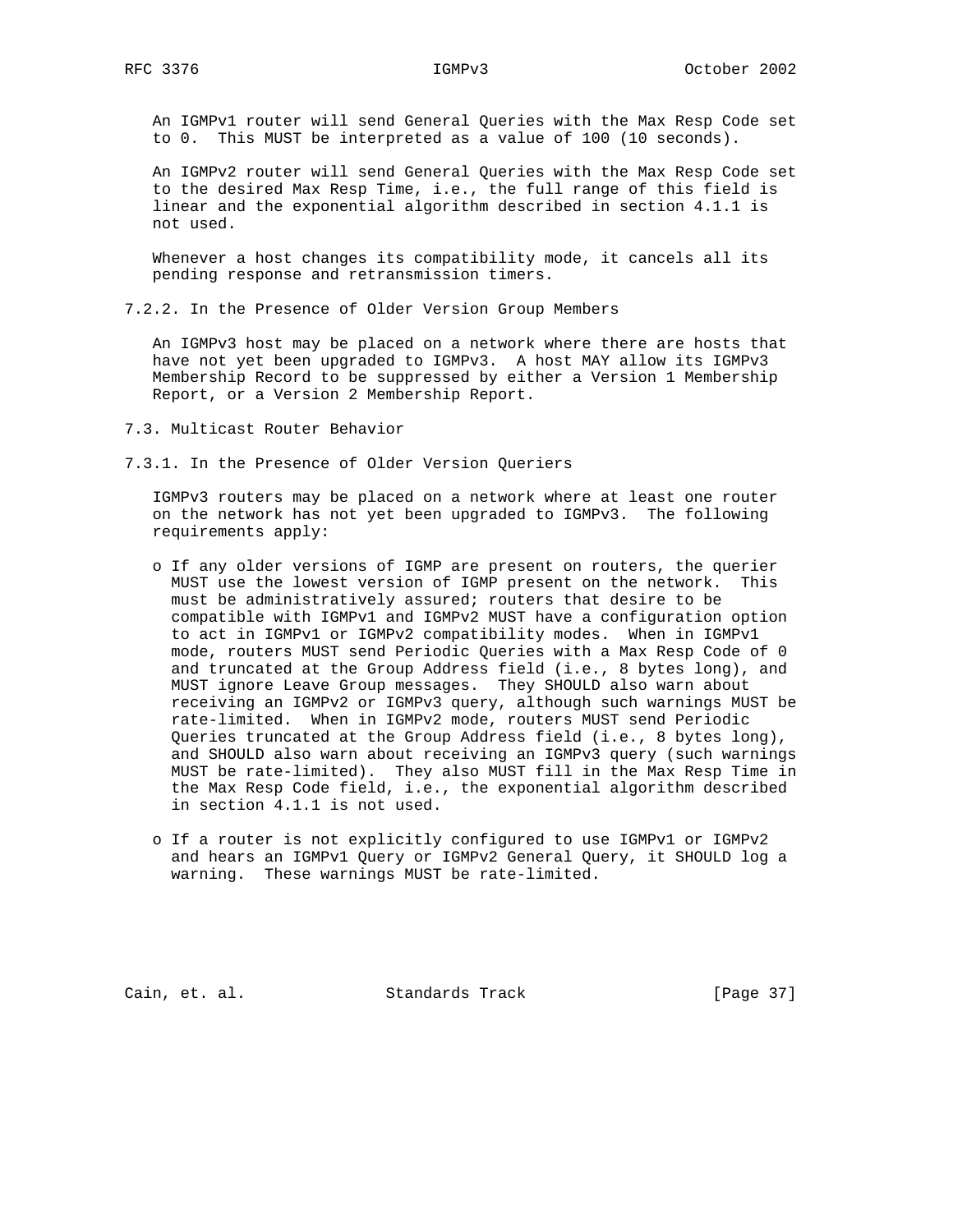# 7.3.2. In the Presence of Older Version Group Members

 IGMPv3 routers may be placed on a network where there are hosts that have not yet been upgraded to IGMPv3. In order to be compatible with older version hosts, IGMPv3 routers MUST operate in version 1 and version 2 compatibility modes. IGMPv3 routers keep a compatibility mode per group record. A group's compatibility mode is determined from the Group Compatibility Mode variable which can be in one of three states: IGMPv1, IGMPv2 or IGMPv3. This variable is kept per group record and is dependent on the version of Membership Reports heard for that group as well as the Older Version Host Present timer for the group.

 In order to switch gracefully between versions of IGMP, routers keep an IGMPv1 Host Present timer and an IGMPv2 Host Present timer per group record. The IGMPv1 Host Present timer is set to Older Version Host Present Timeout seconds whenever an IGMPv1 Membership Report is received. The IGMPv2 Host Present timer is set to Older Version Host Present Timeout seconds whenever an IGMPv2 Membership Report is received.

 The Group Compatibility Mode of a group record changes whenever an older version report (than the current compatibility mode) is heard or when certain timer conditions occur. When the IGMPv1 Host Present timer expires, a router switches to Group Compatibility mode of IGMPv2 if it has a running IGMPv2 Host Present timer. If it does not have a running IGMPv2 Host Present timer then it switches to Group Compatibility of IGMPv3. When the IGMPv2 Host Present timer expires and the IGMPv1 Host Present timer is not running, a router switches to Group Compatibility mode of IGMPv3. Note that when a group switches back to IGMPv3 mode, it takes some time to regain source specific state information. Source-specific information will be learned during the next General Query, but sources that should be blocked will not be blocked until [Group Membership Interval] after that.

 The Group Compatibility Mode variable is based on whether an older version report was heard in the last Older Version Host Present Timeout seconds. The Group Compatibility Mode is set depending on the following:

Cain, et. al. Standards Track [Page 38]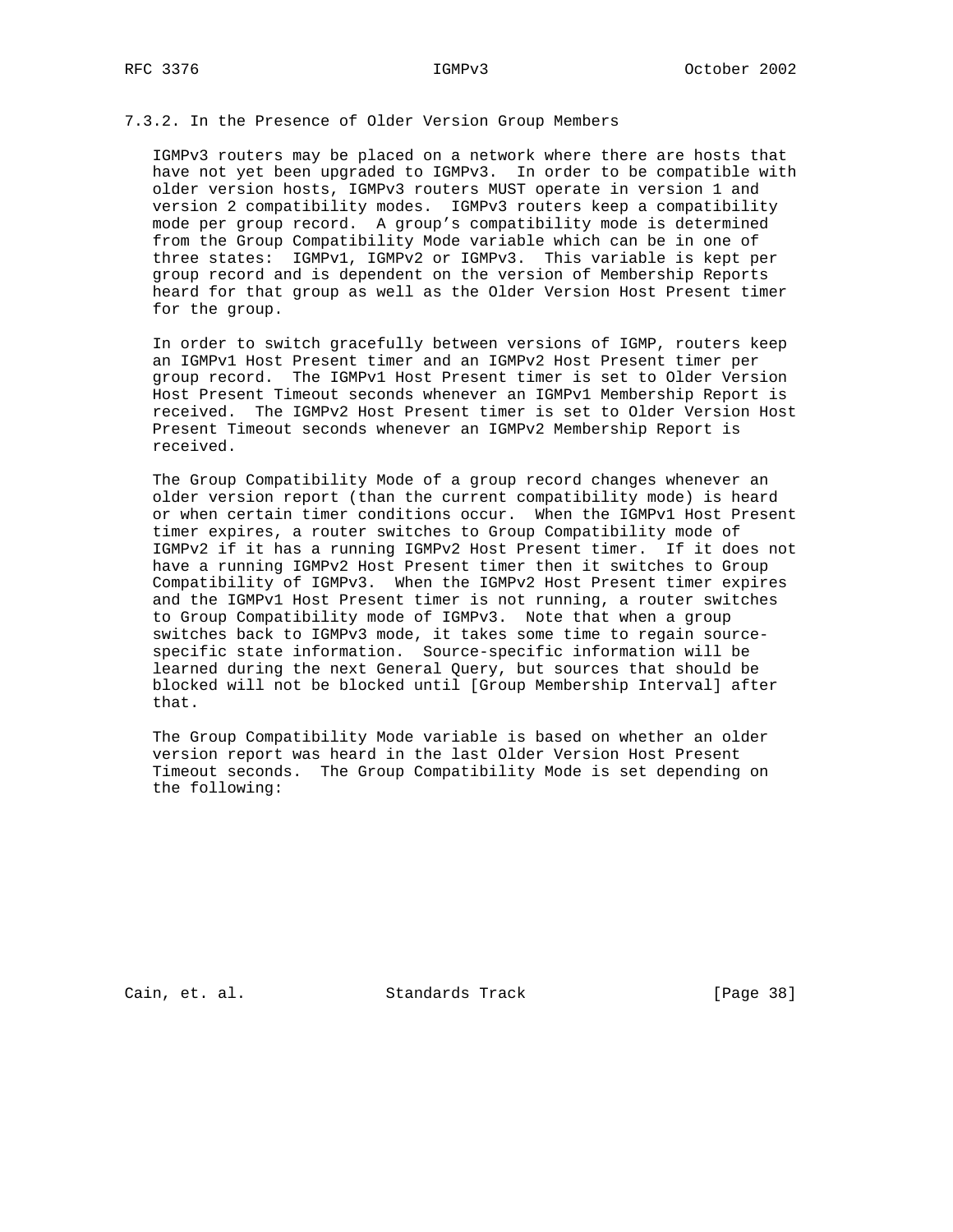| Group Compatibility Mode | Timer State                                                            |
|--------------------------|------------------------------------------------------------------------|
| IGMPv3 (default)         | IGMPv2 Host Present not running<br>and IGMPv1 Host Present not running |
| IGMPv2                   | IGMPv2 Host Present running<br>and IGMPv1 Host Present not running     |
| IGMPv1                   | IGMPv1 Host Present running                                            |

 If a router receives a report which causes its older Host Present timers to be updated and correspondingly its compatibility mode, it SHOULD switch compatibility modes immediately.

 When Group Compatibility Mode is IGMPv3, a router acts using the IGMPv3 protocol for that group.

 When Group Compatibility Mode is IGMPv2, a router internally translates the following IGMPv2 messages for that group to their IGMPv3 equivalents:

| IGMPv2 Message | IGMPv3 Equivalent    |
|----------------|----------------------|
|                |                      |
| Report         | $IS$ $EX$ ( $\{\}$ ) |
| Leave          | $TO_IN($ {} $)$      |

 IGMPv3 BLOCK messages are ignored, as are source-lists in TO\_EX() messages (i.e., any TO\_EX() message is treated as TO\_EX( $\{\}\)$ ).

 When Group Compatibility Mode is IGMPv1, a router internally translates the following IGMPv1 and IGMPv2 messages for that group to their IGMPv3 equivalents:

| IGMP Message | IGMPv3 Equivalent |
|--------------|-------------------|
|              |                   |
| v1 Report    | $IS$ $EX$ ( {})   |
| v2 Report    | $IS\_EX($ {} )    |

 In addition to ignoring IGMPv3 BLOCK messages and source-lists in TO\_EX() messages as in IGMPv2 Group Compatibility Mode, IGMPv2 Leave messages and IGMPv3 TO\_IN() messages are also ignored.

Cain, et. al. Standards Track [Page 39]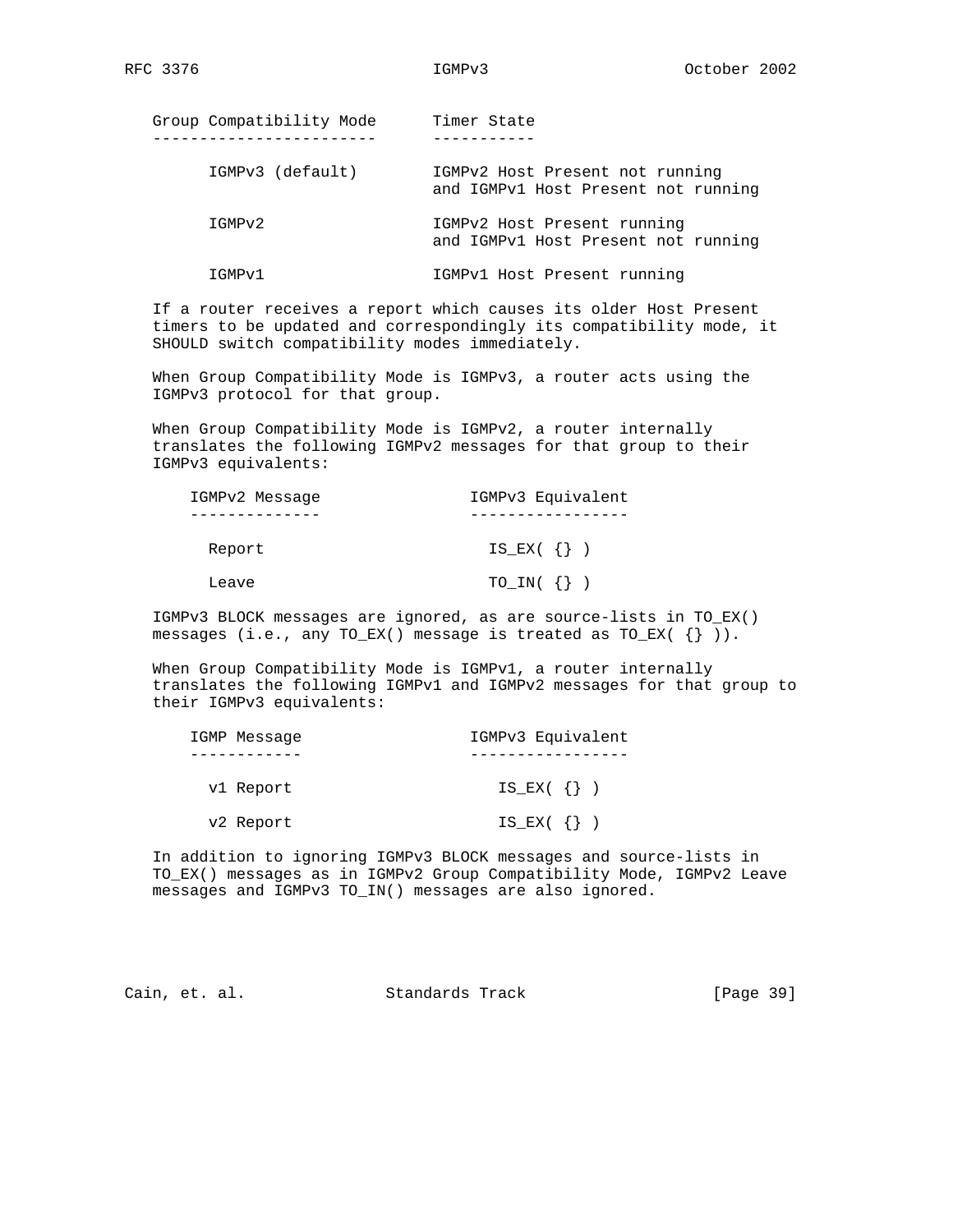8. List of Timers, Counters and Their Default Values

 Most of these timers are configurable. If non-default settings are used, they MUST be consistent among all systems on a single link. Note that parentheses are used to group expressions to make the algebra clear.

8.1. Robustness Variable

 The Robustness Variable allows tuning for the expected packet loss on a network. If a network is expected to be lossy, the Robustness Variable may be increased. IGMP is robust to (Robustness Variable - 1) packet losses. The Robustness Variable MUST NOT be zero, and SHOULD NOT be one. Default: 2

8.2. Query Interval

 The Query Interval is the interval between General Queries sent by the Querier. Default: 125 seconds.

 By varying the [Query Interval], an administrator may tune the number of IGMP messages on the network; larger values cause IGMP Queries to be sent less often.

8.3. Query Response Interval

 The Max Response Time used to calculate the Max Resp Code inserted into the periodic General Queries. Default: 100 (10 seconds)

 By varying the [Query Response Interval], an administrator may tune the burstiness of IGMP messages on the network; larger values make the traffic less bursty, as host responses are spread out over a larger interval. The number of seconds represented by the [Query Response Interval] must be less than the [Query Interval].

8.4. Group Membership Interval

 The Group Membership Interval is the amount of time that must pass before a multicast router decides there are no more members of a group or a particular source on a network.

 This value MUST be ((the Robustness Variable) times (the Query Interval)) plus (one Query Response Interval).

Cain, et. al. Standards Track [Page 40]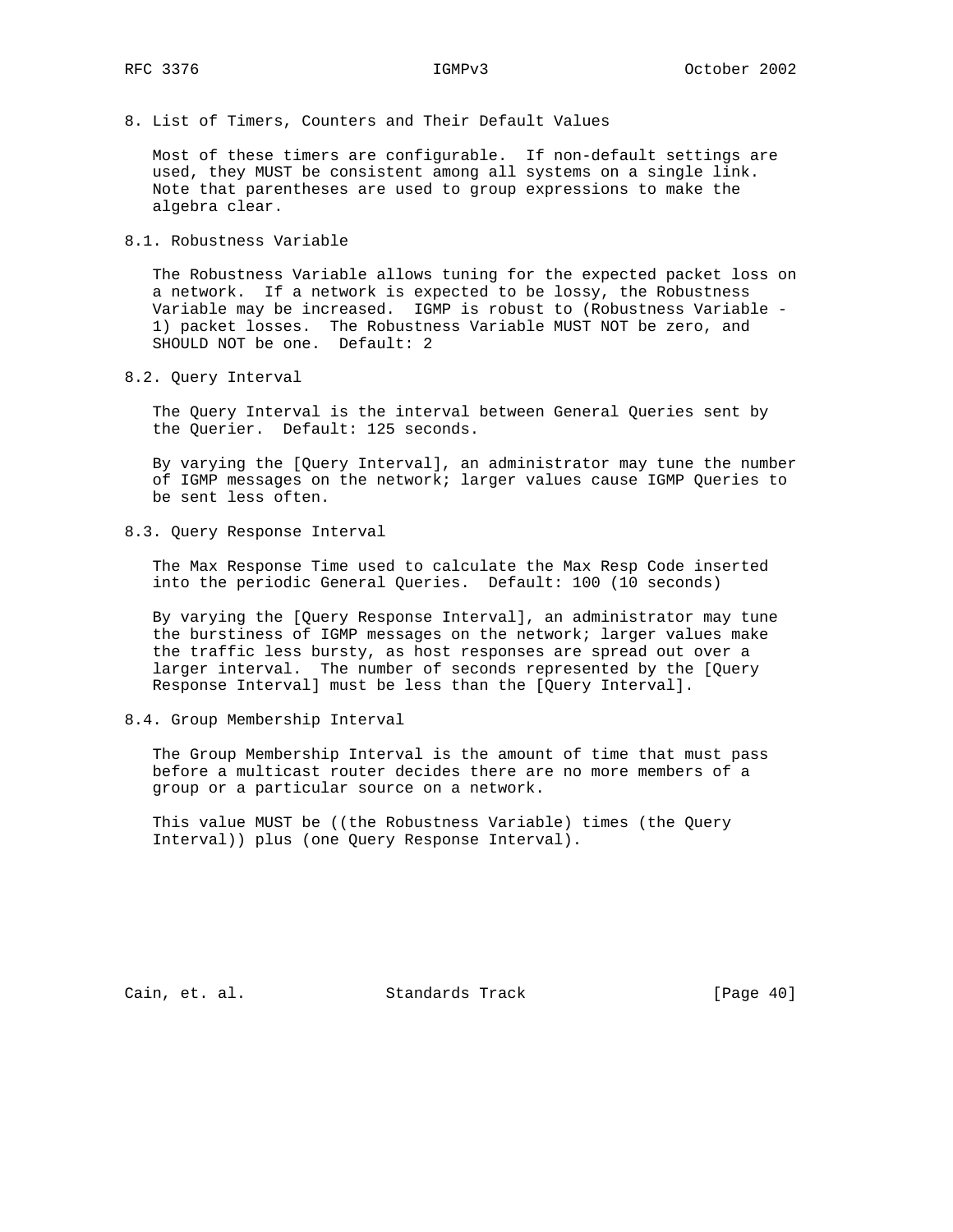8.5. Other Querier Present Interval

 The Other Querier Present Interval is the length of time that must pass before a multicast router decides that there is no longer another multicast router which should be the querier. This value MUST be ((the Robustness Variable) times (the Query Interval)) plus (one half of one Query Response Interval).

8.6. Startup Query Interval

 The Startup Query Interval is the interval between General Queries sent by a Querier on startup. Default: 1/4 the Query Interval.

8.7. Startup Query Count

 The Startup Query Count is the number of Queries sent out on startup, separated by the Startup Query Interval. Default: the Robustness Variable.

8.8. Last Member Query Interval

 The Last Member Query Interval is the Max Response Time used to calculate the Max Resp Code inserted into Group-Specific Queries sent in response to Leave Group messages. It is also the Max Response Time used in calculating the Max Resp Code for Group-and-Source- Specific Query messages. Default: 10 (1 second)

 Note that for values of LMQI greater than 12.8 seconds, a limited set of values can be represented, corresponding to sequential values of Max Resp Code. When converting a configured time to a Max Resp Code value, it is recommended to use the exact value if possible, or the next lower value if the requested value is not exactly representable.

 This value may be tuned to modify the "leave latency" of the network. A reduced value results in reduced time to detect the loss of the last member of a group or source.

8.9. Last Member Query Count

 The Last Member Query Count is the number of Group-Specific Queries sent before the router assumes there are no local members. The Last Member Query Count is also the number of Group-and-Source-Specific Queries sent before the router assumes there are no listeners for a particular source. Default: the Robustness Variable.

Cain, et. al. Standards Track [Page 41]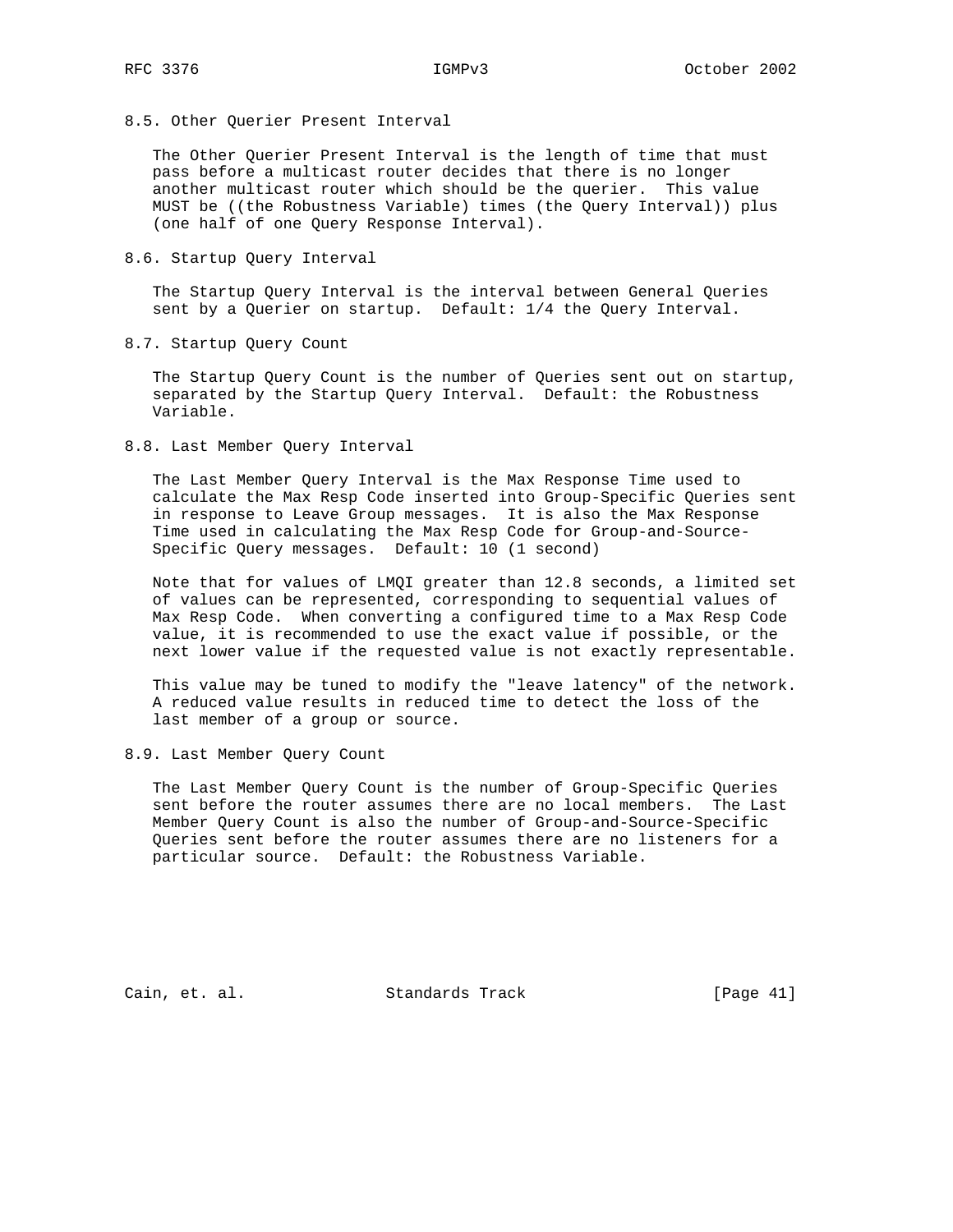### 8.10. Last Member Query Time

 The Last Member Query Time is the time value represented by the Last Member Query Interval, multiplied by the Last Member Query Count. It is not a tunable value, but may be tuned by changing its components.

8.11. Unsolicited Report Interval

 The Unsolicited Report Interval is the time between repetitions of a host's initial report of membership in a group. Default: 1 second.

8.12. Older Version Querier Present Timeout

 The Older Version Querier Interval is the time-out for transitioning a host back to IGMPv3 mode once an older version query is heard. When an older version query is received, hosts set their Older Version Querier Present Timer to Older Version Querier Interval.

 This value MUST be ((the Robustness Variable) times (the Query Interval in the last Query received)) plus (one Query Response Interval).

8.13. Older Host Present Interval

 The Older Host Present Interval is the time-out for transitioning a group back to IGMPv3 mode once an older version report is sent for that group. When an older version report is received, routers set their Older Host Present Timer to Older Host Present Interval.

 This value MUST be ((the Robustness Variable) times (the Query Interval)) plus (one Query Response Interval).

8.14. Configuring Timers

 This section is meant to provide advice to network administrators on how to tune these settings to their network. Ambitious router implementations might tune these settings dynamically based upon changing characteristics of the network.

8.14.1. Robustness Variable

 The Robustness Variable tunes IGMP to expected losses on a link. IGMPv3 is robust to (Robustness Variable - 1) packet losses, e.g., if the Robustness Variable is set to the default value of 2, IGMPv3 is robust to a single packet loss but may operate imperfectly if more

Cain, et. al. Standards Track [Page 42]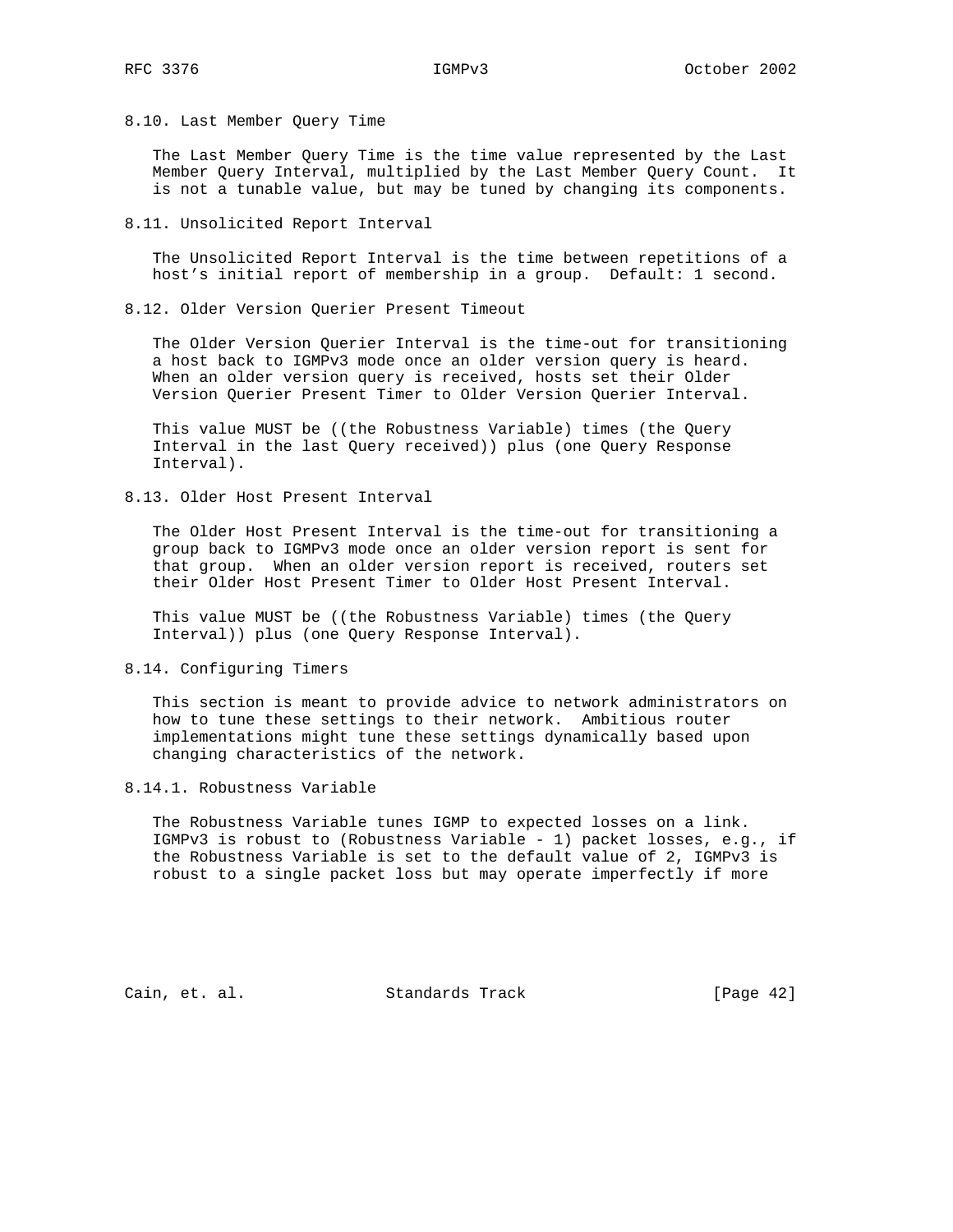losses occur. On lossy subnetworks, the Robustness Variable should be increased to allow for the expected level of packet loss. However, increasing the Robustness Variable increases the leave latency of the subnetwork. (The leave latency is the time between when the last member stops listening to a source or group and when the traffic stops flowing.)

8.14.2. Query Interval

 The overall level of periodic IGMP traffic is inversely proportional to the Query Interval. A longer Query Interval results in a lower overall level of IGMP traffic. The Query Interval MUST be equal to or longer than the Max Response Time inserted in General Query messages.

8.14.3. Max Response Time

 The burstiness of IGMP traffic is inversely proportional to the Max Response Time. A longer Max Response Time will spread Report messages over a longer interval. However, a longer Max Response Time in Group-Specific and Source-and-Group-Specific Queries extends the leave latency. (The leave latency is the time between when the last member stops listening to a source or group and when the traffic stops flowing.) The expected rate of Report messages can be calculated by dividing the expected number of Reporters by the Max Response Time. The Max Response Time may be dynamically calculated per Query by using the expected number of Reporters for that Query as follows:

| Ouery Type                          | Expected number of Reporters                                                                   |
|-------------------------------------|------------------------------------------------------------------------------------------------|
| General Ouery                       | All systems on subnetwork                                                                      |
|                                     | Group-Specific Ouery All systems that had expressed interest<br>in the group on the subnetwork |
| Source-and-Group-<br>Specific Query | All systems on the subnetwork that had<br>expressed interest in the source and group           |

 A router is not required to calculate these populations or tune the Max Response Time dynamically; these are simply guidelines.

9. Security Considerations

 We consider the ramifications of a forged message of each type, and describe the usage of IPSEC AH to authenticate messages if desired.

Cain, et. al. Standards Track [Page 43]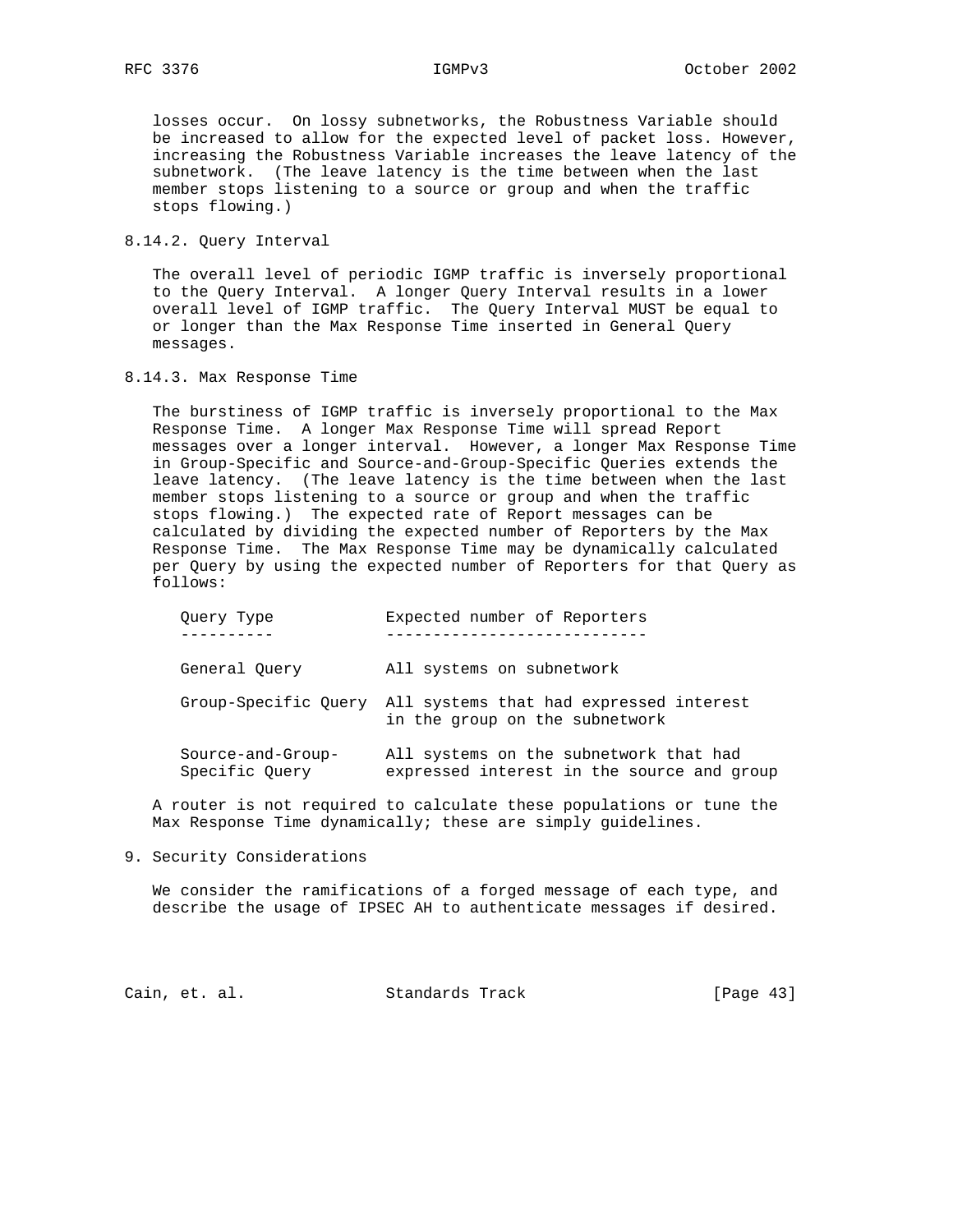## 9.1. Query Message

 A forged Query message from a machine with a lower IP address than the current Querier will cause Querier duties to be assigned to the forger. If the forger then sends no more Query messages, other routers' Other Querier Present timer will time out and one will resume the role of Querier. During this time, if the forger ignores Leave Messages, traffic might flow to groups with no members for up to [Group Membership Interval].

 A DoS attack on a host could be staged through forged Group-and- Source-Specific Queries. The attacker can find out about membership of a specific host with a general query. After that it could send a large number of Group-and-Source-Specific queries, each with a large source list and the Maximum Response Time set to a large value. The host will have to store and maintain the sources specified in all of those queries for as long as it takes to send the delayed response. This would consume both memory and CPU cycles in order to augment the recorded sources with the source lists included in the successive queries.

 To protect against such a DoS attack, a host stack implementation could restrict the number of Group-and-Source-Specific Queries per group membership within this interval, and/or record only a limited number of sources.

 Forged Query messages from the local network can be easily traced. There are three measures necessary to defend against externally forged Queries:

- o Routers SHOULD NOT forward Queries. This is easier for a router to accomplish if the Query carries the Router-Alert option.
- o Hosts SHOULD ignore v2 or v3 Queries without the Router-Alert option.
- o Hosts SHOULD ignore v1, v2 or v3 General Queries sent to a multicast address other than 224.0.0.1, the all-systems address.
- 9.2. Current-State Report messages

 A forged Report message may cause multicast routers to think there are members of a group on a network when there are not. Forged Report messages from the local network are meaningless, since joining a group on a host is generally an unprivileged operation, so a local user may trivially gain the same result without forging any messages. Forged Report messages from external sources are more troublesome; there are two defenses against externally forged Reports:

Cain, et. al. Standards Track [Page 44]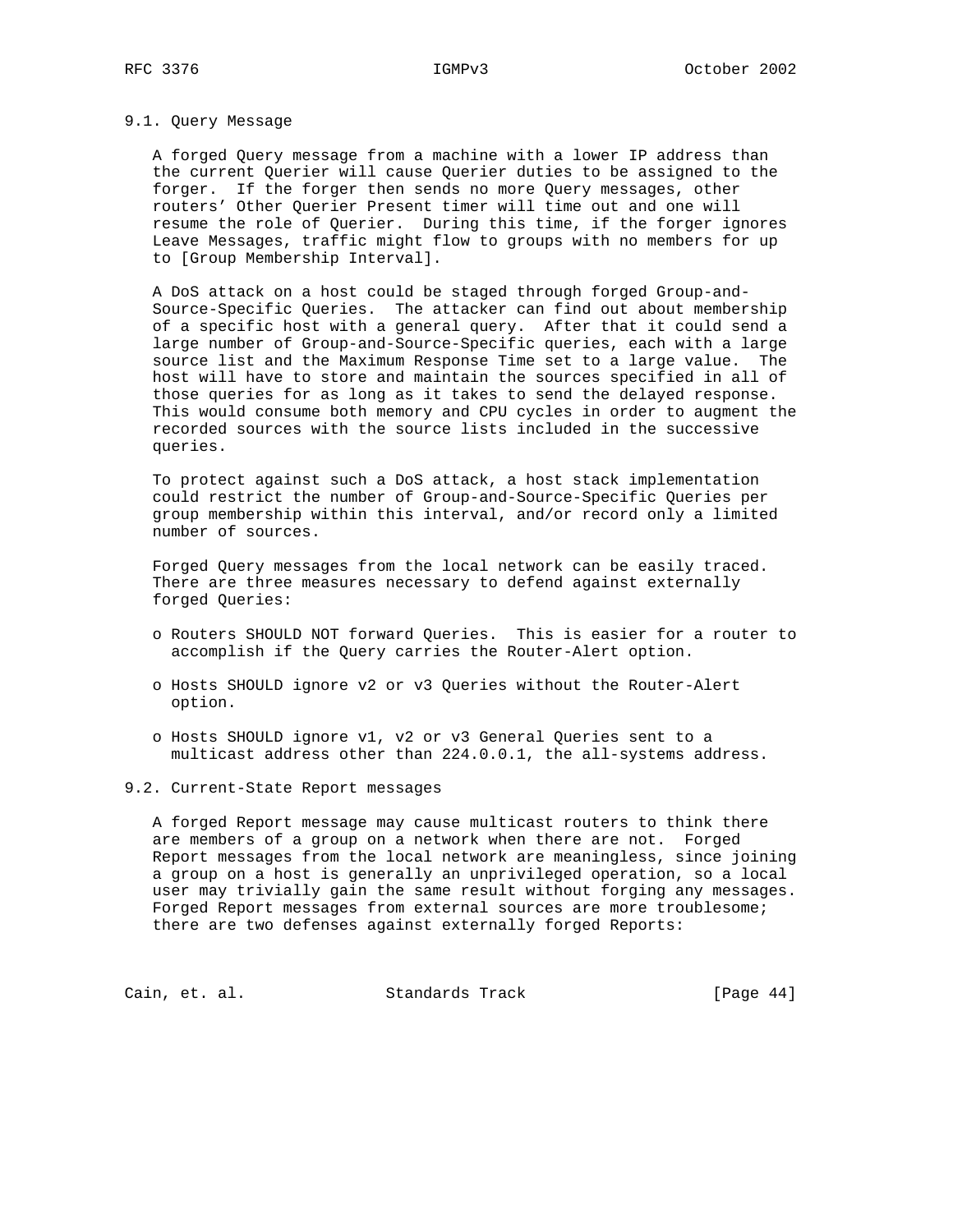- o Ignore the Report if you cannot identify the source address of the packet as belonging to a network assigned to the interface on which the packet was received. This solution means that Reports sent by mobile hosts without addresses on the local network will be ignored. Report messages with a source address of 0.0.0.0 SHOULD be accepted on any interface.
- o Ignore Report messages without Router Alert options [RFC-2113], and require that routers not forward Report messages. (The requirement is not a requirement of generalized filtering in the forwarding path, since the packets already have Router Alert options in them.) This solution breaks backwards compatibility with implementations of IGMPv1 or earlier versions of IGMPv2 which did not require Router Alert.

 A forged Version 1 Report Message may put a router into "version 1 members present" state for a particular group, meaning that the router will ignore Leave messages. This can cause traffic to flow to groups with no members for up to [Group Membership Interval]. This can be solved by providing routers with a configuration switch to ignore Version 1 messages completely. This breaks automatic compatibility with Version 1 hosts, so should only be used in situations where "fast leave" is critical.

 A forged Version 2 Report Message may put a router into "version 2 members present" state for a particular group, meaning that the router will ignore IGMPv3 source-specific state messages. This can cause traffic to flow from unwanted sources for up to [Group Membership Interval]. This can be solved by providing routers with a configuration switch to ignore Version 2 messages completely. This breaks automatic compatibility with Version 2 hosts, so should only be used in situations where source include and exclude is critical.

9.3. State-Change Report Messages

 A forged State-Change Report message will cause the Querier to send out Group-Specific or Source-and-Group-Specific Queries for the group in question. This causes extra processing on each router and on each member of the group, but can not cause loss of desired traffic. There are two defenses against externally forged State-Change Report messages:

Cain, et. al. Standards Track [Page 45]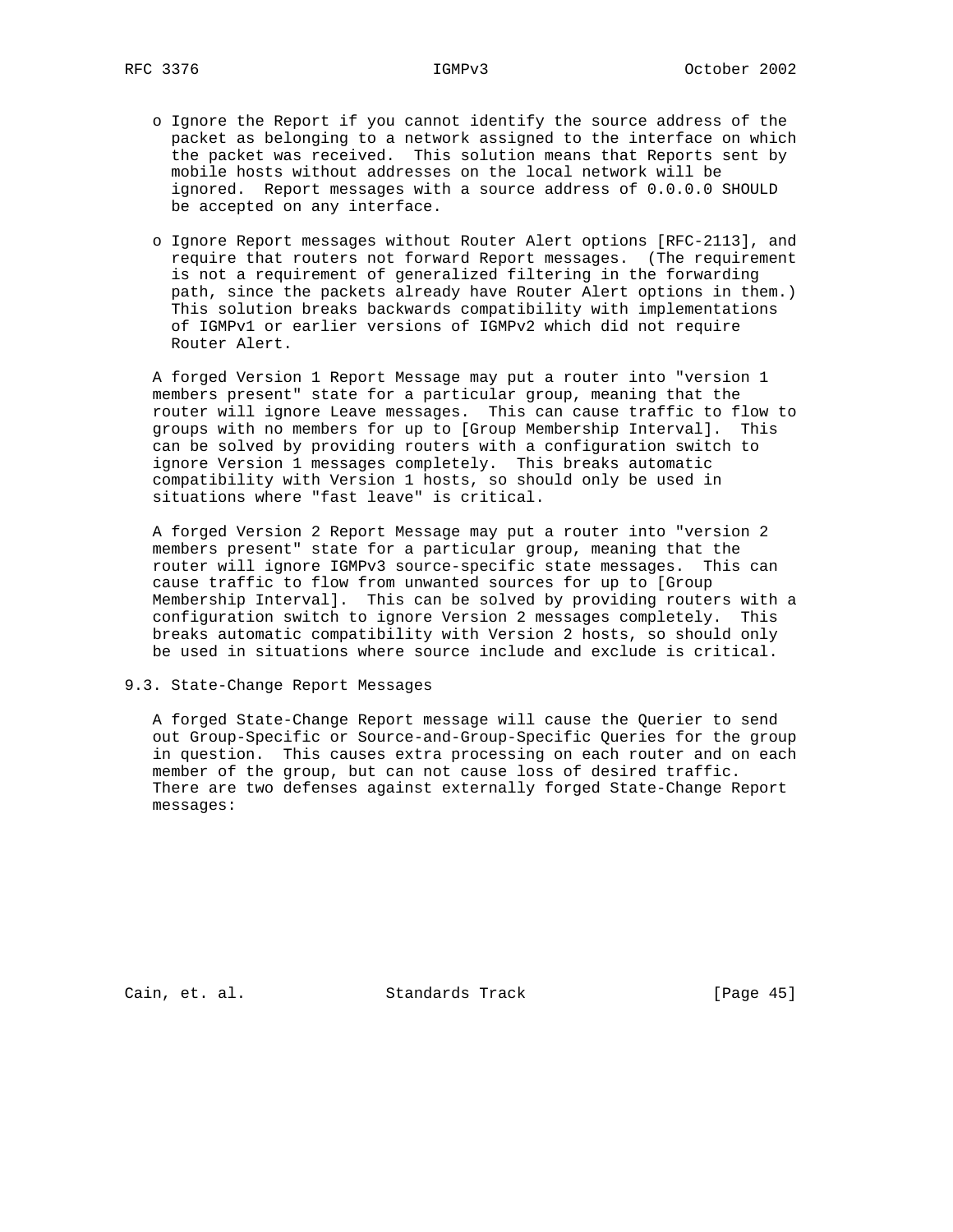- o Ignore the State-Change Report message if you cannot identify the source address of the packet as belonging to a subnet assigned to the interface on which the packet was received. This solution means that State-Change Report messages sent by mobile hosts without addresses on the local subnet will be ignored. State- Change Report messages with a source address of 0.0.0.0 SHOULD be accepted on any interface.
- o Ignore State-Change Report messages without Router Alert options [RFC-2113], and require that routers not forward State-Change Report messages. (The requirement is not a requirement of generalized filtering in the forwarding path, since the packets already have Router Alert options in them.)

### 9.4. IPSEC Usage

 In addition to these measures, IPSEC in Authentication Header mode [AH] may be used to protect against remote attacks by ensuring that IGMPv3 messages came from a system on the LAN (or, more specifically, a system with the proper key). When using IPSEC, the messages sent to 224.0.0.1 and 224.0.0.22 should be authenticated using AH. When keying, there are two possibilities:

- 1. Use a symmetric signature algorithm with a single key for the LAN (or a key for each group). This allows validation that a packet was sent by a system with the key. This has the limitation that any system with the key can forge a message; it is not possible to authenticate the individual sender precisely. It also requires disabling IPSec's Replay Protection.
- 2. When appropriate key management standards have been developed, use an asymmetric signature algorithm. All systems need to know the public key of all routers, and all routers need to know the public key of all systems. This requires a large amount of key management but has the advantage that senders can be authenticated individually so e.g., a host cannot forge a message that only routers should be allowed to send.

 This solution only directly applies to Query and Leave messages in IGMPv1 and IGMPv2, since Reports are sent to the group being reported and it is not feasible to agree on a key for host-to-router communication for arbitrary multicast groups.

Cain, et. al. Standards Track [Page 46]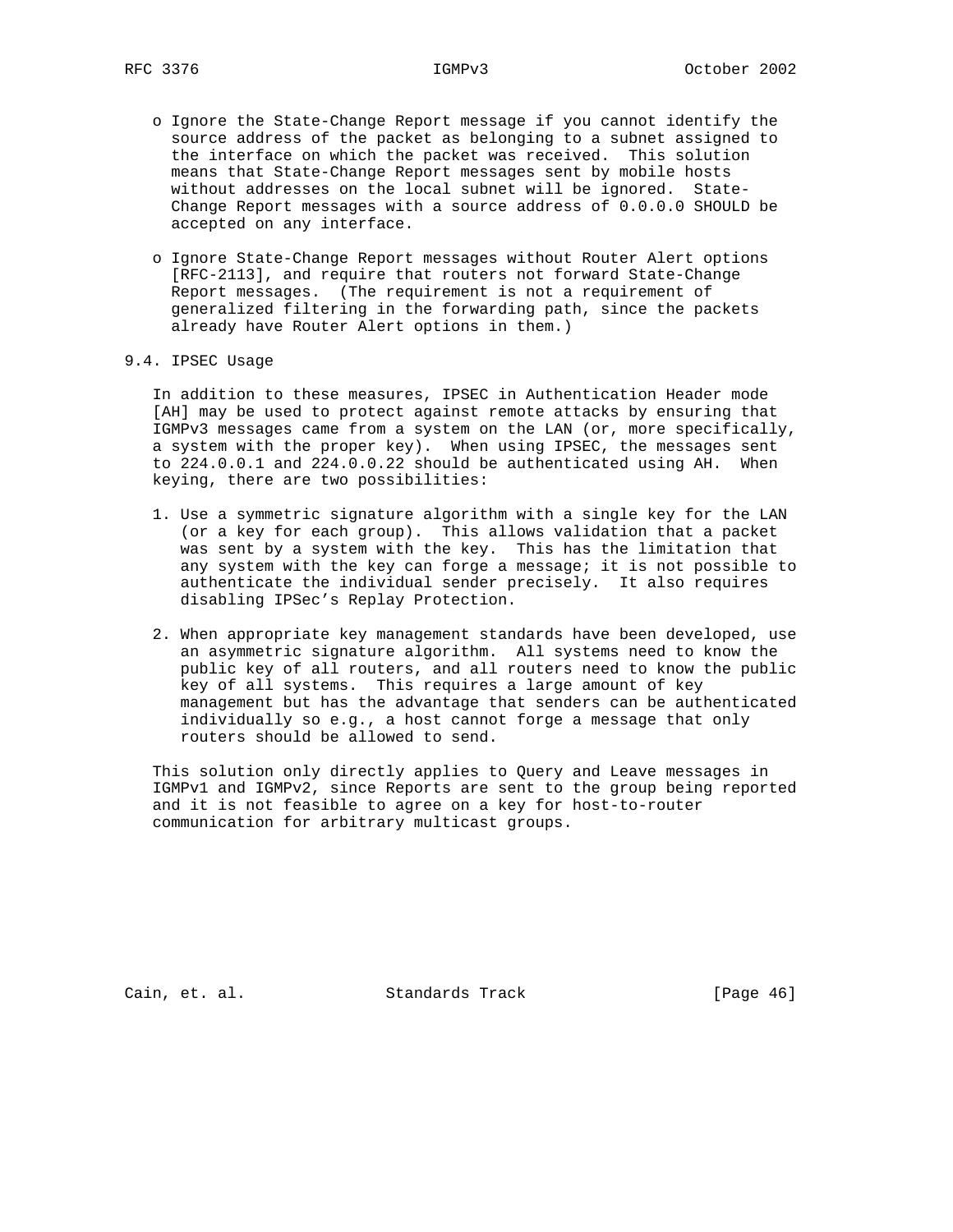10. IANA Considerations

 All IGMP types described in this document are already assigned in [IANA-REG].

11. Acknowledgments

 We would like to thank Ran Atkinson, Luis Costa, Toerless Eckert, Dino Farinacci, Serge Fdida, Wilbert de Graaf, Sumit Gupta, Mark Handley, Bob Quinn, Michael Speer, Dave Thaler and Rolland Vida for comments and suggestions on this document.

 Portions of the text of this document were copied from [RFC-1112] and [RFC-2236].

12. Normative References

| [AH] | Kent, S. and R. Atkinson, "IP Authentication Header",<br>RFC 2402, November 1998.               |
|------|-------------------------------------------------------------------------------------------------|
|      | [IANA-REG] http://www.iana.org/assignments/igmp-type-numbers                                    |
|      | [RFC-1112] Deering, S., "Host Extensions for IP Multicasting", STD<br>5, RFC 1112, August 1989. |

- [RFC-2113] Katz, D., "IP Router Alert Option," RFC 2113, February, 1997.
- [RFC-2119] Bradner, S., "Key words for use in RFCs to Indicate Requirement Levels", BCP 14, RFC 2119, March 1997.
- [RFC-2236] Fenner, W., "Internet Group Management Protocol, Version 2", RFC 2236, November 1997.
- [RFC-3228] Fenner, B., "IANA Considerations for IPv4 Internet Group Management Protocol (IGMP)", BCP 57, RFC 3228, February 2002.

## 13. Informative References

 [RFC-1071] Braden, R., Borman, D. and C. Partridge, "Computing the Internet checksum", RFC 1071, September 1988.

 [FILTER-API] Thaler, D., B. Fenner, and B. Quinn, "Socket Interface Extensions for Multicast Source Filters", Work in Progress.

Cain, et. al. Standards Track [Page 47]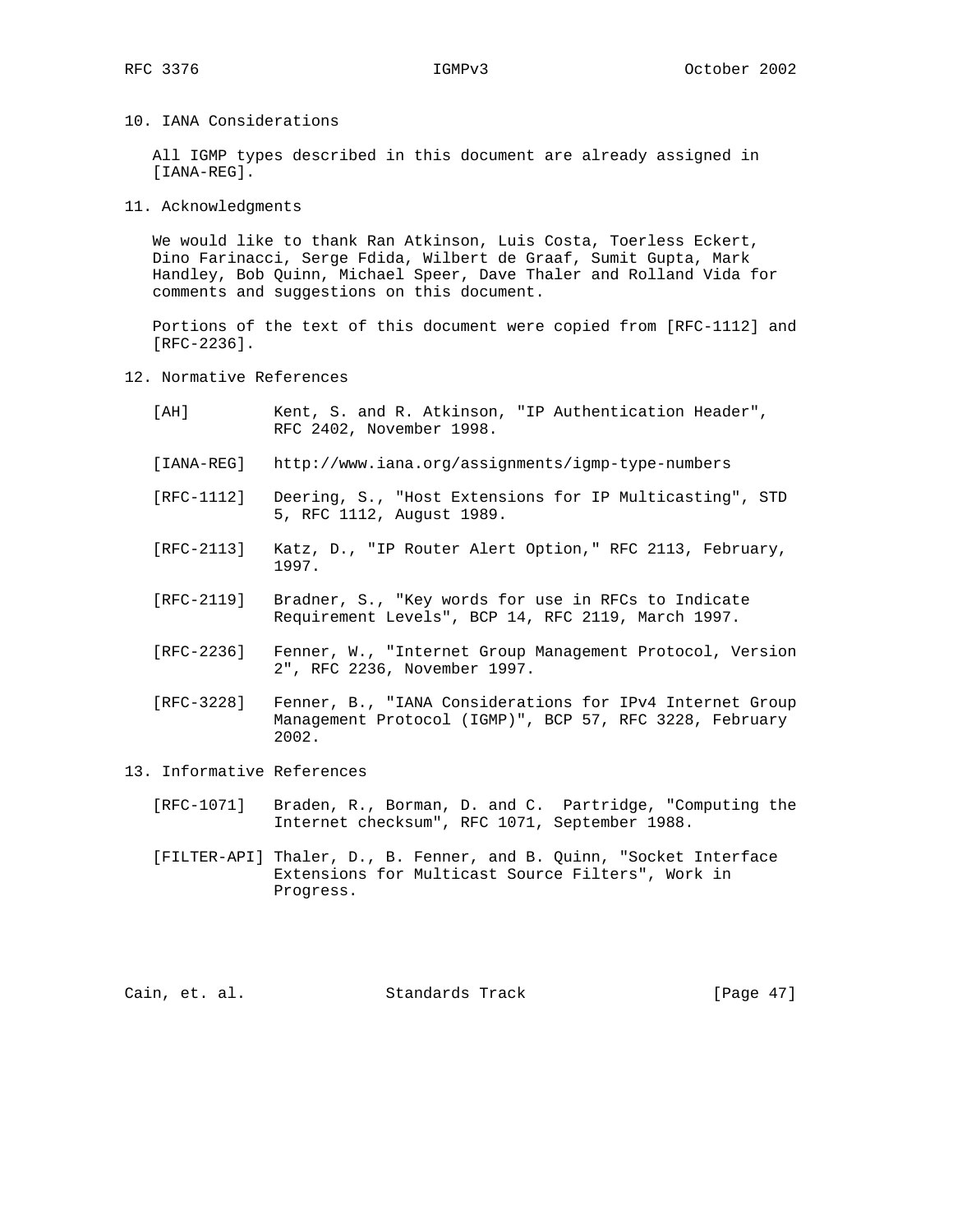- [SSM] Bhattacharyya, S., et. al., "An Overview of Source- Specific Multicast (SSM)", Work in Progress.
- [MLD] Deering, S., Fenner, W. and B. Haberman, "Multicast Listener Discovery (MLD) for IPv6", RFC 2710, October 1999.
- [MLDV2] Vida, R., L. Costa, S. Fdida, S. Deering, B. Fenner, I. Kouvelas, and B. Haberman, "Multicast Listener Discovery Version 2 (MLDv2) for IPv6", Work in Progress.

Cain, et. al. Standards Track [Page 48]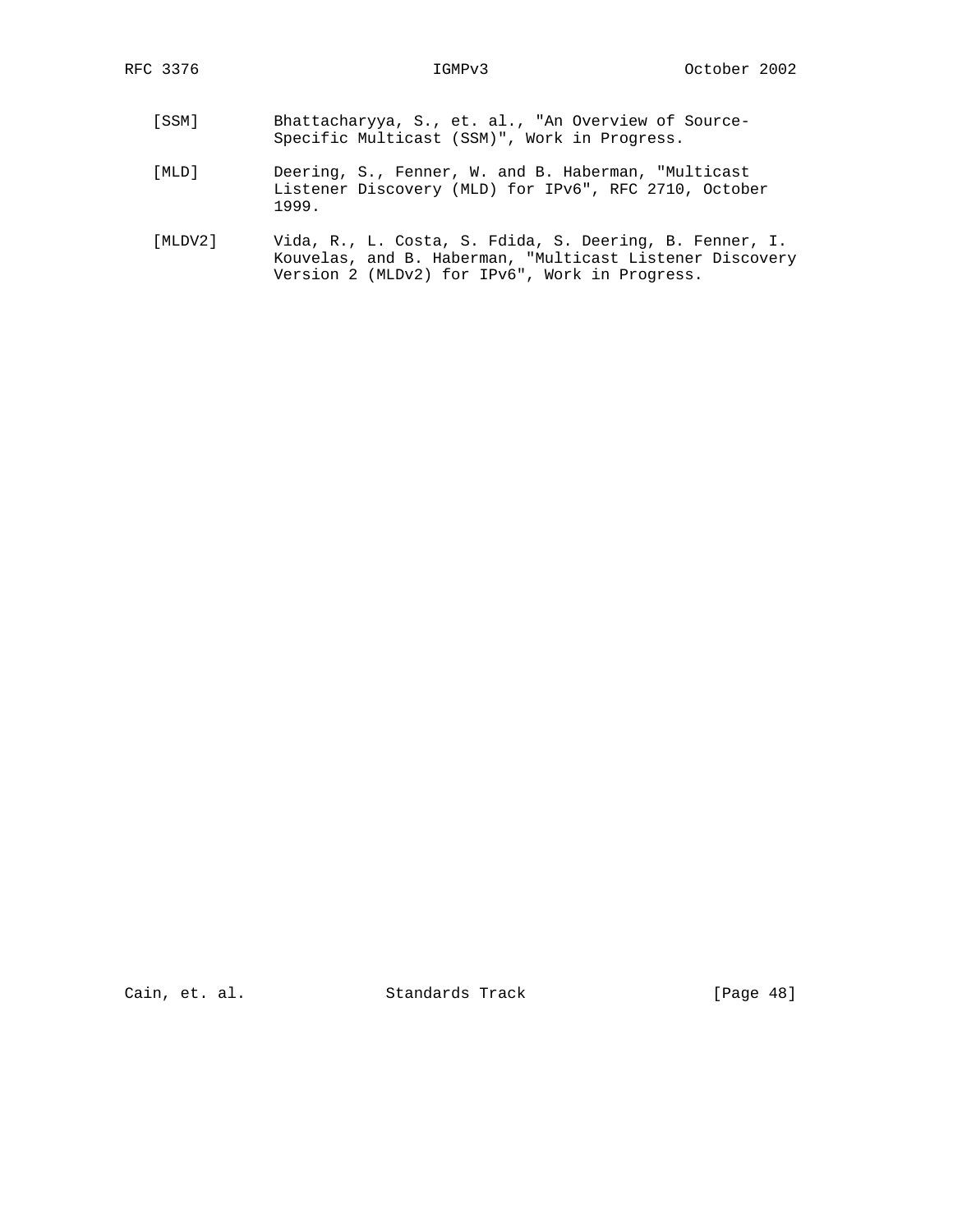Appendix A. Design Rationale

A.1 The Need for State-Change Messages

 IGMPv3 specifies two types of Membership Reports: Current-State and State Change. This section describes the rationale for the need for both these types of Reports.

 Routers need to distinguish Membership Reports that were sent in response to Queries from those that were sent as a result of a change in interface state. Membership reports that are sent in response to Membership Queries are used mainly to refresh the existing state at the router; they typically do not cause transitions in state at the router. Membership Reports that are sent in response to changes in interface state require the router to take some action in response to the received report (see Section 6.4).

 The inability to distinguish between the two types of reports would force a router to treat all Membership Reports as potential changes in state and could result in increased processing at the router as well as an increase in IGMP traffic on the network.

A.2 Host Suppression

 In IGMPv1 and IGMPv2, a host would cancel sending a pending membership reports if a similar report was observed from another member on the network. In IGMPv3, this suppression of host membership reports has been removed. The following points explain the reasons behind this decision.

- 1. Routers may want to track per-host membership status on an interface. This allows routers to implement fast leaves (e.g., for layered multicast congestion control schemes) as well as track membership status for possible accounting purposes.
- 2. Membership Report suppression does not work well on bridged LANs. Many bridges and Layer2/Layer3 switches that implement IGMP snooping do not forward IGMP messages across LAN segments in order to prevent membership report suppression. Removing membership report suppression eases the job of these IGMP snooping devices.
- 3. By eliminating membership report suppression, hosts have fewer messages to process; this leads to a simpler state machine implementation.

Cain, et. al. Standards Track [Page 49]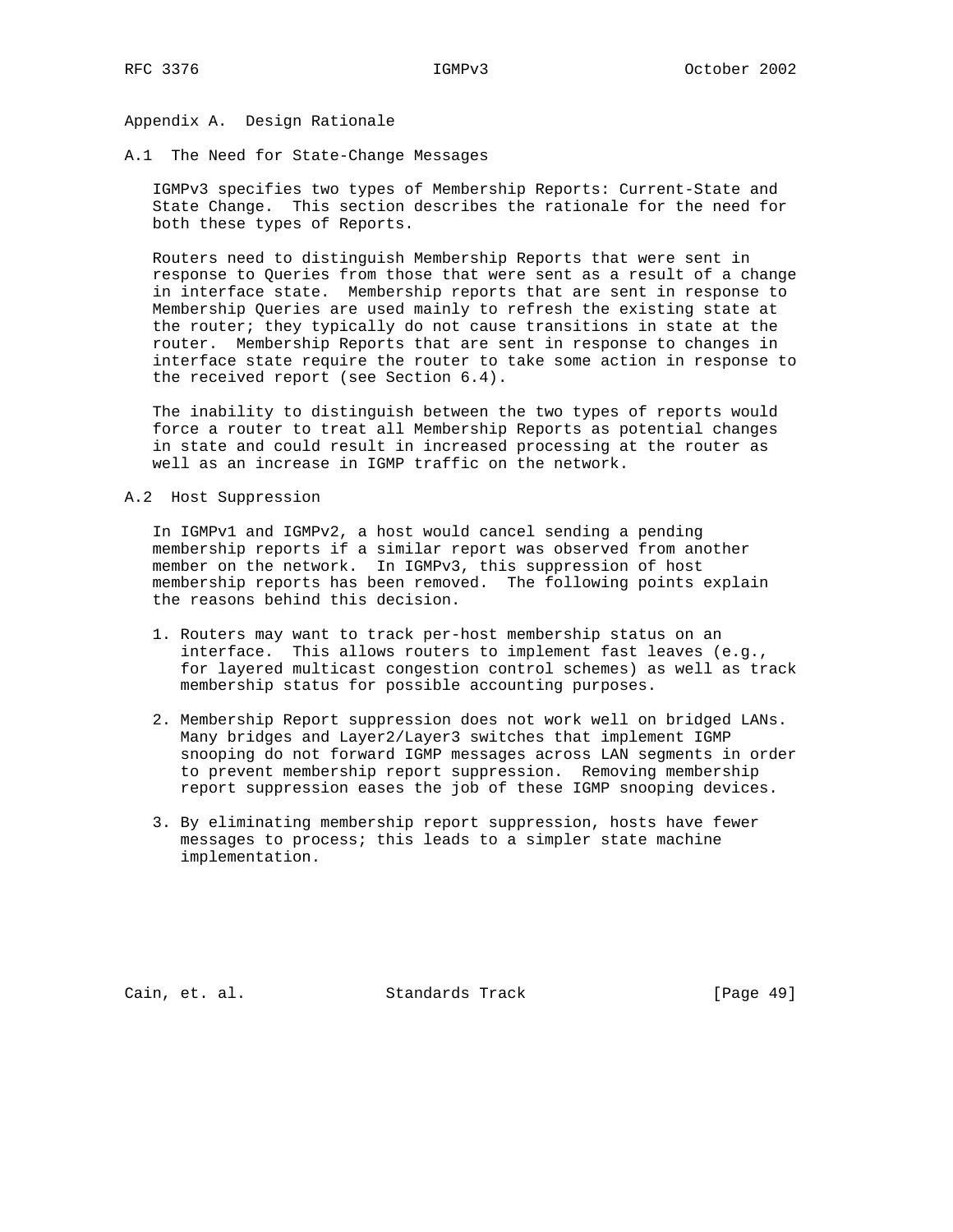4. In IGMPv3, a single membership report now bundles multiple multicast group records to decrease the number of packets sent. In comparison, the previous versions of IGMP required that each multicast group be reported in a separate message.

A.3 Switching Router Filter Modes from EXCLUDE to INCLUDE

 If there exist hosts in both EXCLUDE and INCLUDE modes for a single multicast group in a network, the router must be in EXCLUDE mode as well (see section 6.2.1). In EXCLUDE mode, a router forwards traffic from all sources unless that source exists in the exclusion source list. If all hosts in EXCLUDE mode cease to exist, it would be desirable for the router to switch back to INCLUDE mode seamlessly without interrupting the flow of traffic to existing receivers.

 One of the ways to accomplish this is for routers to keep track of all sources desired by hosts that are in INCLUDE mode even though the router itself is in EXCLUDE mode. If the group timer now expires in EXCLUDE mode, it implies that there are no hosts in EXCLUDE mode on the network (otherwise a membership report from that host would have refreshed the group timer). The router can then switch to INCLUDE mode seamlessly with the list of sources currently being forwarded in its source list.

Appendix B. Summary of Changes from IGMPv2

 While the main additional feature of IGMPv3 is the addition of source filtering, the following is a summary of other changes from RFC 2236.

- o State is maintained as Group + List-of-Sources, not simply Group as in IGMPv2.
- o Interoperability with IGMPv1 and IGMPv2 systems is defined as operations on the IGMPv3 state.
- o The IP Service Interface has changed to allow specification of source-lists.
- o The Querier includes its Robustness Variable and Query Interval in Query packets to allow synchronization of these variables on non- Queriers.
- o The Max Response Time in Query messages has an exponential range, changing the maximum from 25.5 seconds to about 53 minutes, for use on links with huge numbers of systems.
- o Hosts retransmit state-change messages for increased robustness.

Cain, et. al. Standards Track [Page 50]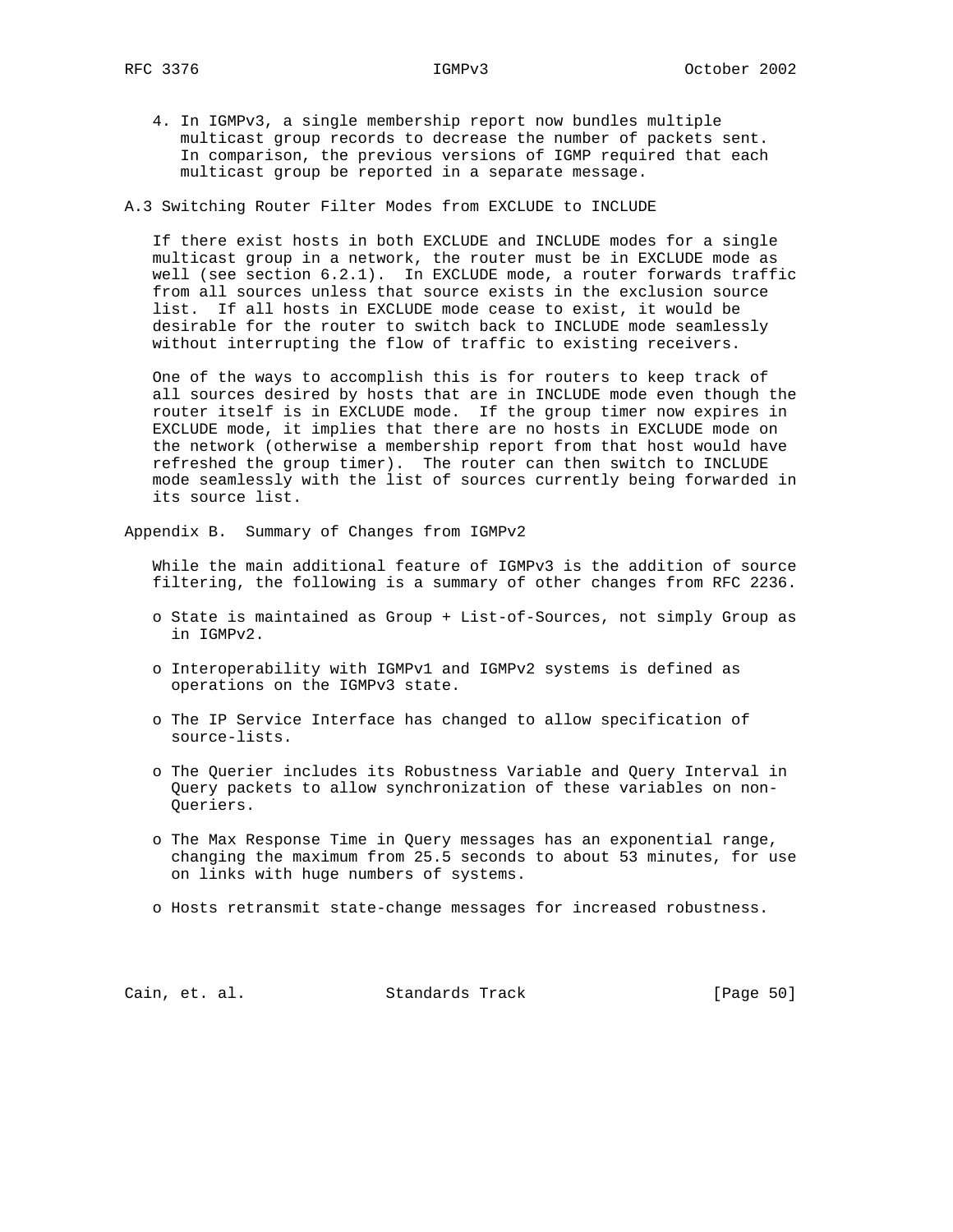- o Additional data sections are defined to allow later extensions.
- o Report packets are sent to 224.0.0.22, to assist layer-2 switches in "snooping".
- o Report packets can contain multiple group records, to allow reporting of full current state using fewer packets.
- o Hosts no longer perform suppression, to simplify implementations and permit explicit membership tracking.
- o New Suppress Router-Side Processing (S) flag in Query messages fixes robustness issues which were also present in IGMPv2.

Cain, et. al. Standards Track [Page 51]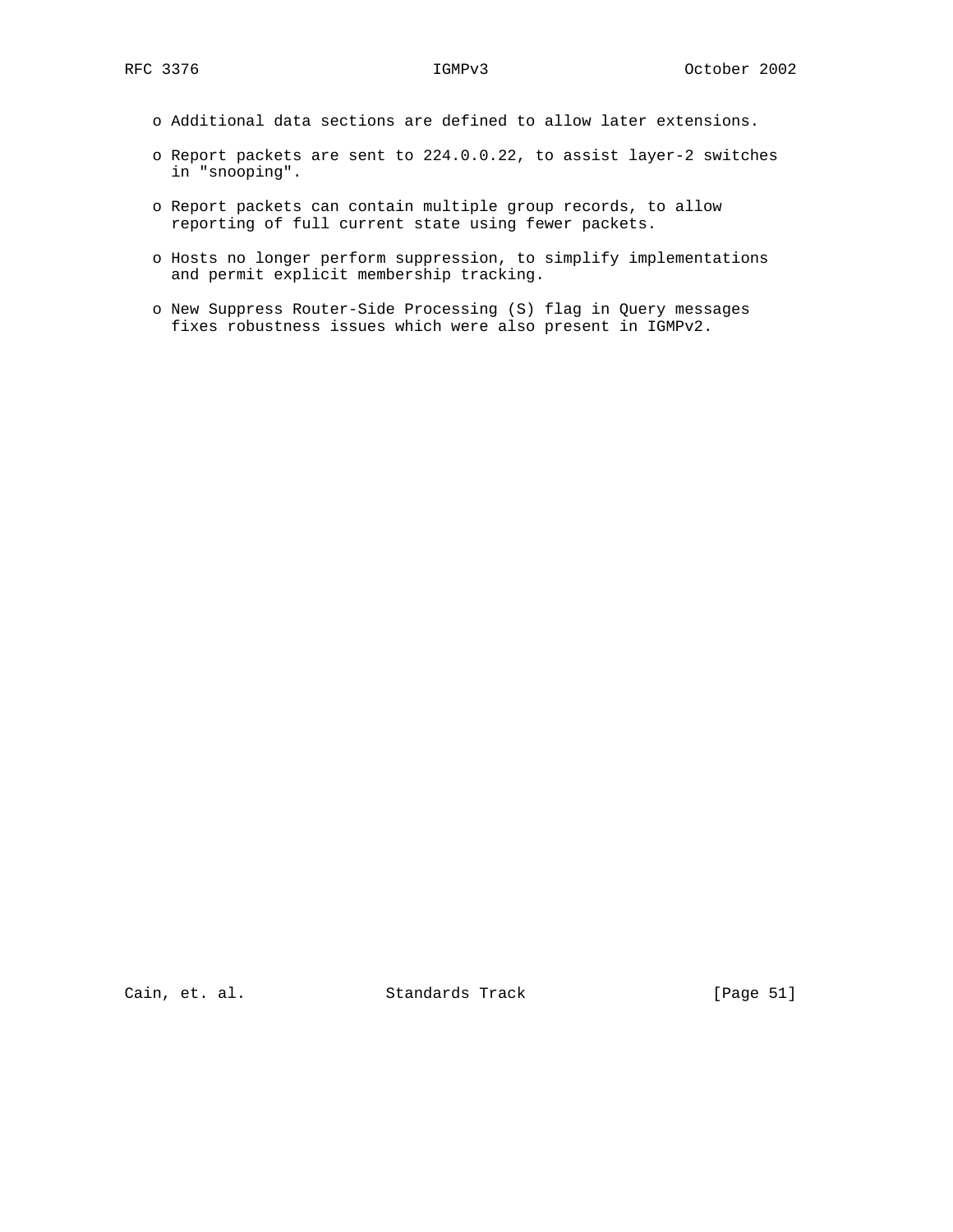Authors' Addresses

 Brad Cain Cereva Networks

 Steve Deering Cisco Systems, Inc. 170 Tasman Drive San Jose, CA 95134-1706

 Phone: +1-408-527-8213 EMail: deering@cisco.com

 Bill Fenner AT&T Labs - Research 75 Willow Rd. Menlo Park, CA 94025

 Phone: +1-650-330-7893 EMail: fenner@research.att.com

 Isidor Kouvelas Cisco Systems, Inc. 170 Tasman Drive San Jose, CA 95134-1706

 Phone: +1-408-525-0727 EMail: kouvelas@cisco.com

 Ajit Thyagarajan Ericsson IP Infrastructure

Cain, et. al. Standards Track [Page 52]